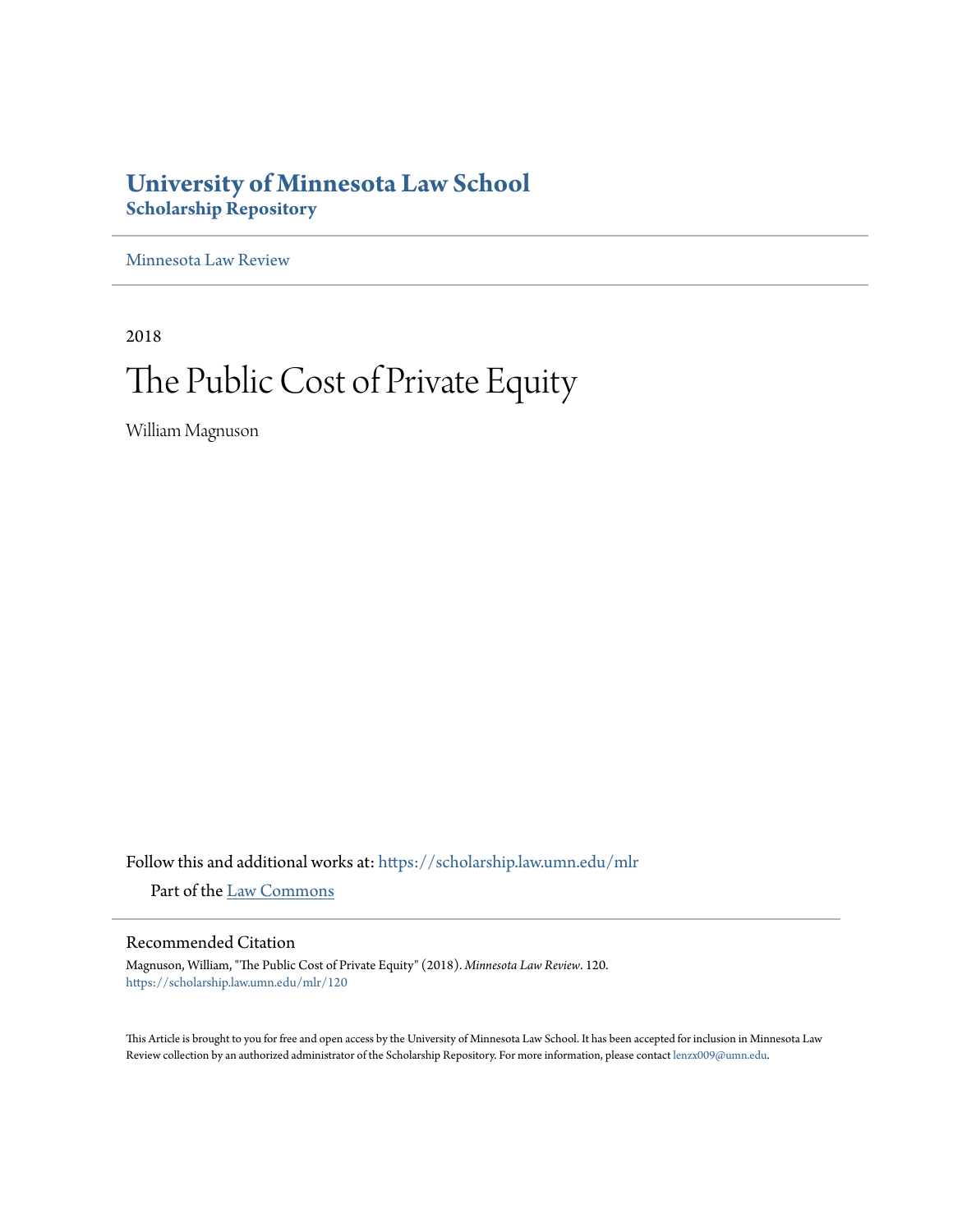## **Article**

## **The Public Cost of Private Equity**

#### **William Magnuson†**

#### <span id="page-1-3"></span>INTRODUCTION

The rise of private equity over the past decade has raised a number of important questions about corporate governance, stakeholder rights, and the role of corporate law in managing and regulating the fast-changing world of business. Critics of the industry have lamented that private equity firms destroy companies by layering on debt, firing employees, and cutting costs at every opportunity.[1](#page-1-0) Proponents respond that any changes they make to companies—and they dispute the charges about destroying jobs[2](#page-1-1)—are painful but necessary remedies to improve the inefficient and bloated companies that they acquire.[3](#page-1-2) In the

1847

<span id="page-1-4"></span><span id="page-1-0"></span><sup>†</sup> Associate Professor, Texas A&M University School of Law; J.D., Harvard Law School; M.A., Università di Padova; A.B., Princeton University. The author wishes to thank Holger Spamann, Steven Davidoff Solomon, John Coyle, Yesha Yadav, Elisabeth de Fontenay, Michael Coenen, Jacob Eisler, Vanessa Casado Perez, and Jane Magnuson for helpful comments and suggestions. Copyright © 2018 by William Magnuson.

<sup>1.</sup> *E.g.*, Anthony Luzzatto Gardner, *Romney's Bain Yielded Private Gain, Public Loss*, BLOOMBERG VIEW (July 16, 2012), https://www.bloomberg.com/ view/articles/2012-07-15/romney-s-bain-yielded-private-gains-socialized-losses; Danielle Ivory et al., *When You Dial 911 and Wall Street Answers*, N.Y. TIMES: DEALBOOK (June 25, 2016), https://www.nytimes.com/2016/06/26/business/

dealbook/when-you-dial-911-and-wall-street-answers.html; *Private Equity: The Barbarian Establishment*, ECONOMIST (Oct. 22, 2016), https://www.economist .com/news/briefing/21709007-private-equity-has-prospered-while-almost-every -other-approach-business-has-stumbled.

<span id="page-1-1"></span><sup>2.</sup> *E.g.*, ROBERT J. SHAPIRO & NAM D. PHAM, AMERICAN JOBS AND THE IM-PACT OF PRIVATE EQUITY TRANSACTIONS 9 (2008), http://www.sonecon.com/ docs/studies/0108\_JobsPrivateEquityTransactions.pdf; Steven J. Davis et al., *Private Equity, Jobs, and Productivity*, 104 SONECON 3956, 3987–88 (2014); Grace Wong, *Private Equity and the Job Cut Myth*, CNN MONEY (May 2, 2007), http://money.cnn.com/2007/05/02/markets/pe\_jobs/index.htm.

<span id="page-1-2"></span><sup>3.</sup> *E.g.*, Felix Barber & Michael Goold, *The Strategic Secret of Private Equity*, HARV. BUS. REV. (Sept. 2007), https://www.hbr.org/2007/09/the-strategic -secret-of-private-equity; Herb Engert, *Private Equity's Value Creation Secrets*, FORBES (June 25, 2014), https://www.forbes.com/sites/ey/2014/06/25/private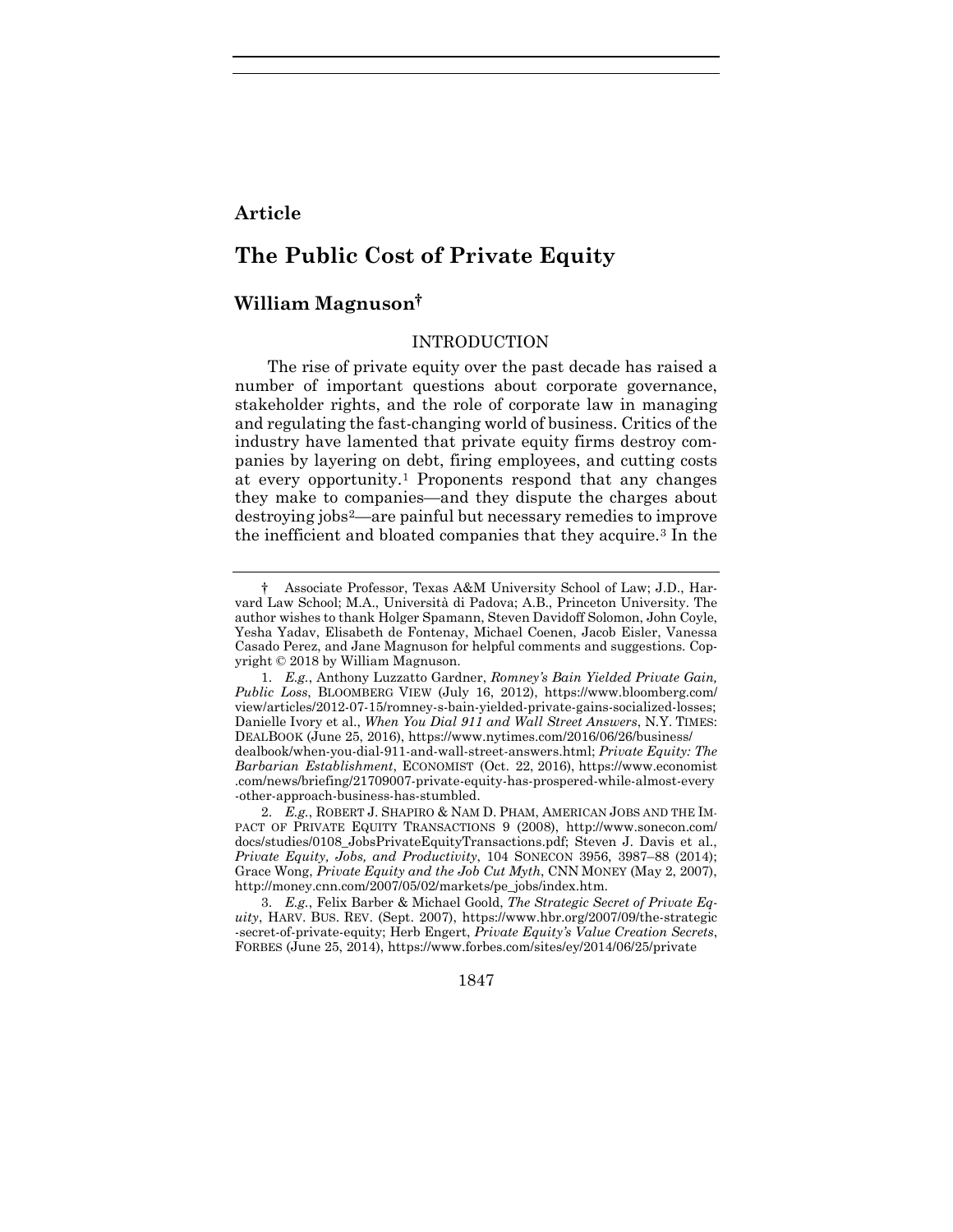face of these controversies, private equity has continued to prosper: new firms are opening up at a rapid pace, money is flowing into the industry, and private equity compensation remains stratospheric.[4](#page-2-0)

<span id="page-2-4"></span><span id="page-2-3"></span><span id="page-2-2"></span>Conventional wisdom holds that private equity has resolved, or at least significantly mitigated, one of the fundamental tensions in corporate law: the conflict between management and ownership.[5](#page-2-1) According to this line of thought, private equity

<span id="page-2-0"></span>4. The number of active private equity firms has increased 143% since 2000, and 620 new firms were founded in 2015 alone. *Number of Active PE Firms Up 143% Since 2000: A Global Breakdown*, PITCHBOOK (June 10, 2015), https://pitchbook.com/news/articles/number-of-active-pe-firms-up-143-since

-2000-a-global-breakdown; *Private Equity: The Barbarian Establishment*, *supra*  not[e 1.](#page-1-3) Since 2013, private equity funds have raised \$500 billion annually, with Bain & Company concluding that "[t]he past year saw the best environment for fund-raising since the precrash boom." BAIN & CO., GLOBAL PRIVATE EQUITY REPORT 2016, at iii (2016), http://www.bain.com/Images/Bain\_and\_Company\_ Global\_Private\_Equity\_Report\_2016.pdf. And the top private equity managers continue to earn tremendous sums: Steve Schwarzman of the Blackstone Group is estimated to have earned \$690 million in 2014, while Leon Black of Apollo Global Management received \$330 million. William Alden, *Leon Black of Apollo Global Got \$331 Million Payout in 2014*, N.Y. TIMES: DEALBOOK (Feb. 27, 2015), https://www.nytimes.com/2015/02/28/business/dealbook/leon-black-of-apollo -global-got-331-million-payout-in-2014.html; Ryan Dezember, *Blackstone Group CEO Collected \$690 Million In 2014*, WALL ST. J. (Feb. 27, 2015), https:// www.wsj.com/articles/blackstone-group-ceo-took-home-690-million-in-2014 -1425078294.

<span id="page-2-1"></span>5. *See, e.g.*, LARRY E. RIBSTEIN, THE RISE OF THE UNCORPORATION 222– 25 (2010) (outlining the advantages that private equity's governance structure has over public company structures); Scott J. Davis, *Would Changes in the Rules for Director Selection and Liability Help Public Companies Gain Some of Private Equity's Advantages?*, 76 U. CHI. L. REV. 83, 85 (2009) (stating that the greater contact between owners and management in private equity governance structures "helps PE Portfolio Companies solve one of the central problems of public corporations: the inability of widely dispersed equity owners to adequately ensure that management is competent, is not running the company for its own benefit, and is not committing fraud"); Ronald J. Gilson & Charles K. Whitehead, *Deconstructing Equity: Public Ownership, Agency Costs, and Complete Capital Markets*, 108 COLUM. L. REV. 231, 252 (2008) (stating that "private equity ownership align[s] management and shareholder incentives"); Michael C. Jensen, *Agency Costs of Free Cash Flow, Corporate Finance and Takeovers*, 76 AM. ECON. REV. 323, 324 (1986) [hereinafter Jensen, *Agency Costs*] (arguing that private equity's debt structure creates incentives for managers to run their companies more efficiently); Michael C. Jensen, *Eclipse of the Public Corporation*, HARV. BUS. REV., Sept.–Oct. 1989, at 61, 61–62 [hereinafter Jensen, *Eclipse*] (arguing that private equity firms "resolv[e] the central weakness of

<sup>-</sup>equitys-value-creation-secrets/#230ba35519d0; Steven N. Kaplan, *How To Think about Private Equity*, AM. ENTER. INST. (Jan. 18, 2012), http://www.aei .org/publication/how-to-think-about-private-equity; Dan McCrum, *Blackstone Chief Hits Out at Attacks on Sector*, FIN. TIMES (Feb. 2, 2012), https://www.ft .com/content/34bc99de-4da7-11e1-bb6c-00144feabdc0.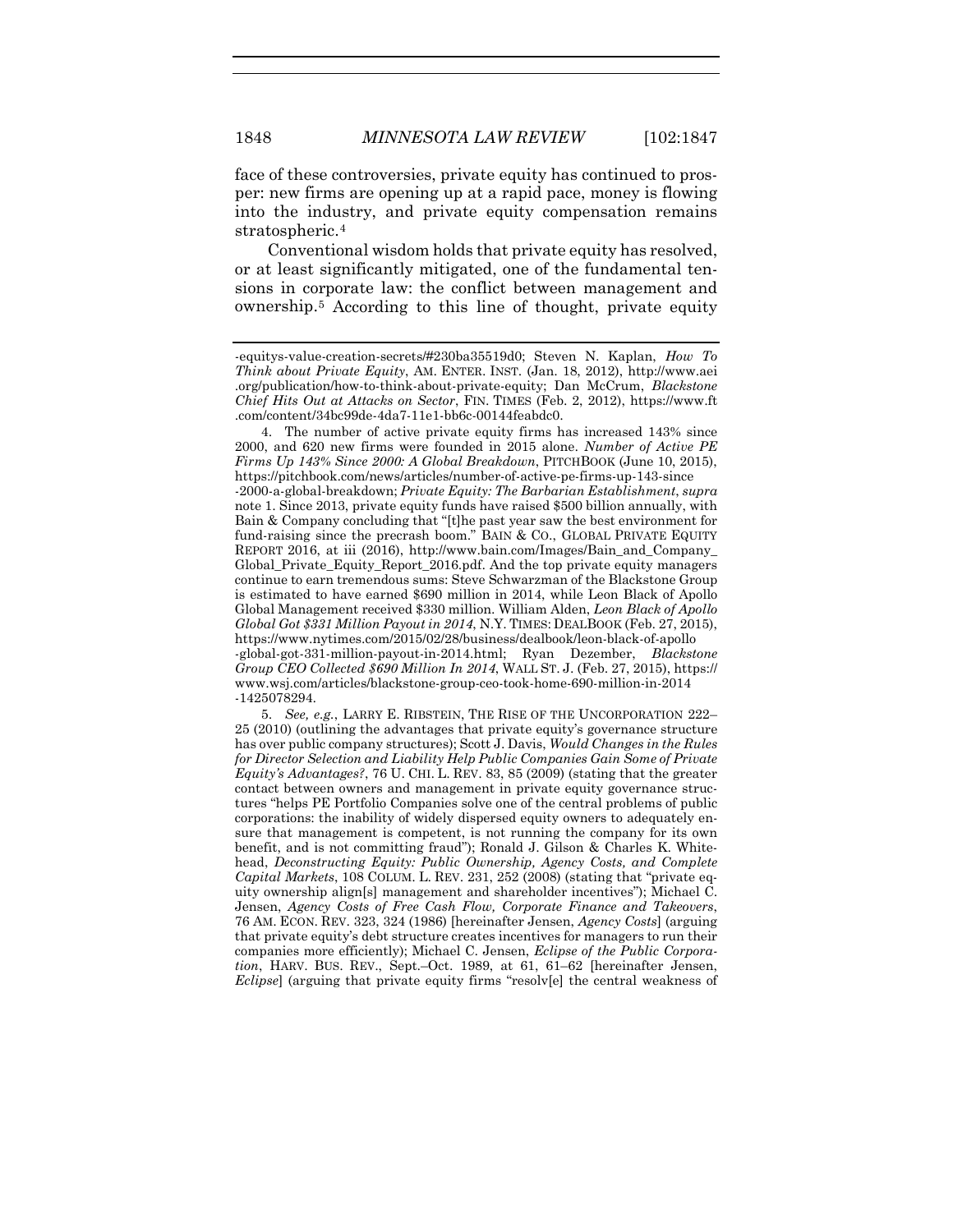<span id="page-3-4"></span><span id="page-3-3"></span>firms' corporate-governance structure enables them to manage companies better through (1) creating strong financial incentives for managers to improve company performance metrics; $6(2)$  $6(2)$ closely and actively monitoring management behavior;[7](#page-3-1) and (3) deploying deep industry, capital market, and financial expertise in support of these mechanisms.[8](#page-3-2) Taken together, these governing arrangements supposedly create a virtuous cycle of mutually

<span id="page-3-0"></span>6. *E.g.*, Steven Kaplan, *The Effects of Management Buyouts on Operating Performance and Value*, 24 J. FIN. ECON. 217, 250–51 (1989) (concluding that the improvements in operating performance that portfolio companies experience after take-private transactions is caused by improved incentives for managers and, in particular, larger equity holdings by managers); Jensen, *Agency Costs*, *supra* not[e 5](#page-2-2) (arguing that the heavy debt loads carried by private equity portfolio companies reduce incentives for opportunism by managers); Kaplan & Strömberg, *supra* note [5,](#page-2-2) at 135 (arguing that managers of private equity portfolio companies face strong pressure to succeed by the knowledge that private equity firms are quick to fire underperforming managers).

<span id="page-3-1"></span>7. Masulis & Thomas, *supra* note [5,](#page-2-2) at 227–30 (noting that one source of agency-cost reductions in private equity transactions is improved board monitoring of management); Francesca Cornelli & Ōguzhan Karakas, *Private Equity and Corporate Governance: Do LBOs Have More Effective Boards?*, *in* 1 THE GLOBALIZATION OF ALTERNATIVE INVESTMENTS WORKING PAPERS VOLUME 1: THE GLOBAL ECONOMIC IMPACT OF PRIVATE EQUITY REPORT 2008, at 65, 68–73 (World Econ. Forum, 2008), https://www.chicagobooth.edu/pdf/WorldEconomic ForumGlobalEconomicImpactOfPrivateEquity.pdf (finding that boards of private equity portfolio companies are smaller and meet more frequently after take-private transactions).

<span id="page-3-2"></span>8. *See* Kaplan & Strömberg, *supra* note [5,](#page-2-2) at 132 (arguing that private equity firms use their industry and operating knowledge to implement valueenhancing changes at their portfolio companies and hire outside experts when they do not have the expertise internally); Masulis & Thomas, *supra* note [5,](#page-2-2) at 251–55 (noting that the high compensation offered by private equity firms allows private equity to attract directors with greater financial and industry-specific expertise). When this Article refers to private equity's corporate-governance structure, it is intended that the reader will understand the term to include

the large public corporation—the conflict between owners and managers over the control and use of corporate resources" and, as a result, "mak[e] remarkable gains in operating efficiency, employee productivity, and shareholder value"); Steven N. Kaplan & Per Strömberg, *Leveraged Buyouts and Private Equity*, 23 J. ECON. PERSP. 121, 121–22 (2009) (describing the changes in corporate governance that private equity firms institute in their portfolio companies and concluding that, on average, private equity activity creates economic value); Ronald W. Masulis & Randall S. Thomas, *Does Private Equity Create Wealth? The Effects of Private Equity and Derivatives on Corporate Governance*, 76 U. CHI. L. REV. 219, 219 (2009) (arguing that a large part of private equity's success is "due to the corporate governance advantages of private equity over those of the public corporation"); Joachim Heel & Conor Kehoe, *Why Some Private Equity Firms Do Better Than Others*, MCKINSEY Q. (Feb. 2005), http://www.mckinsey .com/business-functions/strategy-and-corporate-finance/our-insights/why-some -private-equity-firms-do-better-than-others (outlining the key governance changes that private equity firms make to create value in their portfolio companies).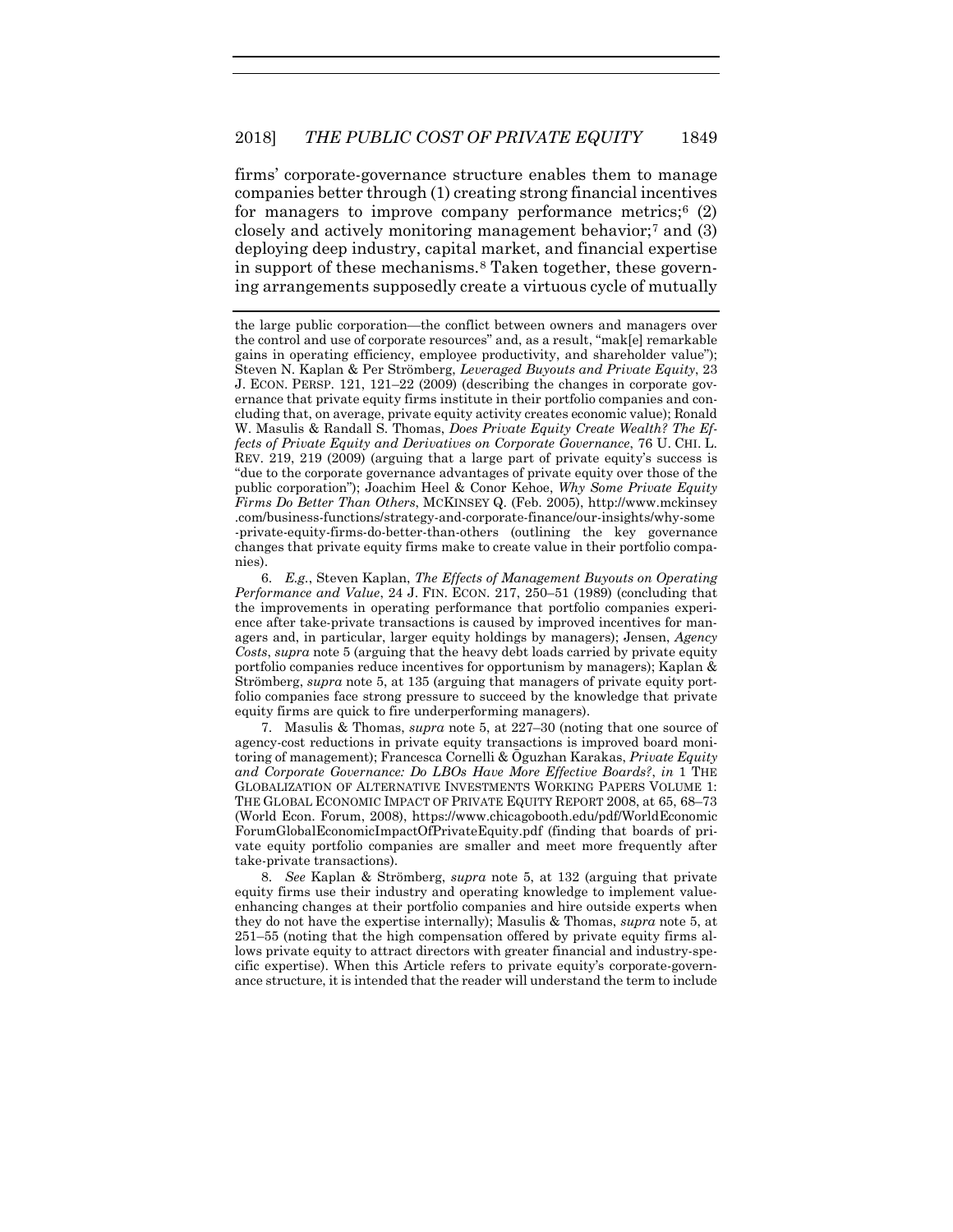shared interests among sponsors, management, and ownership, thereby incentivizing optimal corporate decision-making and the maximization of overall equityholder wealth.

<span id="page-4-0"></span>This conventional wisdom about the benefits of the private equity corporate-governance model, however, overlooks the many ways in which private equity in fact exacerbates conflicts of interest between management and ownership. First, the compensation structure for private equity sponsors (that is, the private equity firm itself) creates a classic situation of moral hazard: sponsors capture much of the gain from any profits on their investments, but are largely insulated from any losses.[9](#page-4-1) The result is that private equity sponsors have financial incentives to take excessive risk in their investment strategies. Second, limited-partner investors in private equity funds invest in these funds under significantly less advantageous terms than typical investors in public companies.[10](#page-4-2) They have limited governance

the entire nexus of contracts that determine the way in which the private equity firm and its related entities are governed. Thus, while some scholars have focused exclusively on the way that portfolio companies are run, and others have focused exclusively on the way that private equity funds are run, this Article intends to address the entirety of the private equity governance structure, from investors to firms to funds to portfolio companies, in order to tease out the incentives and potential misalignments between these entities. For a full look at the distinctions, see *infra* Part I.A below.

<span id="page-4-1"></span><sup>9.</sup> Moral hazard is most often described in the insurance context: when individuals have purchased insurance (say, theft insurance) and know that they will not bear the cost of any losses related to the insurance, they will be more likely to take risks, or at least not to take steps to prevent the risks from materializing. *See* Steven Shavell, *On Moral Hazard and Insurance*, 93 Q.J. ECON. 541, 541 (1979) ("Moral hazard refers here to the tendency of insurance protection to alter an individual's motive to prevent loss."). But the general phenomenon of moral hazard, that is, situations in which parties are incentivized to take excessive risk because of their protection from losses, is seen in a wide range of fields and industries. *See, e.g.*, Lucian A. Bebchuk & Holger Spamann, *Regulating Bankers' Pay*, 98 GEO. L.J. 247, 255–57 (2010) (banking industry); Ronald J. Gilson & Alan Schwartz, *Understanding MACs: Moral Hazard in Acquisitions*, 21 J.L. ECON. & ORG. 330, 357–58 (2005) (merger agreements); Albert C. Lin, *Does Geoengineering Present a Moral Hazard?*, 40 ECOLOGY L.Q. 673, 701– 07 (2013) (geoengineering and climate change); Simone M. Sepe, *Making Sense of Executive Compensation*, 36 DEL. J. CORP. L. 189, 190–96 (2011) (executive compensation).

<span id="page-4-2"></span><sup>10.</sup> The limited governance rights granted to investors in private equity funds is all the more surprising given the aforementioned moral hazard problem in private equity's compensation structure. After all, one of the two traditional responses to moral hazard is better observation of the risk-taker 's actions (the other being incomplete coverage of losses). *See* Shavell, *supra* note [9](#page-4-0) ("Incomplete coverage gives an individual a motive to prevent loss by exposing him to some financial risk; and observation of care also gives an individual a motive to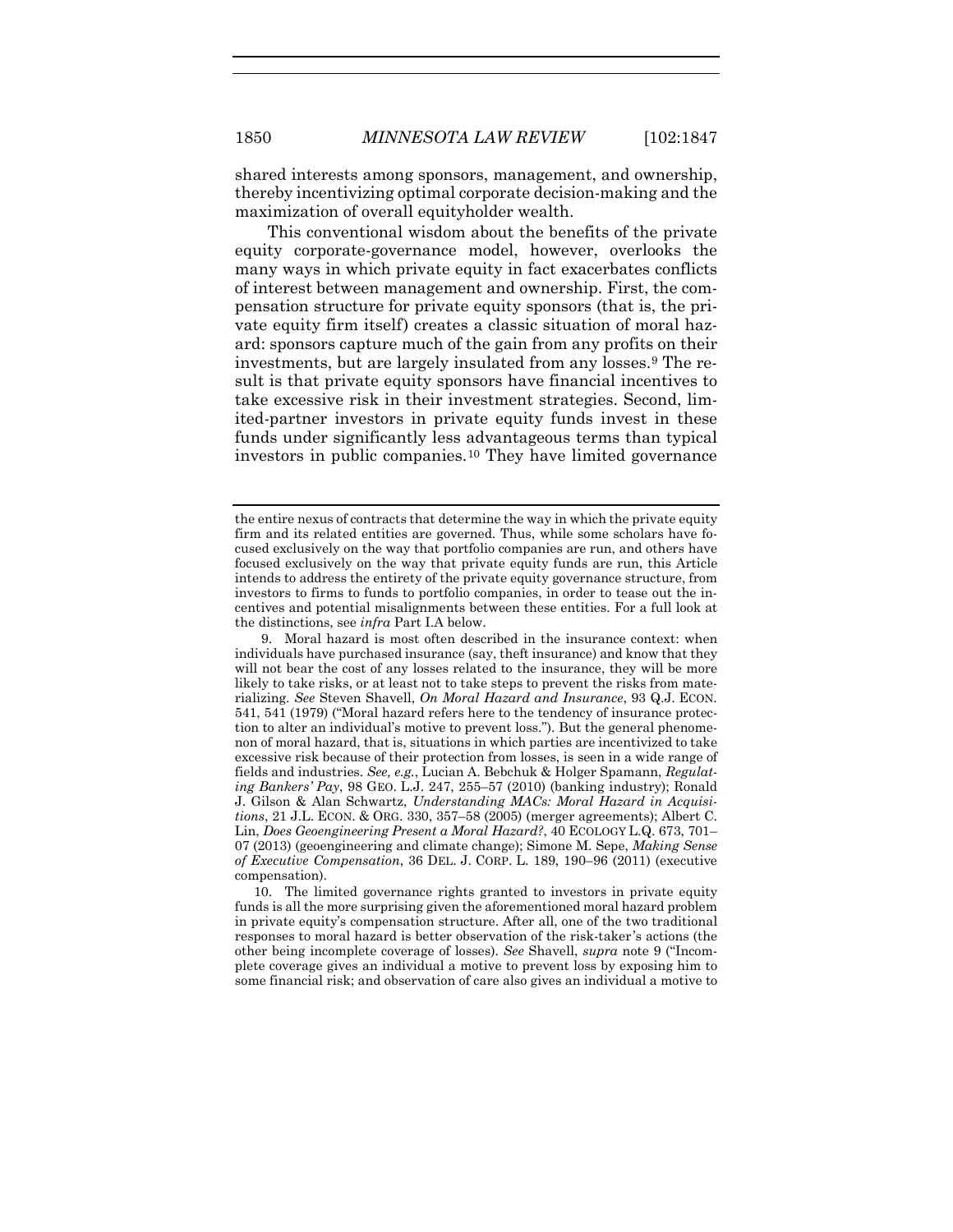<span id="page-5-3"></span>rights, they have little access to information, and they have few avenues for transferring or selling their equity interests in the fund.<sup>[11](#page-5-0)</sup> Finally, private equity funds treat investors differentially, often giving better terms to favored investors.[12](#page-5-1) So, for example, an individual investor may enter into a side letter with a private equity fund ensuring that the preferred investor pays lower fees than other, less-favored investors. Or a private equity fund may grant one investor a greater right to access information about company performance, or even a right to veto certain investments.

In sum, the private equity governance model creates a number of corporate-governance costs, these costs are endemic to the private equity industry, and they are largely unrecognized as a potential source of conflict between private equity firms and their investors. This state of affairs presents a puzzle for traditional contract theories, under which agreements willingly entered into by arms-length parties should be expected to maximize joint wealth[.13](#page-5-2) In other words, if private equity's governance terms create such substantial harms for investors, why would investors willingly agree to them, rather than negotiate for better terms or simply walk away?

<span id="page-5-4"></span>This Article argues that the persistence of private equity's governance costs can be explained as a result of three related phenomena. First, private equity's structure benefits from strong path-dependency effects that lock in the current structure even in the face of changes in external markets. Second, private equity investors face collective-action problems on multiple axes

prevent loss, as it allows the insurer to link to the perceived level of care either the insurance premium or the amount of coverage paid in the event of a claim.").

<sup>11.</sup> *See infra* Part I.B.

<span id="page-5-1"></span><span id="page-5-0"></span><sup>12.</sup> William Clayton, *Preferential Treatment and the Rise of Individualized Investing in Private Equity*, 11 VA. L. & BUS. REV. 249, 270–79 (describing the varieties of preferential treatment granted to investors in private equity).

<span id="page-5-2"></span><sup>13.</sup> *See, e.g.*, Frank H. Easterbrook & Daniel R. Fischel, *The Corporate Contract*, 89 COLUM. L. REV. 1416, 1418 (1989) ("The corporation is a complex set of explicit and implicit contracts, and corporate law enables the participants to select the optimal arrangement for the many different sets of risks and opportunities that are available in a large economy."); Marcel Kahan & Michael Klausner, *Path Dependence in Corporate Contracting: Increasing Returns, Herd Behavior and Cognitive Biases*, 74 WASH. U. L.Q. 347, 347 (1996) ("In the absence of information imperfections, corporate contracts are expected to maximize the joint wealth of the contracting parties."); Eric A. Posner, *Economic Analysis of Contract Law After Three Decades: Success or Failure?*, 112 YALE L.J. 829, 832–34 (2003) (summarizing the basic conditions and limitations on efficient contract theory).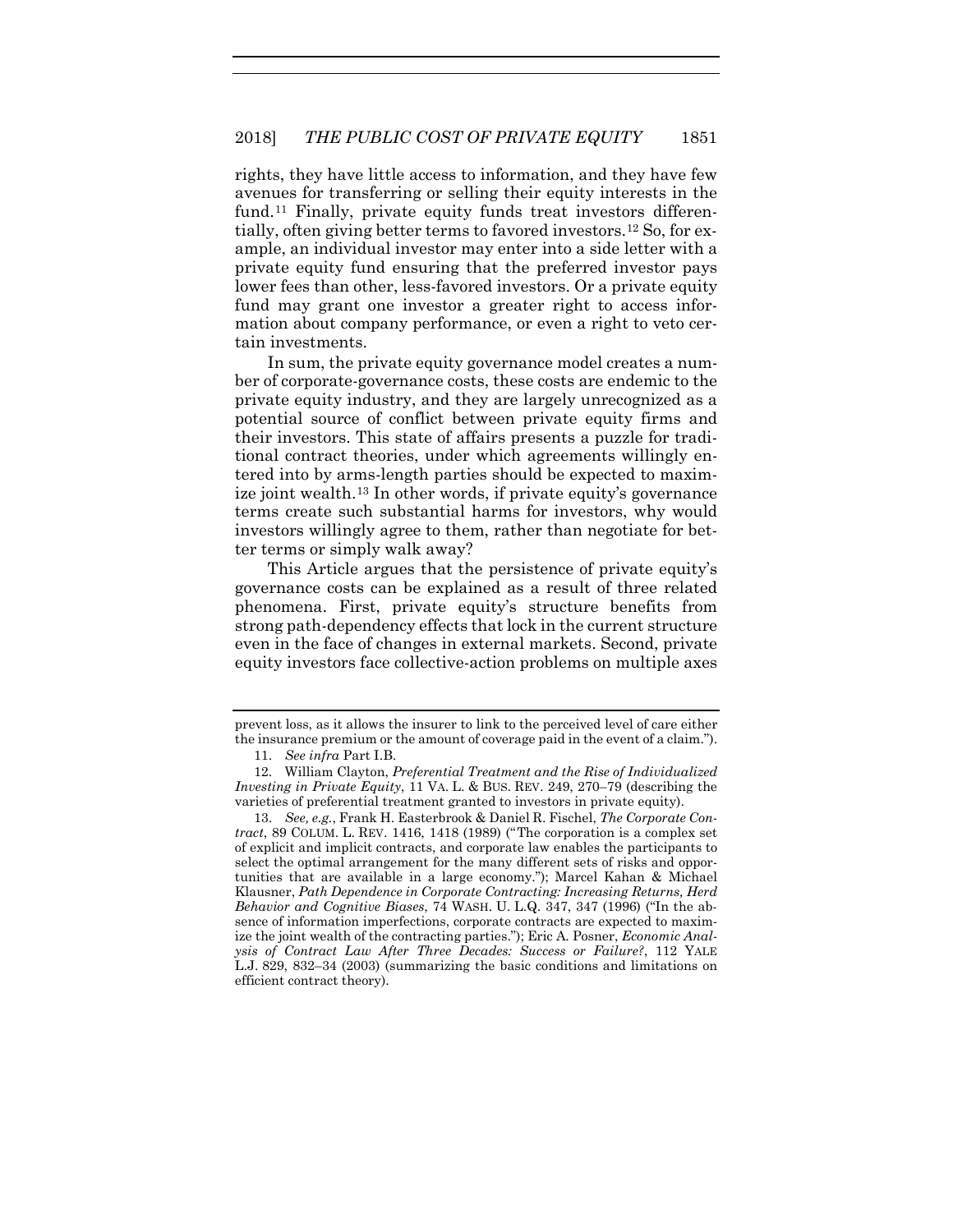that inhibit cooperation between investors and encourage opportunistic behavior by private equity firms. Third, and finally, the reputational constraints on private equity firm behavior have been systematically overestimated as a tool for aligning the interests of firms and investors.

But these corporate-governance flaws in the private equity model are not inevitable or, for that matter, unchangeable. A number of potential solutions present themselves. One approach is increased regulation of the private equity industry in order to strengthen and better align the interests of private equity firms and their investors. Another approach is increased cooperation among institutional investors outside of the transactional context in order to reset governance and compliance norms and overcome path-dependency problems. Yet another approach is a greater role for independent information intermediaries, such as ratings agencies or third-party consultants, who can step in to help improve the quantity and quality of information provided about private equity funds. It may well be that all of these approaches together are necessary in order to fully resolve the structural problems inherent in the private equity corporategovernance structure.

This Article will proceed in four parts. Part I provides a basic background on the structure of private equity and survey the literature on private equity's so-called governance dividend. Part II sets forth private equity's corporate-governance costs and explains the ways in which current structures create perverse incentives for risk-taking and opportunistic behavior by private equity firms. Part III explains why these governance costs persist despite strong reasons for abandoning them. Part IV concludes by sketching out a set of potential reforms for reducing private equity's governance costs.

#### I. PRIVATE EQUITY'S GOVERNANCE DIVIDEND?

The private equity industry has seen dramatic growth over the past decade. The number of active private equity firms has increased by 143% since 2000[.14](#page-6-0) The amount of capital raised by private equity firms has grown from \$93 billion in 2003 to \$527 billion in 2015.[15](#page-6-1) Buyout funds are by now ubiquitous, and private equity acquisitions have become a mainstay on the front

<span id="page-6-0"></span><sup>14.</sup> *Number of Active PE Firms Up*, *supra* note [4.](#page-2-3)

<span id="page-6-1"></span><sup>15.</sup> BAIN & CO., *supra* not[e 4,](#page-2-3) at 2.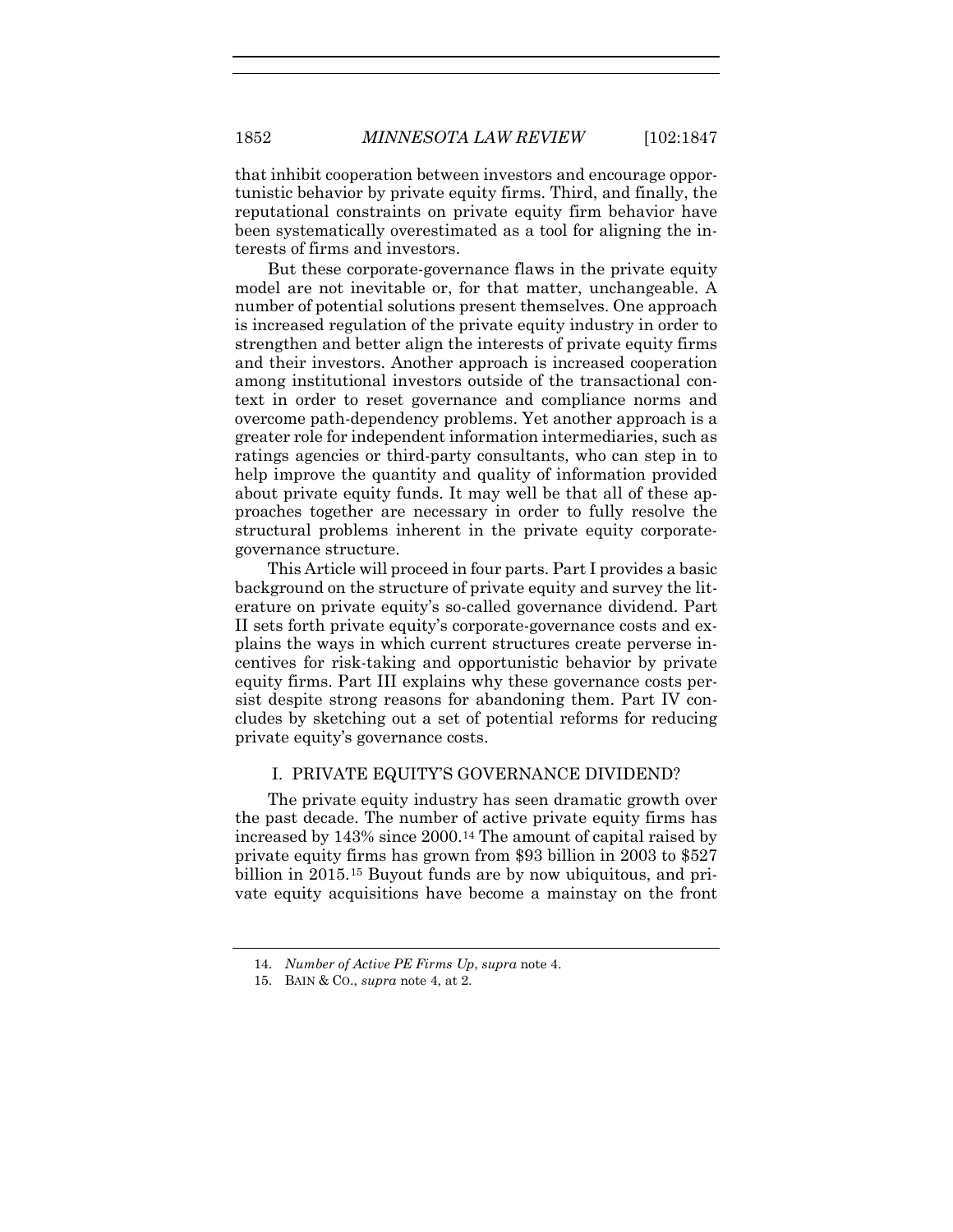page of the *Wall Street Journal*.[16](#page-7-0) The compensation of private equity managers has grown commensurately—Steve A. Schwarzman of the Blackstone Group is estimated to have earned \$800 million in 2015, while Leon Black of Apollo Global Management received \$200 million.[17](#page-7-1)

The tremendous growth in the private equity industry has sparked a lively debate about the root causes of private equity's success. While critics have focused on its favorable tax treat-ment,<sup>[18](#page-7-2)</sup> its shedding of costly pension plans,<sup>19</sup> and its heavy lobbying of state governments, $20$  an increasing number of scholars have argued that private equity's primary appeal, and its great-est advantage, lies in its unique governance structure.<sup>[21](#page-7-5)</sup> Through a careful admixture of industry expertise, large equity stakes, and performance-based compensation packages, private equity firms have crafted a superior governance model that has brought superior returns to its investors over long periods of time.[22](#page-7-6) In other words, private equity's growth is largely attributable to a governance dividend.

The evidence in support of the governance-dividend theory, however, is decidedly mixed. While there is some evidence that private equity firms institute changes that improve operational metrics in their companies, it is unclear that these improvements lead to superior returns for investors. And in recent years, performance has decreased, with private equity investments

<span id="page-7-0"></span><sup>16.</sup> *E.g.*, Ryan Dezember, *Blackstone Gains from Big Banks' Pain*, WALL ST. J., Jan. 22, 2016, at A1; Ryan Dezember, *Oil Bets Doom Texas Private-Equity Fund*, WALL ST. J., July 17, 2017, at A1; Matt Jarzemsky & Marie Beaudette, *The \$8 Billion Buyout That Went from Bad to Worse*, WALL ST. J., Dec. 22, 2016, at A1.

<span id="page-7-1"></span><sup>17.</sup> Ben Protess & Michael Corkery, *Just How Much Do the Top Private Equity Earners Make?*, N.Y. TIMES: DEALBOOK (Dec. 10, 2016), https://www .nytimes.com/2016/12/10/business/dealbook/just-how-much-do-the-top-private -equity-earners-make.html.

<span id="page-7-2"></span><sup>18.</sup> Alan S. Blinder, *The Under-Taxed Kings of Private Equity*, N.Y. TIMES (July 29, 2007), http://www.nytimes.com/2007/07/29/business/yourmoney/ 29view.html.

<span id="page-7-3"></span><sup>19.</sup> Elizabeth Lewis, *A Bad Man's Guide to Private Equity and Pensions* 4– 5 (Edmond J. Safra Ctr. for Ethics, Working Paper No. 68, 2015), http://ssrn .com/abstract=2620320.

<span id="page-7-6"></span><span id="page-7-5"></span><span id="page-7-4"></span><sup>20.</sup> Ben Protess et al., *How Private Equity Found Power and Profit in State Capitols*, N.Y. TIMES: DEALBOOK (July 14, 2016), https://www.nytimes.com/ 2016/07/15/business/dealbook/private-equity-influence-fortress-investment -group.html.

<sup>21.</sup> *See infra* Part I.B.

<sup>22.</sup> *Id.*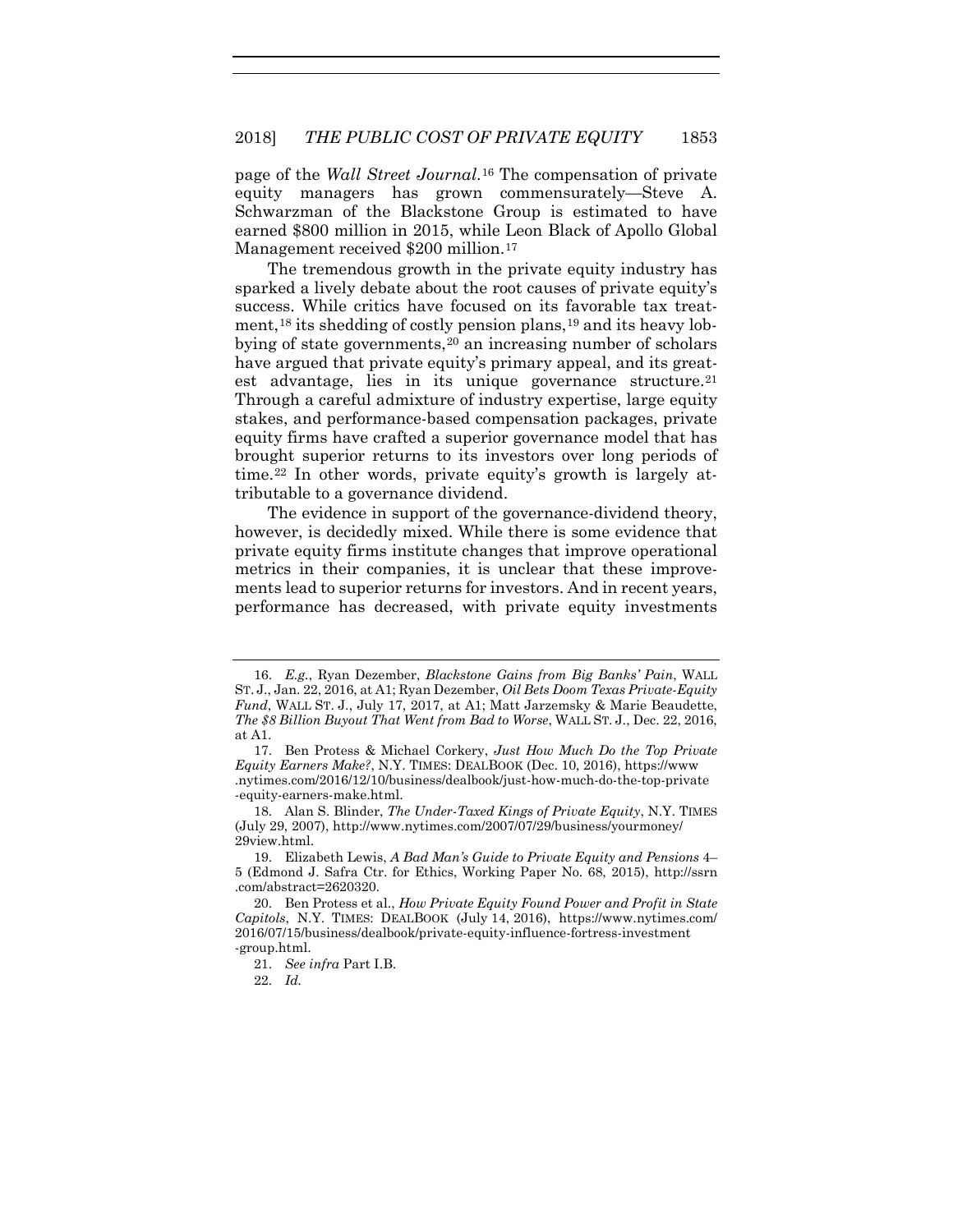failing to outperform their benchmarks in several studies.[23](#page-8-0) This evidence raises questions about the accuracy of governance-dividend theories.

This Part proceeds in three Sections. First, Section A outlines the governance structure of private equity, highlighting in particular the compensation structure for private equity firms. Second, Section B discusses the potential benefits of private equity's governance structure, with a focus on incentives, expertise, and monitoring. Finally, Section C presents the weak empirical evidence in support of the governance-dividend theory of private equity.

#### A. GOVERNANCE STRUCTURE OF PRIVATE EQUITY INVESTMENTS

In order to understand private equity's so-called governance dividend, it may be useful to begin with a brief primer on the typical structure of private equity investments.[24](#page-8-1) This Article focuses on private equity buyout funds, which may be distinguished from other sorts of business models that may also be termed private equity, such as venture capital firms or angel investors, or other sorts of investment strategies that private equity firms engage in, such as distressed debt investments or secondary investments.[25](#page-8-2)

<span id="page-8-3"></span>Private equity firms are typically made up of small groups of investment professionals, often with backgrounds in large investment banks such as Goldman Sachs and J.P. Morgan, who

<sup>23.</sup> *See infra* Part I.C.

<span id="page-8-1"></span><span id="page-8-0"></span><sup>24.</sup> It should be noted at the outset that any outline of the typical private equity structure will by necessity not cover all the varieties of structures that private equity firms utilize. As any private equity lawyer knows, every deal is different, and so is every fund. However, this Section will attempt to provide a broad overview of the key participants, governing documents, and legal entities that are common to many private equity investments. For additional detail on the structure of private equity transactions, see EILEEN APPELBAUM & ROSE-MARY BATT, CTR. FOR ECON. & POLICY RESEARCH (CEPR), A PRIMER ON PRI-VATE EQUITY AT WORK 9–20 (2012), http://www.cepr.net/documents/

publications/private-equity-2012-02.pdf; Kaplan & Strömberg, *supra* note [5,](#page-2-2) at 124–25.

<span id="page-8-2"></span><sup>25.</sup> For a discussion of distressed debt and secondary investments by private equity firms and, more generally, the proliferation of private equity strategies, see William A. Birdthistle & M. Todd Henderson, *One Hat Too Many? Investment Desegregation in Private Equity*, 76 U. CHI. L. REV. 45 (2009).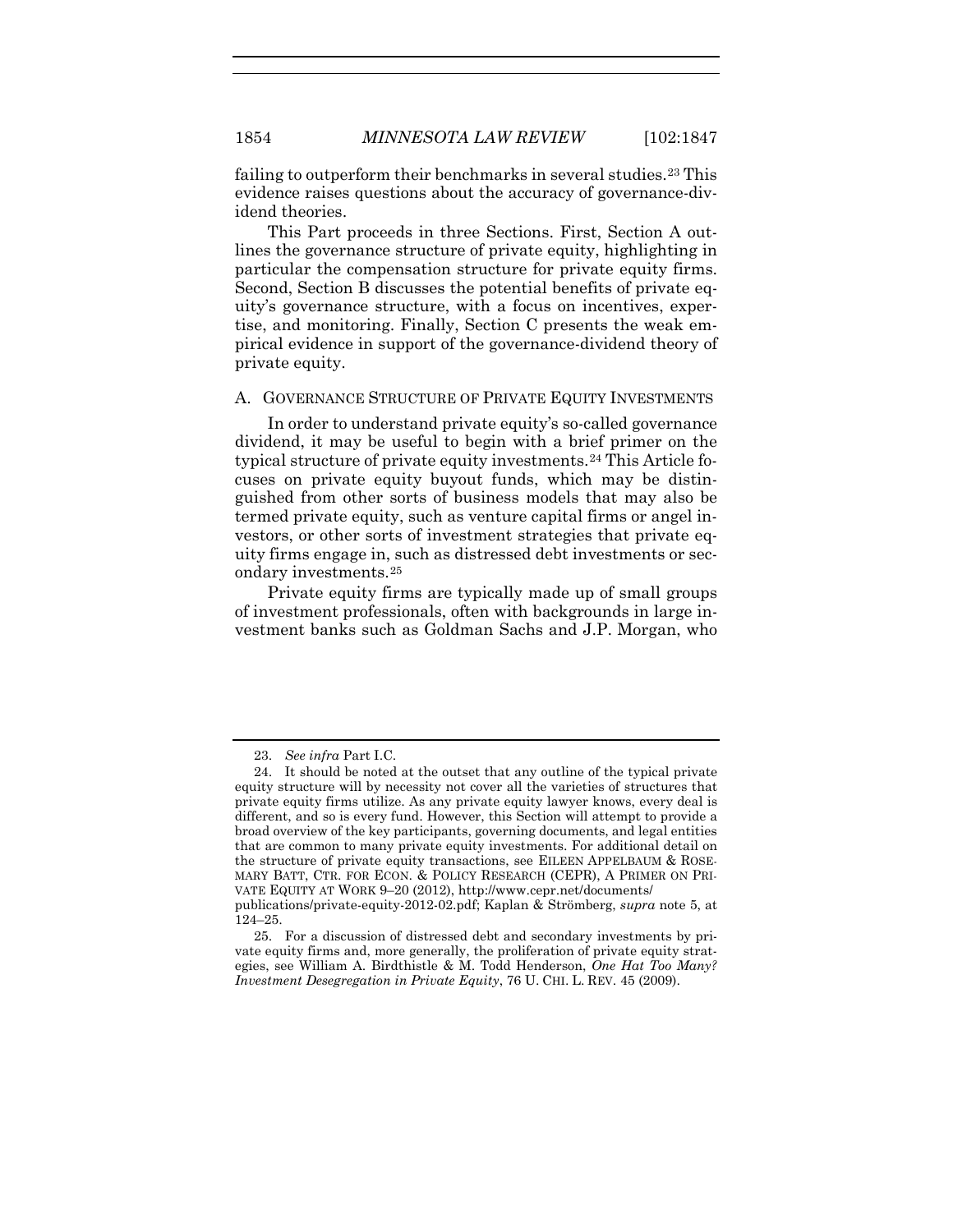specialize in the acquisition, management, and sale of companies.[26](#page-9-0) They tend to have few employees, low overhead, and minimal expenses.[27](#page-9-1) While a few of the largest private equity firms have gone public, listing their shares on domestic stock exchanges[,28](#page-9-2) most private equity firms are small private companies organized as partnerships or limited liability companies.[29](#page-9-3)

<span id="page-9-10"></span>Most private equity transactions follow a now well-established playbook. First, the private equity firm raises money from a set of investors, typically large institutions such as university endowments, pension plans, and sovereign wealth funds.[30](#page-9-4) Second, these investments are pooled into an investment vehicle (the "private equity fund").  $31$  The fund is generally organized as a limited partnership, with the private equity firm serving as the fund's general partner and making day-to-day management decisions, and the investors serving as passive limited partners.[32](#page-9-6) Third, when the private equity firm identifies an appropriate target company, the fund acquires the target (or "portfolio company") using a mixture of the pooled investments from the inves-tors and a substantial amount of debt from lenders.<sup>[33](#page-9-7)</sup> As a result of the acquisition, the portfolio company becomes a highly-leveraged, wholly-owned subsidiary of the private equity fund.[34](#page-9-8) While the portfolio company will often retain its executive officers, it will also enter into a management agreement with the private equity firm, pursuant to which it will pay certain fees to the firm in return for management services.[35](#page-9-9) Finally, after a period of time, the fund will exit its investment, either by selling the

<span id="page-9-0"></span><sup>26.</sup> *See* Kaplan & Strömberg, *supra* note [5,](#page-2-4) at 121 (distinguishing private equity firms from venture capital firms); Jensen, *Eclipse*, *supra* note [5,](#page-2-4) at 61 (finding large institutions are the primary owners of private debt).

<sup>27.</sup> Kaplan & Strömberg, *supra* note [5,](#page-2-2) at 121.

<span id="page-9-2"></span><span id="page-9-1"></span><sup>28.</sup> *E.g.*, Lloyd L. Drury, III, *Publicly Held Private Equity Firms and the Rejection of Law as a Governance Device*, 16 U. PA. J. BUS. L. 57, 66–67 (2013) (discussing "Blackstone Group, one of the first private equity firms to sell shares to the public"); Gregory Zuckerman, *For Private-Equity Clients, Worries Over Public Listing*, WALL ST. J. (June 25, 2011), https://www.wsj.com/articles/ SB10001424052702304231204576406052688509710 (listing Apollo Global

Management LLC and KKR & Co., which has already gone public, as well as a slew of additional firms on the verge).

<span id="page-9-8"></span><span id="page-9-7"></span><span id="page-9-6"></span><span id="page-9-5"></span><span id="page-9-4"></span><span id="page-9-3"></span><sup>29.</sup> Kaplan & Strömberg, *supra* note [5,](#page-2-2) at 123 (describing private equity firms).

<sup>30.</sup> *Id.* at 123–24 (describing private equity funds).

<sup>31.</sup> *Id.*

<sup>32.</sup> *Id.*

<sup>33.</sup> *Id.*

<sup>34.</sup> *Id.*

<span id="page-9-9"></span><sup>35.</sup> *Id.*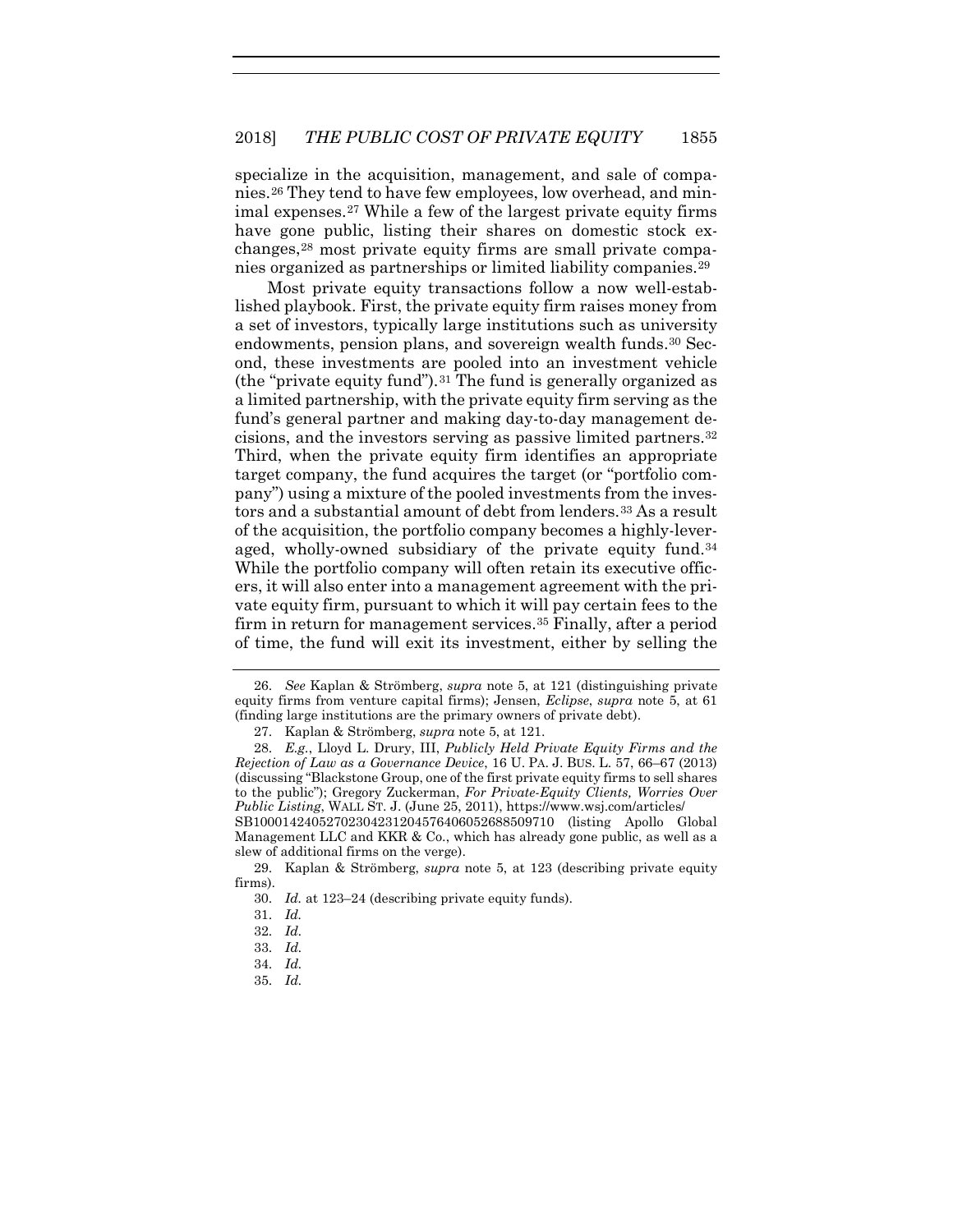company to another buyer or taking it public through an initial public offering.[36](#page-10-0) The private equity firm will be entitled to a certain percentage of the profits from the sale (the "carried interest," often equal to twenty percent of the profits), while the investors will be entitled to the remainder.[37](#page-10-1) Figure 1 below illustrates a simplified organizational chart of this structure.



**Figure 1: Private Equity Governance Structure**

A few key features of the private equity structure are important to note. First, while the acquired company is formally owned by the private equity fund, which owns all of the outstanding equity in the company, the ultimate owners are the private equity firm itself and its investors.[38](#page-10-2) The respective rights

<span id="page-10-0"></span><sup>36.</sup> This, at least, is the intended outcome. In fact, many investments are difficult to exit, as demonstrated by the increasing proliferation of so-called zombie funds that are unwilling or unable to sell their underlying portfolio companies and that therefore continue in existence. *See Zombies at the Gates: The Funds that Will Not Die*, ECONOMIST (Mar. 23, 2013), https://www.economist .com/news/finance-and-economics/21574043-funds-will-not-die-zombies-gates.

<sup>37.</sup> Kaplan & Strömberg, *supra* note [5,](#page-2-2) at 124.

<span id="page-10-2"></span><span id="page-10-1"></span><sup>38.</sup> The portfolio company typically has the private equity fund as its sole shareholder or member, but the private equity fund itself will have a general partner and a number of limited partners that, together, own all of the equity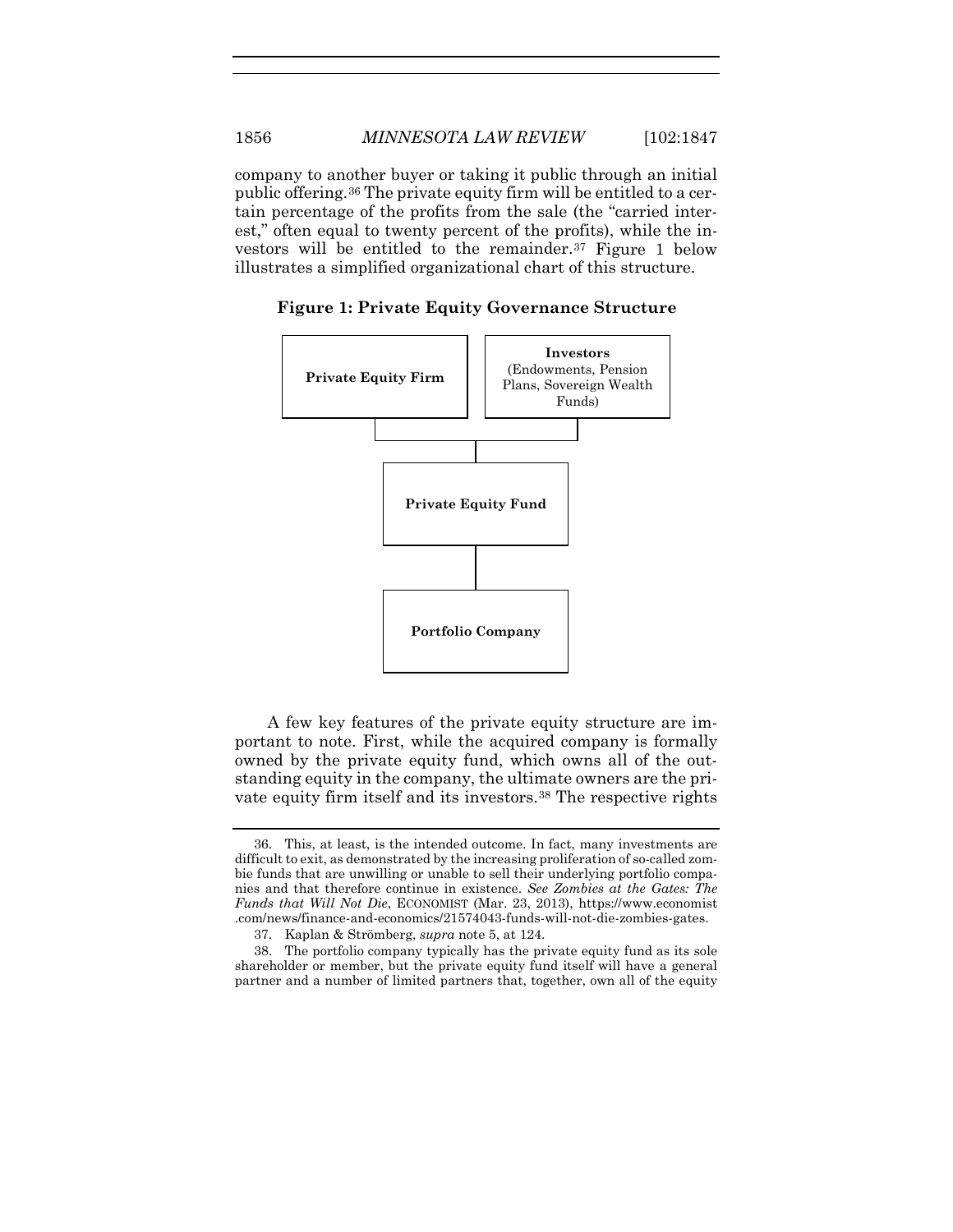and obligations of the private equity firm and the investors are set out in the fund's limited partnership agreement, which will typically include provisions on voting rights, access to information, and transfer restrictions.[39](#page-11-0) Second, the private equity firm receives compensation in two forms: first, through ongoing monitoring and management fees; and second, through a carried interest, which entitles the firm to share in a portion of the profits from the sale of the portfolio company (the fabled "2 and 20").[40](#page-11-1) The compensation arrangements for private equity firms will be discussed in greater depth in Part II.A.

<span id="page-11-4"></span>Finally, the simplified model of the private equity structure presented in Figure 1 leaves out two important complicating factors. Most private equity firms create more than one fund, and each fund typically acquires more than one portfolio company.<sup>[41](#page-11-2)</sup> This strategy allows the firm to deploy more capital, from a more diversified investor group, and across a broader array of industries.[42](#page-11-3) However, as one can imagine, the organizational charts for such entities quickly become unwieldy, with intricate ownership tracks and overlapping interests, and can be a potential source of misaligned interests, as will be discussed in Part III.B.

Now that we have a basic understanding of the private equity governance model, we can turn to the arguments about private equity's governance dividend.

#### B. STANDARD VIEWS OF PRIVATE EQUITY'S GOVERNANCE **STRUCTURE**

It is a widespread belief that private equity's primary appeal, and its greatest advantage, lies in its unique governance

<span id="page-11-0"></span>39. Lee Harris, *A Critical Theory of Private Equity*, 35 DEL. J. CORP. L. 259, 275 (2010) (discussing the contract design of limited partnership agreements).

<span id="page-11-1"></span>40. For a detailed analysis of the breakdown of fees and carried interest received by private equity firms, see David T. Robinson & Berk A. Sensoy, *Do Private Equity Fund Managers Earn Their Fees? Compensation, Ownership, and Cash Flow Performance*, 26 REV. FINANC. STUD. 2760, 2761–62 (2013).

<span id="page-11-2"></span>41. Elisabeth de Fontenay, *Private Equity Firms as Gatekeepers*, 33 REV. BANKING & FIN. L. 115, 121–24 (2013) ("A private equity firm manages one or more private equity funds at once, and each such fund typically holds several companies at once.").

<span id="page-11-3"></span>42. For a discussion about the problems associated with this approach, see *infra* Part III.B.

interests in the fund. Therefore, the ultimate owners of the portfolio company are the private equity firm and its investors. Of course, the private equity firm and the limited partners typically are not natural persons, and thus the ownership chain could be traced even further, but for the purposes of this Article, discussion will be limited to the firm and its investors.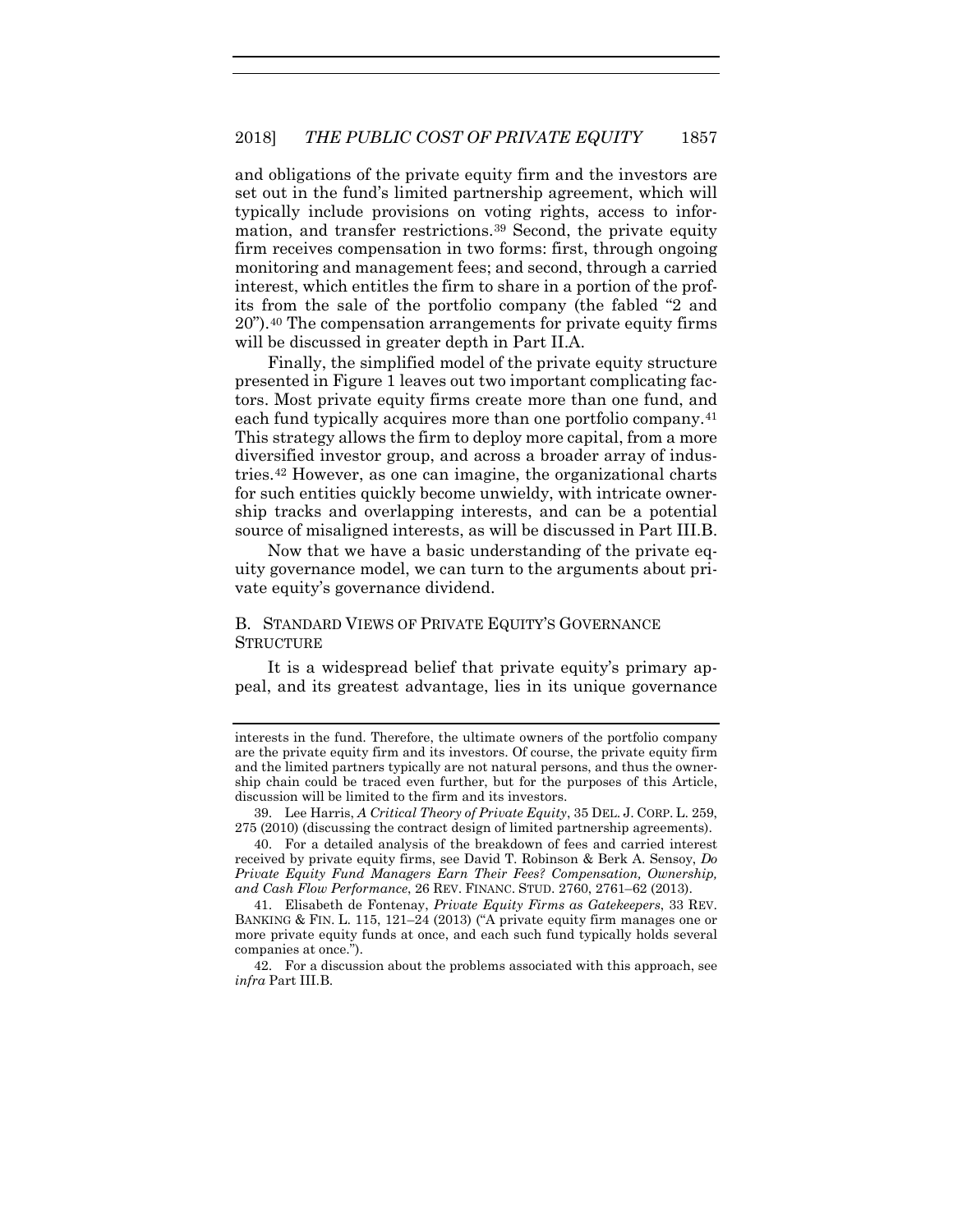structure[.43](#page-12-0) According to this view, private equity provides a particularly beneficial form of corporate governance for companies, one that compares favorably to other corporate forms. Through concentrated ownership stakes, active monitoring, and high leverage, private equity firms make use of a number of tools and incentives to reduce the traditional agency costs between management and ownership[.44](#page-12-1) The resulting governance dividend allows private equity firms to improve company performance and realize benefits for investors and firms alike.

While proponents of the governance-dividend theory describe the problem from a number of different perspectives, underlying all of these perspectives is a basic dilemma in corporate law—the ownership-management divide.[45](#page-12-2) The concept is simple: the managers of a company have different, and oftentimes conflicting, incentives from those of owners. The owners, who by definition own the equity interests in the company, have an interest in maximizing the overall equity value of the company,  $46$ while the managers have an interest in doing a variety of other

<span id="page-12-1"></span>44. *See* Michael C. Jensen, *The Economic Case for Private Equity (and Some Concerns)* 3 (Nov. 27, 2007), http://ssrn.com/abstract=963530 (arguing that the structure of private equity "enables the capture of value destroyed by agency problems in public firms—especially failures in governance").

<span id="page-12-2"></span>45. It should be noted at the outset that there is some confusion as to who precisely should be considered the management of portfolio companies. In one sense, it is the executives at the portfolio-company level, who, after all, are responsible for most day-to-day decisions at the company. But, it is also the private equity firm itself, which typically is paid a management fee and is actively involved in portfolio company's decisions. Thus private equity is a kind of hybrid where the management-ownership divide is more fluid and ambiguous than one would typically find at a large public corporation. For the classic description of this dilemma, see ADOLF A. BERLE, JR. & GARDINER C. MEANS, THE MODERN CORPORATION AND PRIVATE PROPERTY 220–32 (1933).

<span id="page-12-3"></span>46. Of course, the owners among themselves may also have differing interests. *See* Jesse M. Fried, *The Uneasy Case for Favoring Long-Term Shareholders*, 124 YALE L.J. 1554, 1557–66 (2015) (arguing that both short-term shareholders and long-term shareholders may, in certain circumstances, benefit from value-destroying behavior by managers).

<span id="page-12-4"></span><span id="page-12-0"></span><sup>43.</sup> *See*, *e.g.*, RIBSTEIN, *supra* not[e 5;](#page-2-2) Davis, *supra* not[e 5,](#page-2-4) at 85–88 (explaining a better governance is created when there is more contact between equity owners and management); Jensen, *Agency Costs*, *supra* note [5,](#page-2-4) 328–29 ("This process results in a complete rethinking of the organization's strategy and its structure."); Jensen, *Eclipse*, *supra* note [5,](#page-2-4) at 62 (arguing that private equity resolves the struggle between owners and managers); Kaplan & Strömberg, *supra* note [5,](#page-2-2) at 130–32 (describing three changes private equity firms make to investments after purchase); Masulis & Thomas, *supra* note [5,](#page-2-4) 241–51 (listing benefits associated with this form of governance); Heel & Kehoe, *supra* note [5](#page-2-4) (explaining changes of governance used to create value in private equity firms' portfolio companies); *see also, e.g.*, Cornelli & Karakas, *supra* note [7](#page-3-3) (exploring positive effects of smaller, more active boards of directors in private equity).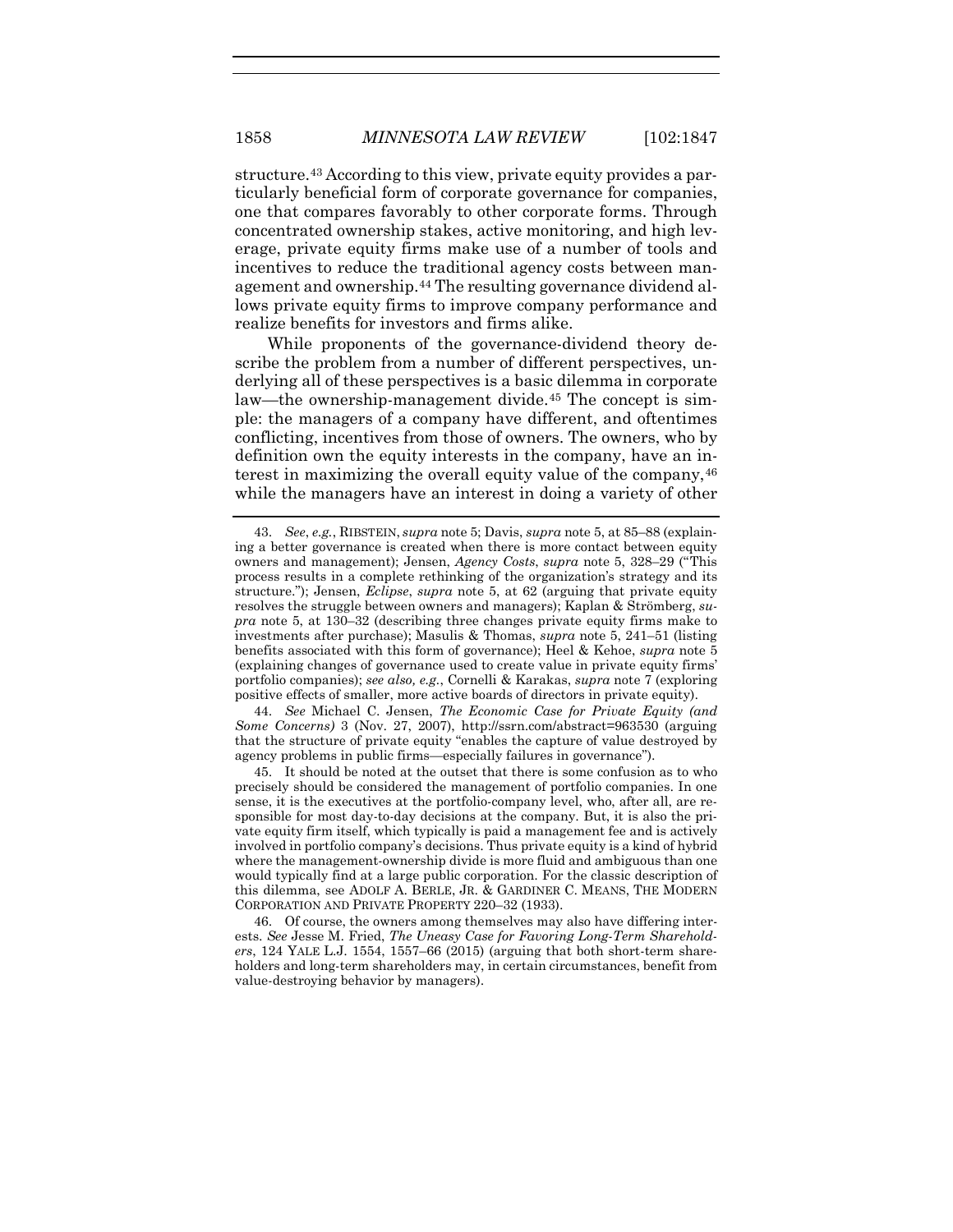<span id="page-13-6"></span>things that may destroy that value—for example, maximizing their compensation, entrenching themselves in their positions, or building empires[.47](#page-13-0) These agency costs can be pronounced, particularly in a world of public companies owned by dispersed shareholders facing severe collective-action problems.<sup>48</sup>

How, then, does private equity resolve this dilemma? According to proponents of the governance-dividend theory, private equity reduces agency costs through three mechanisms: (1) better incentives; (2) better monitoring; and (3) better expertise.[49](#page-13-2)

First, private equity firms strongly incentivize management to run their portfolio companies in ways that maximize equityholder wealth. They do so by: (1) compensating managers at the portfolio companies with large equity stakes in their companies, so that managers will have a strong financial incentive to improve the company's performance;<sup>[50](#page-13-3)</sup> (2) leveraging companies with large amounts of debt, so that managers will have little excess cash flow available for inefficient or wasteful projects;[51](#page-13-4) and (3) quickly and frequently replacing officers that underperform, thereby reducing the ability of managers to entrench themselves and keeping constant pressure on managers to pursue valuemaximizing business strategies.[52](#page-13-5) These governance mechanisms reduce agency costs within private equity companies by

<span id="page-13-0"></span><sup>47.</sup> *See* Michael C. Jensen & William H. Meckling, *Theory of the Firm: Managerial Behavior, Agency Costs and Ownership Structure*, 3 J. FIN. ECON. 305, 308–09 (1976) (proposing a theory of firm ownership to explain managerial choices that end up lowering overall firm value).

<span id="page-13-1"></span><sup>48.</sup> Marco Becht et al., *Corporate Law and* Governance, in HANDBOOK OF LAW AND ECONOMICS 829, 833–34 (A. Mitchell Polinsky & Steven Shavell eds., 2007).

<span id="page-13-2"></span><sup>49.</sup> The use of the comparative here raises an obvious question: Better than what? The short answer is publicly listed corporations. Most commentators have compared private equity's governance structure with that of the typical publicly-listed corporation. *See, e.g.*, Masulis & Thomas, *supra* note [5,](#page-2-4) at 219 ("We claim that one major reason for this success is due to the corporate governance advantages of private equity over those of the public corporation."). Of course, private equity firms are not limited to buying public companies, and they often do buy other forms of company, including privately held partnerships, corporations, and limited liability companies.

<sup>50.</sup> Kaplan, *supra* note [6,](#page-3-4) at 244–46.

<span id="page-13-4"></span><span id="page-13-3"></span><sup>51.</sup> Jensen, *Agency Costs*, *supra* note [5,](#page-2-4) at 324. The large amount of debt also magnifies the compensation incentives faced by managers: managers will be able to capture a greater percentage of the gains from improved firm performance. *See* Masulis & Thomas, *supra* note [5,](#page-2-4) at 228.

<span id="page-13-5"></span><sup>52.</sup> Kaplan & Strömberg, *supra* note [5,](#page-2-2) at 131 ("Leverage creates pressure on managers not to waste money, because they must make interest and principal payments.").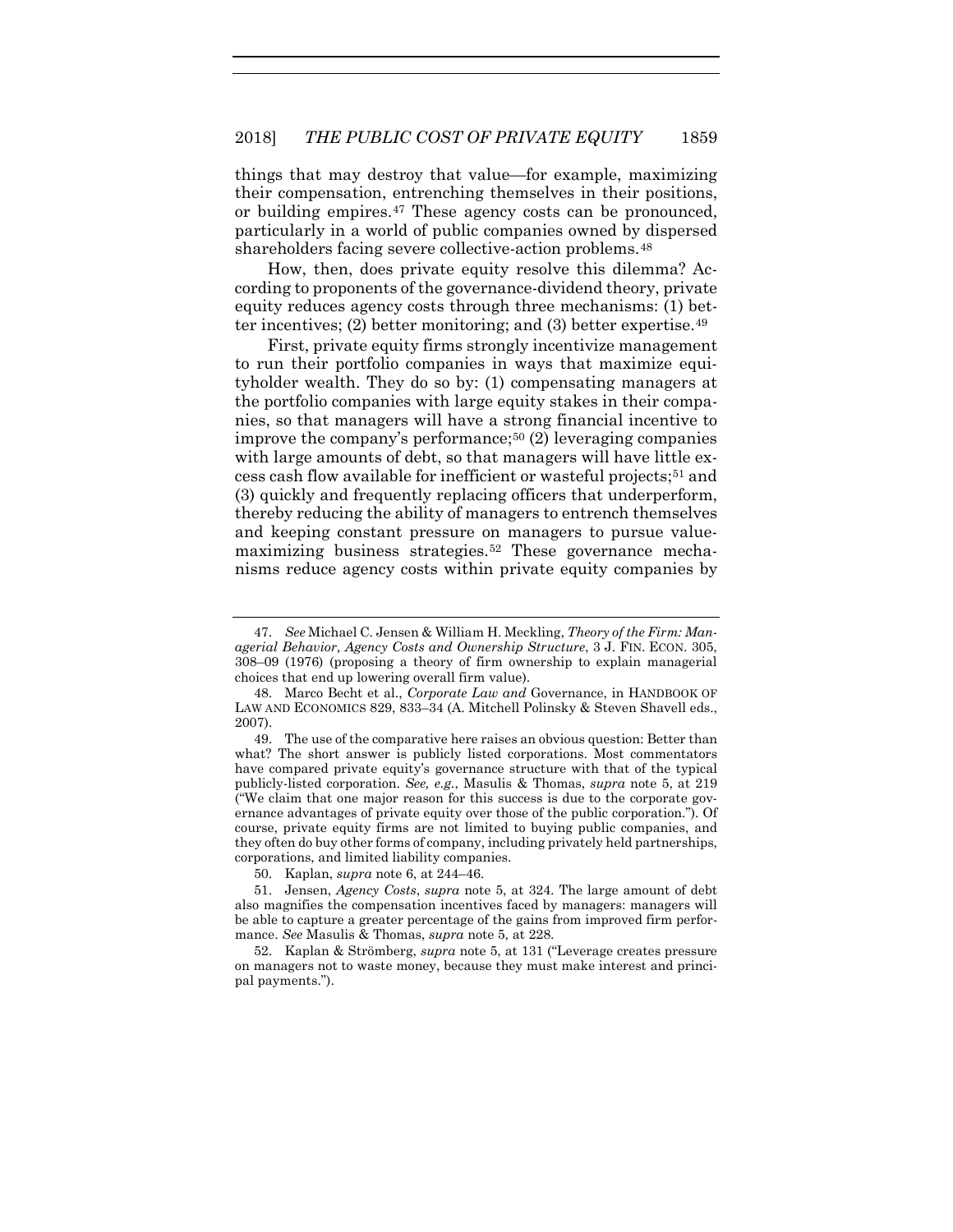aligning the interests of managers and owners and minimizing incentives for shirking.

Second, private equity firms do a particularly good job of monitoring management, both directly and indirectly. By concentrating ownership into a single blockholder (the private equity fund), private equity overcomes the typical free rider problems that bedevil public corporations with dispersed shareholders.[53](#page-14-0) The private equity fund, unlike a small investor in a public company, has both the financial interest and the industry expertise to closely monitor the behavior of managers, and is a particularly active monitor at that.[54](#page-14-1) In addition, the large amount of debt placed on portfolio companies serves as a kind of indirect monitor, disciplining managers to focus on cash flow and firm value.<sup>[55](#page-14-2)</sup> A further side effect of debt financing is that it brings another monitor into the game, namely, debtholders.[56](#page-14-3) The debtholders of portfolio companies are typically large, sophisticated financial institutions, and, given the extreme leverage of most private equity transactions, have strong incentives to monitor risky behavior by managers.[57](#page-14-4) This combination of strong direct and indirect monitoring of management behavior reduces information asymmetries and prevents value-destroying actions by managers.

Finally, some commentators argue that private equity's governance dividend stems from its smarter use of expertise.<sup>58</sup> In this view, the private equity model benefits from, and indeed is centered around, the gathering and deployment of expertise financial, operational, and industrial. Private equity firms specialize in particular sectors (such as technology, health care, or consumer products), and they utilize their substantial experi-

<sup>53.</sup> Masulis & Thomas, *supra* note [5,](#page-2-4) at 228–29.

<span id="page-14-0"></span><sup>54.</sup> *See* Cornelli & Karakas, *supra* not[e 7](#page-3-3) (finding that the boards of private equity companies are smaller and meet more frequently).

<span id="page-14-3"></span><span id="page-14-2"></span><span id="page-14-1"></span><sup>55.</sup> *See* Kaplan & Strömberg, *supra* not[e 5,](#page-2-2) at 131 (describing leverage as a key ingredient to private equity governance).

<sup>56.</sup> *Id.*

<sup>57.</sup> Masulis & Thomas, *supra* note [5,](#page-2-4) at 247.

<span id="page-14-5"></span><span id="page-14-4"></span><sup>58.</sup> *See* Kaplan & Strömberg, *supra* note [5,](#page-2-2) at 132 ("Private equity firms use their industry and operating knowledge to identify attractive investments, to develop value creation plans for those investments, and to implement the value creation plans."); Masulis & Thomas, *supra* note [5,](#page-2-4) at 223 ("The general partners act as advisors to the portfolio company's management and as members of the company's board of directors, and draw on their expertise in corporate restructurings and their contacts throughout the industry to assist in creating value.").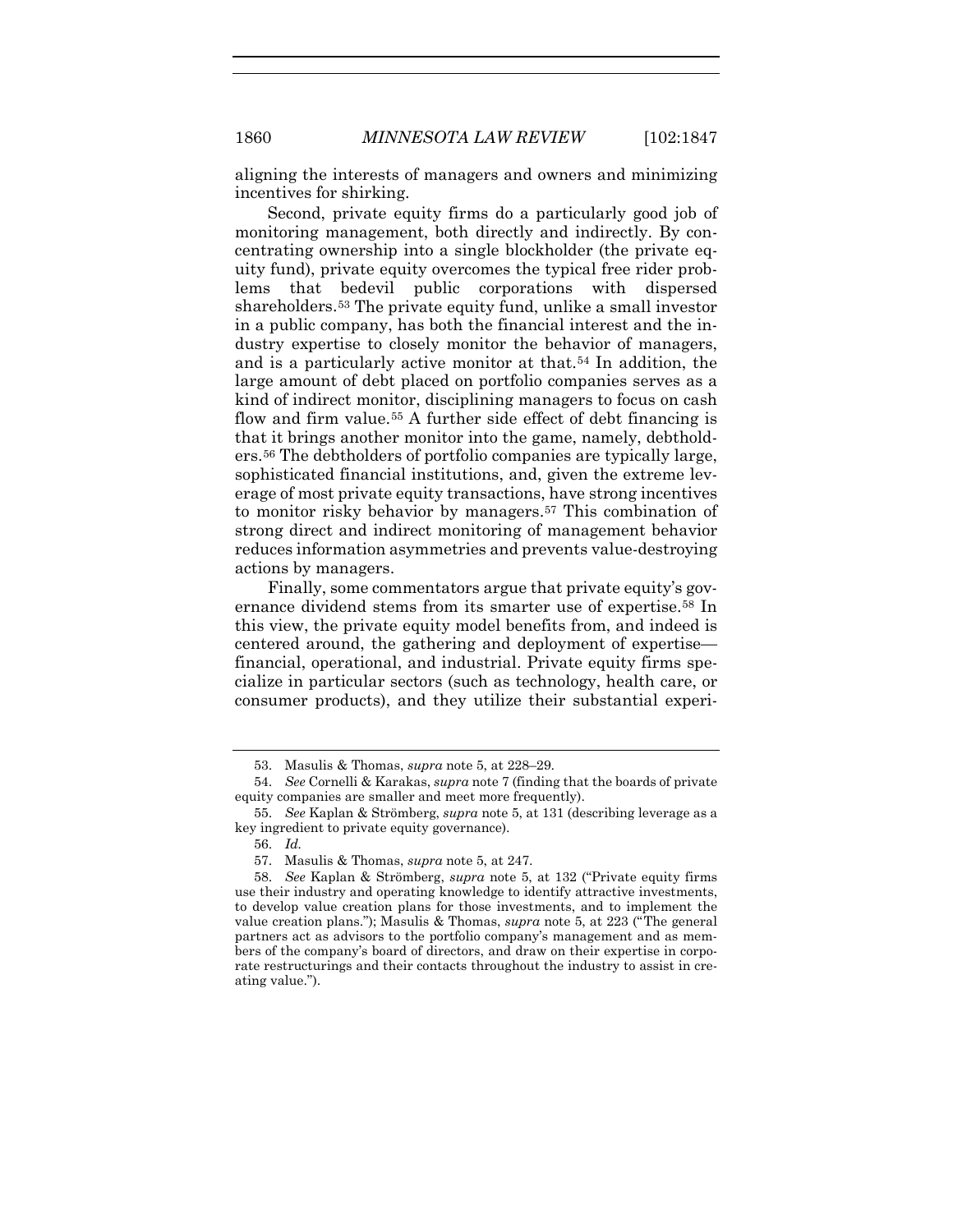ence from other transactions to maximize the value of their portfolio companies.[59](#page-15-0) They supplement this expertise by hiring professionals with operational backgrounds in the industry and retaining outside consulting groups.[60](#page-15-1) Since private equity firms control the boards of their portfolio companies, they can easily add directors to fill specific gaps in expertise, and they can compensate these board members highly.[61](#page-15-2) Experts are often more willing to serve on the boards of private equity companies than on the boards of public companies because of the smaller risk of litigation and the lighter regulatory burdens[.62](#page-15-3)

In sum, an increasing number of scholars have argued that private equity has a corporate-governance advantage over other forms of business organization, and in particular over the public company. They identify this advantage as primarily a question of reducing agency costs between management and ownership. Through concentrated ownership stakes, high leverage, and financial and operational expertise, private equity has discovered a particularly potent form of interest alignment, one that both overcomes the collective-action problems inherent in dispersedownership models and incentivizes the key parties to pursue value-maximizing business strategies.

#### C. EVIDENCE OF PRIVATE EQUITY'S GOVERNANCE DIVIDEND

Does private equity's governance model create value? This is a difficult question to answer empirically, as it requires reliable and representative data on private equity performance and a reasonable set of comparable benchmarks from other companies. Because private equity companies are not subject to comprehensive public-company disclosure regulations, information about their performance is difficult to come by, and firms have

<sup>59.</sup> Kaplan & Strömberg, *supra* note [5,](#page-2-2) at 126–28.

<sup>60.</sup> *Id.*

<span id="page-15-2"></span><span id="page-15-1"></span><span id="page-15-0"></span><sup>61.</sup> *See* Masulis & Thomas, *supra* note [5,](#page-2-4) at 254 ("Another important element of effective board monitoring is the extent to which board members are given greater access to proprietary information in these private-equity firms, which can include more frequent and specialized financial reports.").

<span id="page-15-3"></span><sup>62.</sup> *See* Bernard Black et al., *Outside Director Liability*, 58 STAN. L. REV. 1055, 1059 (2006) ("Too much fear of liability, therefore, may reduce rather than enhance the quality of board decisions."); Davis, *supra* not[e 5,](#page-2-4) at 84– 85 (listing advantages of going private); Laura Lin, *The Effectiveness of Outside Directors As a Corporate Governance Mechanism: Theories and Evidence*, 90 NW. U. L. REV. 898, 912–17 (1996) (explaining the managerial-hegemony theory behind boards of directors).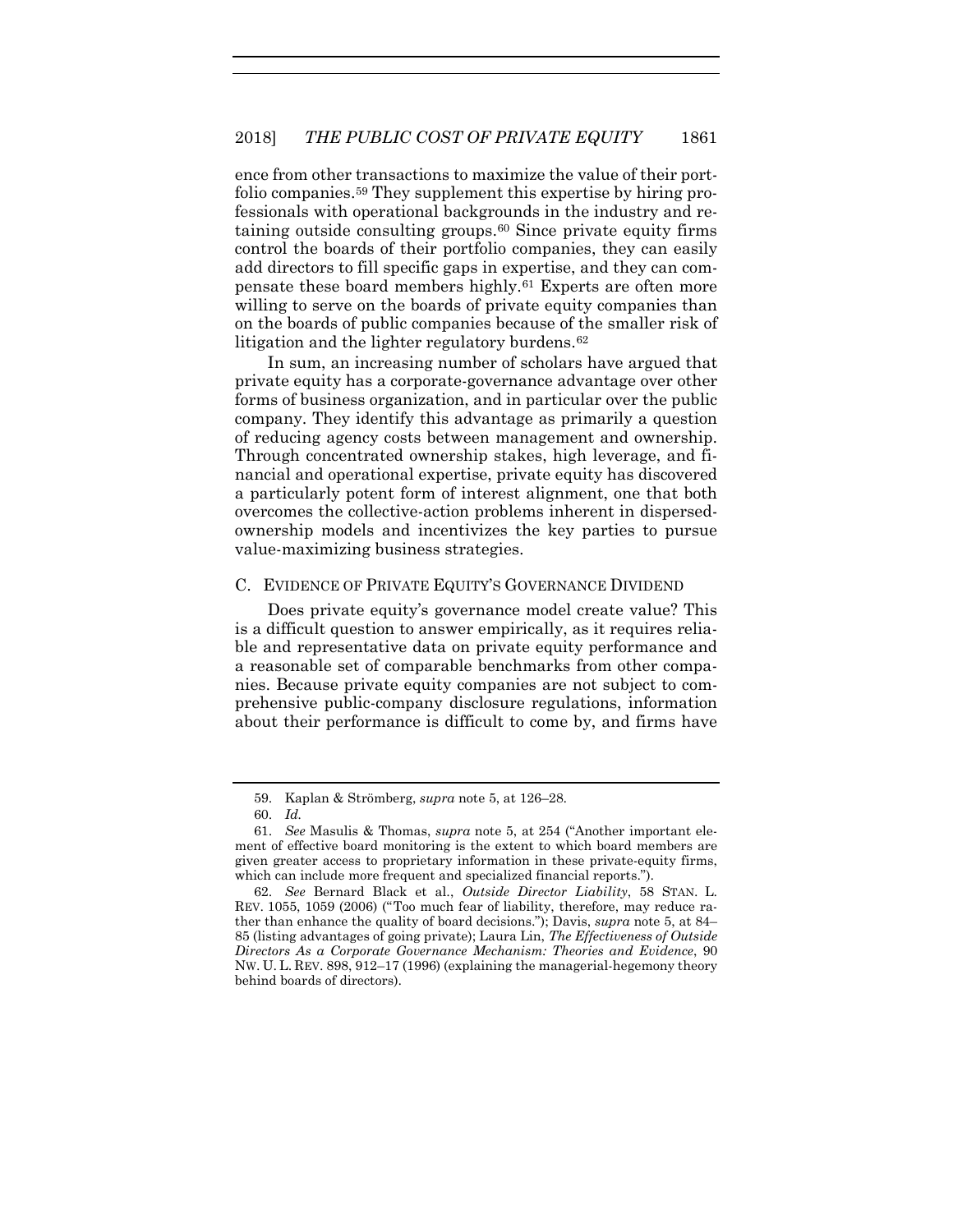1862 *MINNESOTA LAW REVIEW* [102:1847

<span id="page-16-8"></span>incentives to disclose favorable information while concealing unfavorable information, thus skewing the data.[63](#page-16-0) However, in recent years, a number of scholars have attempted to overcome these issues and test private equity's performance against benchmark companies, relying on information from industry sources, voluntary self-reporting from private equity firms and investors, and commercial data-collection companies.[64](#page-16-1)

First, from an operational standpoint, several studies have indicated that private equity's portfolio companies tend to improve across a number of performance metrics post-buyout. They demonstrate improved productivity,<sup>65</sup> better profit margins,<sup>[66](#page-16-3)</sup> greater return on sales,  $67$  and higher earnings-to-sales ratios.  $68$ On the other hand, some scholars have expressed doubt about whether these results are in fact caused by any changes that private equity firms enact, suggesting instead that private equity firms tend to target companies that have underperformed in re-cent years and thus benefit from a reversion to the mean.<sup>[69](#page-16-6)</sup> When compared to similarly underperforming firms that did not experience buyouts, private equity portfolio companies experience smaller, or indeed no, operational improvements.<sup>[70](#page-16-7)</sup> Thus it is unclear to what extent private equity firms improve the operational performance of their portfolio companies, although the weight of the studies appear to conclude that the effect is generally positive.

<span id="page-16-7"></span>70. *Id.*

<span id="page-16-0"></span><sup>63.</sup> *See* Robert S. Harris et al., *Private Equity Performance: What Do We Know?*, 69 J. FIN. 1851, 1851 (2014) (stating that uncertainty about private equity performance is driven by "uneven disclosure of [private equity] returns and questions about the quality of data available for research").

<sup>64.</sup> *Id.* at 1855–56.

<sup>65.</sup> Davis et al., *supra* not[e 2,](#page-1-4) at 3959.

<sup>66.</sup> *Id.*

<span id="page-16-4"></span><span id="page-16-3"></span><span id="page-16-2"></span><span id="page-16-1"></span><sup>67.</sup> Jonathan B. Cohn & Erin M. Towery, *The Determinants and Consequences of Private Equity Buyouts of Private Firms: Evidence from U.S. Corporate Tax Returns* 2 (Working Paper, 2013), https://pdfs.semanticscholar.org/ 372c/0d57744ed92af63622074d86407773c2faa6.pdf.

<span id="page-16-5"></span><sup>68.</sup> Shourun Guo et al., *Do Buyouts (Still) Create Value?*, 66 J. FIN. 479, 481 (2011).

<span id="page-16-6"></span><sup>69.</sup> *See* Jonathan B. Cohn et al., *The Evolution of Capital Structure and Operating Performance after Leveraged Buyouts: Evidence from U.S. Corporate Tax Returns*, 111 J. FIN. ECON. 469, 470 (2014) (concluding "our operating performance results appear inconsistent with the view that [leveraged buyouts] lead to improvements in operating performance, either through the disciplining effects of leverage and concentrated ownership, or through operational expertise supplied by private equity acquirers" (citations omitted)).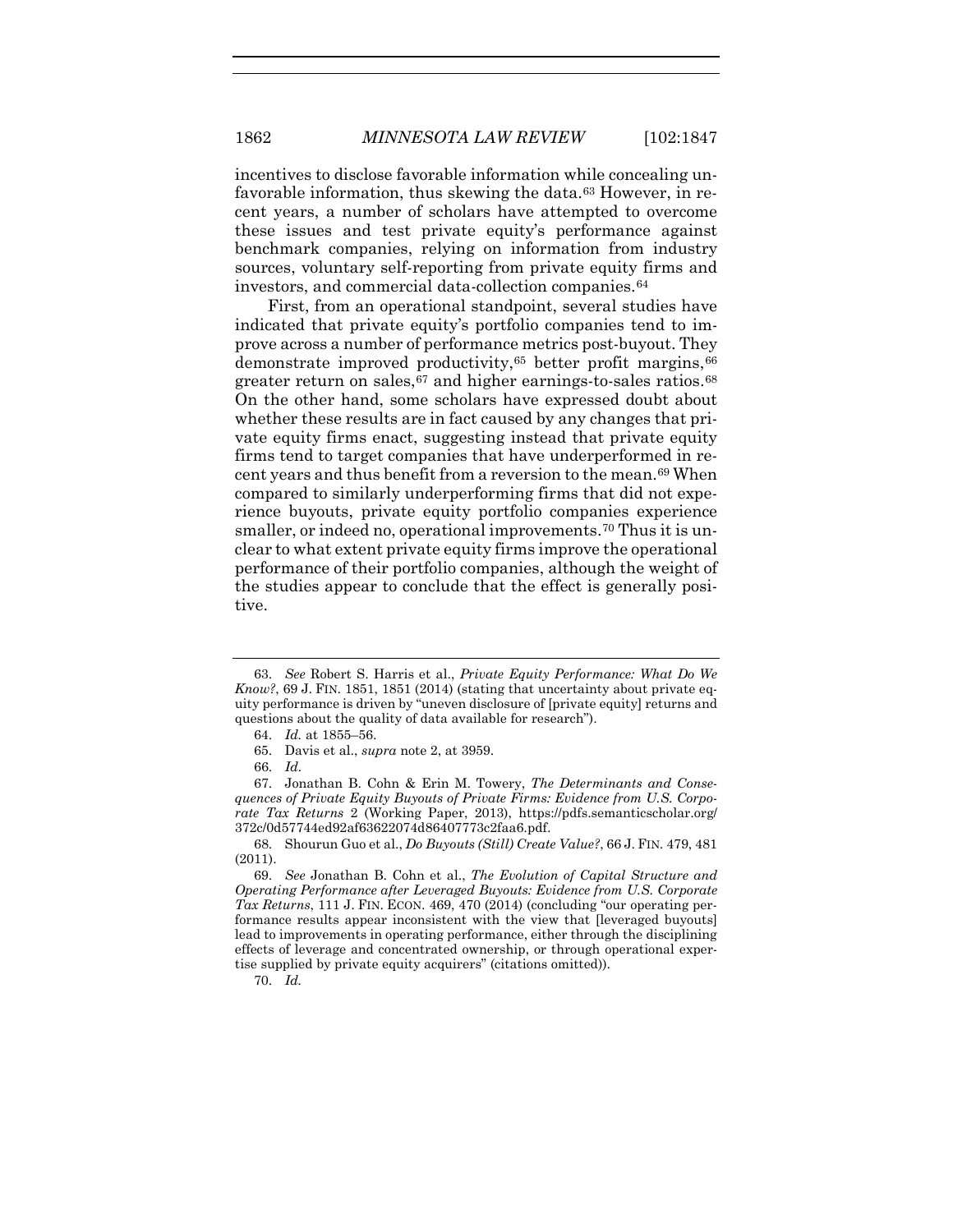Operational improvements, however, do not necessarily lead to improved returns for investors, and another set of studies have focused on this question, with similarly mixed results. A number of studies in the 2000s and early 2010s concluded that private equity outperformed its benchmarks and created economic value for investors.[71](#page-17-0) These studies focused on what a limited-partner investor in a private equity fund would have earned, net of fees, compared to a public market equivalent, which is what the investor would have earned if it had invested the same amount of money in the market (typically measured by an index based on the S&P 500).[72](#page-17-1) Most of these studies were largely positive about private equity's performance, finding excess returns to investors of between three and eight percent per year over public market equivalents.[73](#page-17-2)

In recent years, however, studies have shown significantly smaller returns for private equity funds.<sup>[74](#page-17-3)</sup> One study from 2015 concluded that the median return for liquidated private equity funds was nine percent higher than S&P 500 public market equivalents over the life of the fund, which, assuming a fund life of ten years, equates to an average annual outperformance of only 0.87%.[75](#page-17-4) When assessed against comparable companies that

72. *See, e.g.*, Harris et al., *supra* not[e 63.](#page-16-8)

<span id="page-17-5"></span><span id="page-17-0"></span><sup>71.</sup> *See* Harris et al., *supra* note [63,](#page-16-8) at 1852 (finding that "average U.S. buyout fund returns have exceeded those of public markets for most vintages since 1984"); Chris Higson & Rüdiger Stucke, *The Performance of Private Equity* 2 (Working Paper, 2012), http://ssrn.com/abstract=2009067 (finding that U.S. private equity funds with vintage years from 1980 to 2008 outperformed the S&P 500 by over five hundred basis points per annum as of June 2010); David T. Robinson & Berk A. Sensoy, *Private Equity in the 21st Century: Liquidity, Cash Flows, and Performance from 1984–2010*, at 2 (Working Paper, 2011), http://efa2011.efa-online.org/fisher.osu.edu/blogs/efa2011/files/FIE\_2\_1.pdf (finding that private equity buyout funds outperformed the S&P 500 on a net-

of-fee basis in every vintage year since 1992).

<span id="page-17-2"></span><span id="page-17-1"></span><sup>73.</sup> *See id.* at 1863 (finding median excess returns of 3.4% over the S&P 500); Alexander Ljungqvist & Matthew P. Richardson, *The Cash Flow, Return, and Risk Characteristics of Private Equity* 19 (Nat'l Bureau of Econ. Research, Working Paper No. 03-001, 2003), http://ssrn.com/abstract=369600 (finding average excess returns of 8.06% and median excess returns of 6.04% over the S&P 500).

<span id="page-17-3"></span><sup>74.</sup> *E.g.* Ludovic Phalippou, *Performance of Buyout Funds Revisited?*, 18 REV. FIN. 189, 215–16 (2014) (finding that the average buyout fund underperforms by 3.1% when benchmarked to a leveraged small-value index).

<span id="page-17-4"></span><sup>75.</sup> EILEEN APPELBAUM & ROSEMARY BATT, CTR. FOR ECON. & POLICY RE-SEARCH, ARE LOWER PRIVATE EQUITY RETURNS THE NEW NORMAL? 16 (2016), http://cepr.net/publications/reports/are-lower-private-equity-returns-the-new -normal; David T. Robinson & Berk A. Sensoy, *Cyclicality, Performance Measurement, and Cash Flow Liquidity in Private Equity*, 122 J. FIN. ECON. 521, 526 (2016).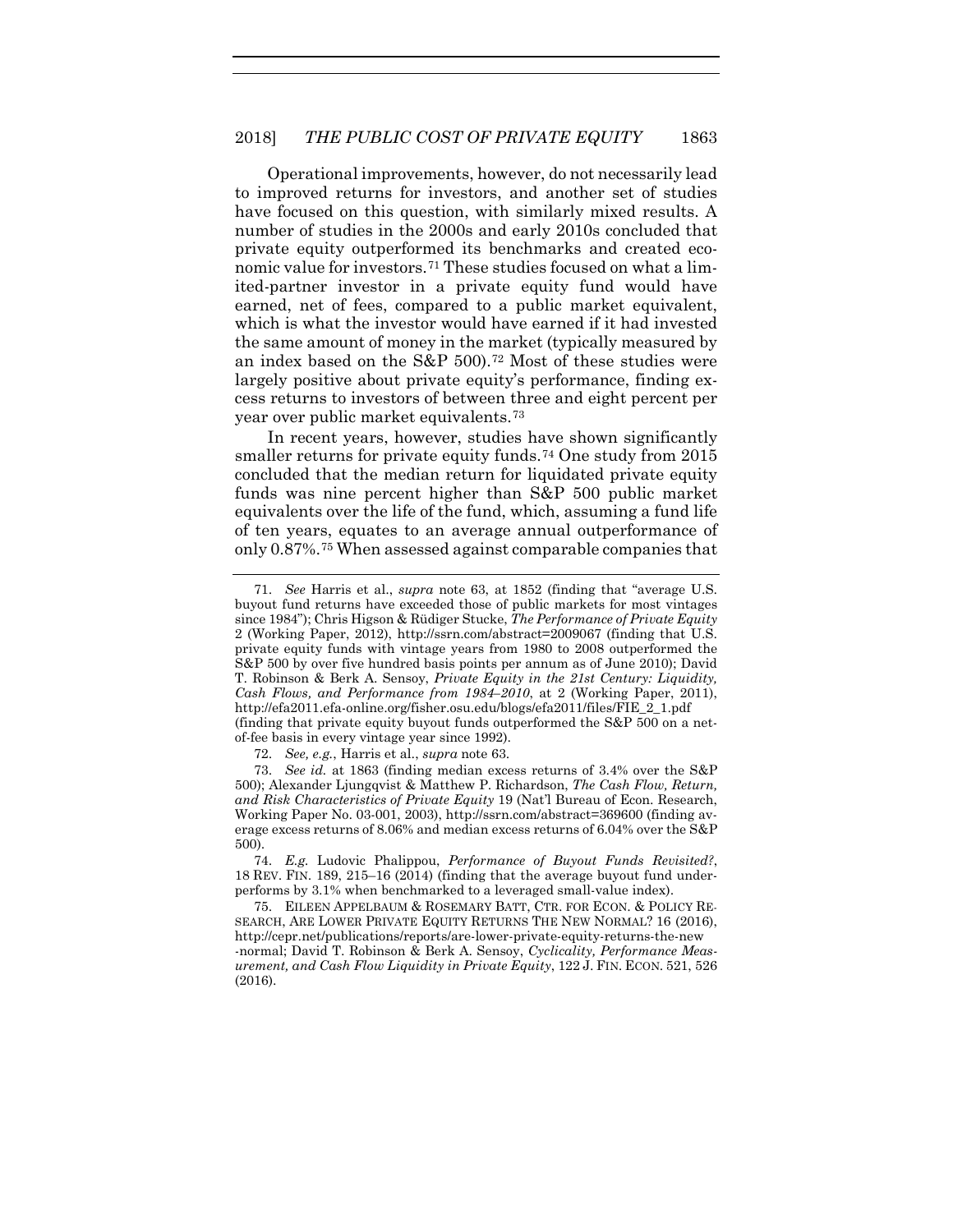more closely matched the characteristics of the funds, even this minimal outperformance disappeared: the median return for liquidated private equity funds exactly matched that of targeted public market equivalents.[76](#page-18-0) Another 2015 study, using information provided by institutional investors in private equity funds, concluded that, while private equity fund returns exceeded those from public markets in earlier years, since 2006 their performance was roughly equal to that of public markets.[77](#page-18-1) Finally, yet another study, focusing on risk-adjusted performance of private equity funds, reached a largely similar result, concluding that "[a]fter adjusting for appropriate risks, we found no outperformance of buyout funds vis-à-vis their public market equivalents on a dollar-weighted basis."[78](#page-18-2)

Thus there appears to be some evidence that private equity firms institute changes that improve revenue metrics and profitability in their companies. For many years, this appeared to translate into superior returns for investors, as compared with similar investments in broad public market indexes. However, in recent years, evidence has mounted that private equity fails to outperform its basic benchmarks of comparison. This result calls into question the assertion that private equity's governance model is superior to that of the typical public corporation, suggesting that the corporate-governance dividend may well be overstated. The following Section will examine these questions by looking closer at the governance structure of private equity investments in order to identify potentially unexamined governance costs.

#### II. GOVERNANCE COSTS OF PRIVATE EQUITY

Private equity presents a unique model of corporate governance. Structured neither as a large, publicly held corporation nor a small, closely held company, private equity is instead something of a hybrid, drawing bits and pieces from both models in order to create a sui generis entity. As described above, many scholars have argued that private equity's governance structure is superior to other forms of corporate governance[.79](#page-18-3) In this view,

<sup>76.</sup> Robinson & Sensoy, *supra* not[e 75.](#page-17-5)

<span id="page-18-1"></span><span id="page-18-0"></span><sup>77.</sup> *See* Robert S. Harris et al., *How Do Private Equity Investments Perform Compared to Public Equity?*, 14 J. INV. MGMT. 14, 15 (2016).

<span id="page-18-3"></span><span id="page-18-2"></span><sup>78.</sup> Jean-François L'Her et al., *A Bottom-Up Approach to the Risk-Adjusted Performance of the Buyout Fund Market*, 72 FIN. ANALYSTS J. 36, 46 (2016).

<sup>79.</sup> *See supra* Part I.B.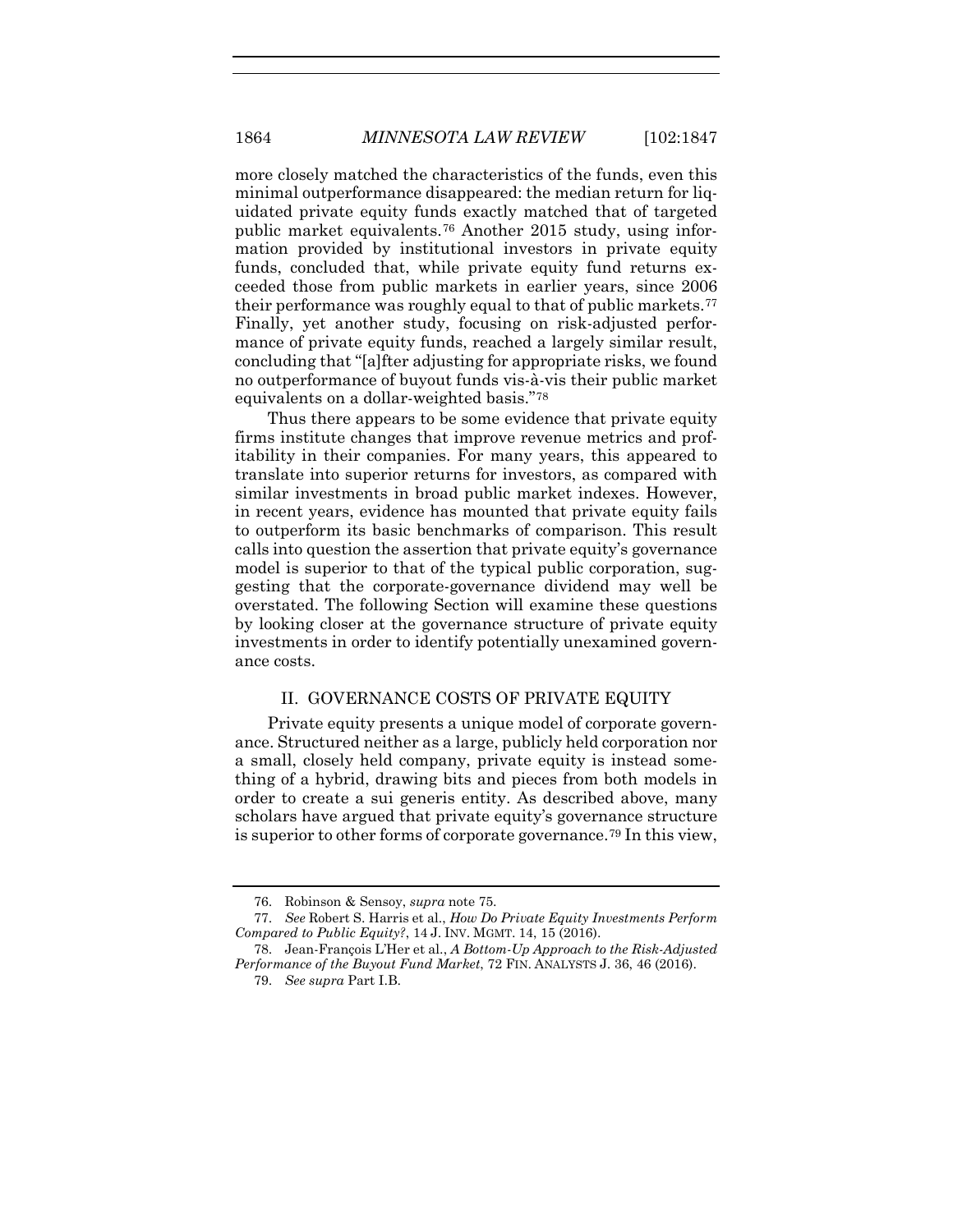the private equity governance model resolves the most pernicious forms of misalignment between owners and management and leads to better company performance and investor returns.[80](#page-19-0) It may then come as a surprise that recent studies have shown that private equity's returns over the last decade have not exceeded those that would have been earned in a low-cost index fund, particularly given the additional risks and lower liquidity that are associated with private equity funds.[81](#page-19-1)

This Section will argue that the conventional view of private equity's governance dividend is flawed. Private equity's governance structure, far from eliminating conflicts of interest and moral hazard, exacerbates them. It does so in three ways. First, private equity firms are compensated in ways that incentivize them to engage in opportunistic and risky behavior to the detriment of investors. Second, private equity firms grant severely restricted governance rights to limited-partner investors in their funds. Third, private equity firms do not grant equal and nondiscriminatory treatment to all investors in the same fund, instead parceling out differential and advantageous treatment to select favored investors. Put together, these governance mechanisms create a series of situations in which the interests of private equity firms diverge from those of their investors.[82](#page-19-2)

This Section will examine each of the three types of governance costs associated with private equity and provide a description of how prevalent these costs are in the industry. It will sketch out some preliminary arguments about these categories and discuss the factors that may heighten, or mitigate, their costs in particular funds. It will argue that, in some cases, private equity's governance structure causes individually rational institutional actors to act in suboptimal ways over persistent periods of time.

<sup>80.</sup> *Id.*

<sup>81.</sup> *See supra* Part I.C.

<span id="page-19-2"></span><span id="page-19-1"></span><span id="page-19-0"></span><sup>82.</sup> To be clear, it is impossible to entirely eliminate agency costs in any plausible scenario involving owners and managers of a company. Principals naturally have different interests than agents, and unless the principals exert complete control over all agent decision-making, misalignments will inevitably arise. This Section, however, will attempt to highlight the primary areas of misalignment within the private equity corporate governance structure, assess the severity of the misalignment, and describe the potentially harmful effects deriving from it.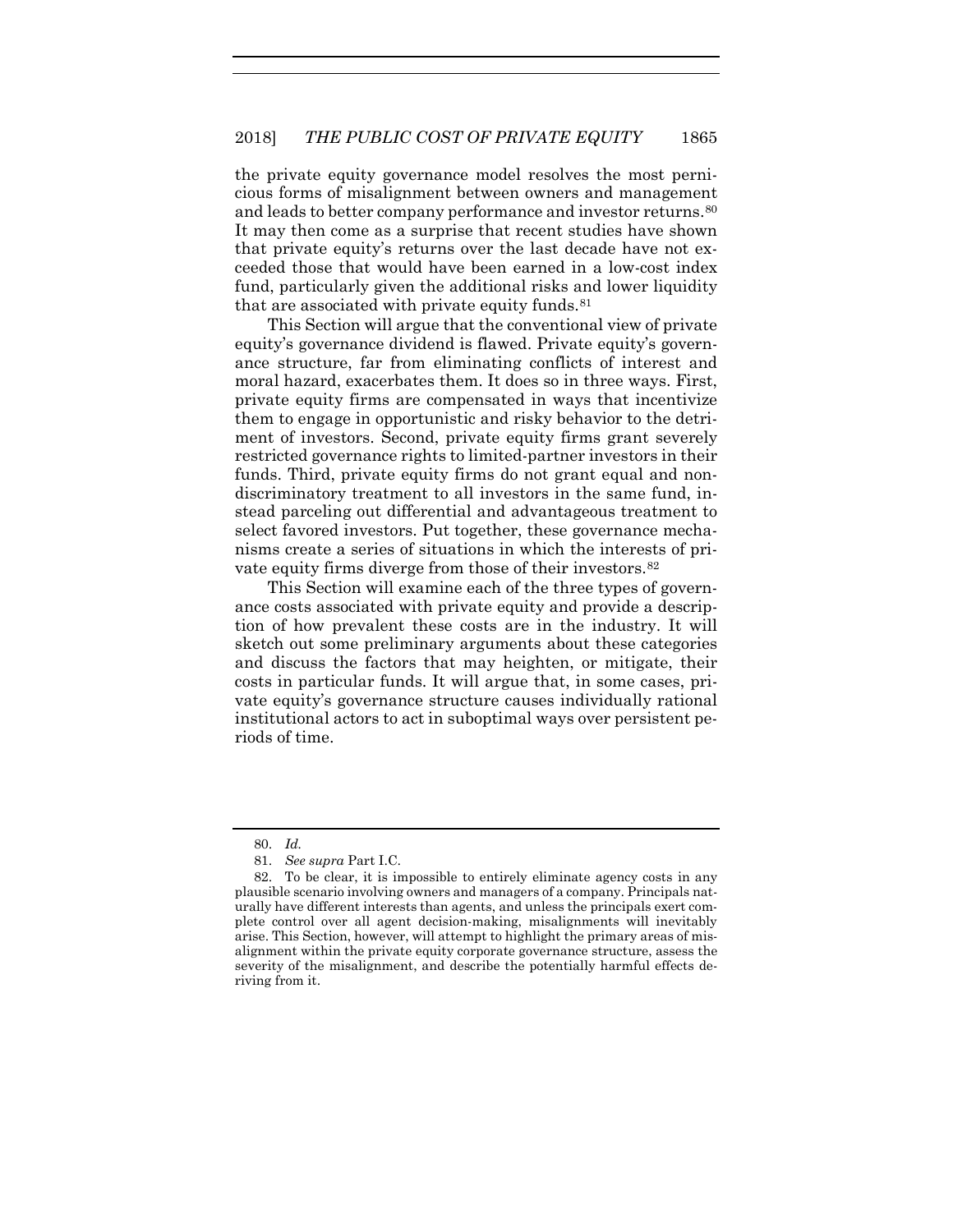#### A. THE MORAL HAZARD OF PRIVATE EQUITY COMPENSATION

Many scholars have argued that one of private equity's primary governance benefits is that it better aligns the compensation incentives of managers with the interests of owners.[83](#page-20-0) Because the executive officers of portfolio companies invest more of their money in their companies and are compensated with larger equity stakes as compared with their counterparts at public companies, the argument goes, they have stronger incentives to pursue business strategies that contribute to long-term growth.<sup>84</sup>

However, this focus on the incentives of management at the *portfolio company* level overlooks the incentives of management at the *fund* level. It is important to keep in mind that the private equity governance structure has three levels of ownership: (1) the portfolio company at the bottom; (2) the fund in the middle; and (3) the private equity firm and passive institutional investors at the top.[85](#page-20-2) While it is true that there are managers at the portfolio company level, there are also managers at the fund level. Each has separate incentives. Thus, a focus solely on the incentives of executive teams at the portfolio company level, without an understanding of the incentives of private equity firms themselves, overlooks the fundamental role that private equity firms play in company decision-making.

A closer look at the incentives of private equity firms reveals a number of striking ways in which agency costs reinsert themselves into the process. Private equity firms are generally compensated in two ways. First, they receive annual management fees, which entitle the firm to a percentage (often two percent) of the capital that is committed by investors and/or the capital that is employed by the fund.[86](#page-20-3) Second, they receive a carried interest in the fund, which entitles the firm to a specified percentage (typically twenty percent, although this number can vary) of any

<span id="page-20-4"></span><span id="page-20-0"></span><sup>83.</sup> *See* Kaplan & Strömberg, *supra* note [5,](#page-2-2) at 130–31; Kaplan, *supra* note [6,](#page-3-4) at 242; Masulis & Thomas, *supra* note [5,](#page-2-4) at 251–52.

<sup>84.</sup> Masulis & Thomas, *supra* note [5,](#page-2-4) at 251–52.

<sup>85.</sup> *See supra* Part I.A.

<span id="page-20-3"></span><span id="page-20-2"></span><span id="page-20-1"></span><sup>86.</sup> Management fees are often structured so that, at the beginning of the fund, the fee is based on the total amount of capital that investors have committed to invest, and, once the investment period has ended, the fee is based on the actual invested capital. Kaplan & Strömberg, *supra* note [5,](#page-2-2) at 123–24. Private equity firms may also receive a variety of other fees, including transaction fees and monitoring fees, which can vary widely in their application and size, but a full analysis and typology of these fees is beyond the scope of this Article. For a fuller discussion of the various fees charged by private equity firms and their contribution to firm profit, see Andrew Metrick & Ayako Yasuda, *The Economics of Private Equity Funds*, 23 REV. FIN. STUD. 2303, 2319–20 (2010).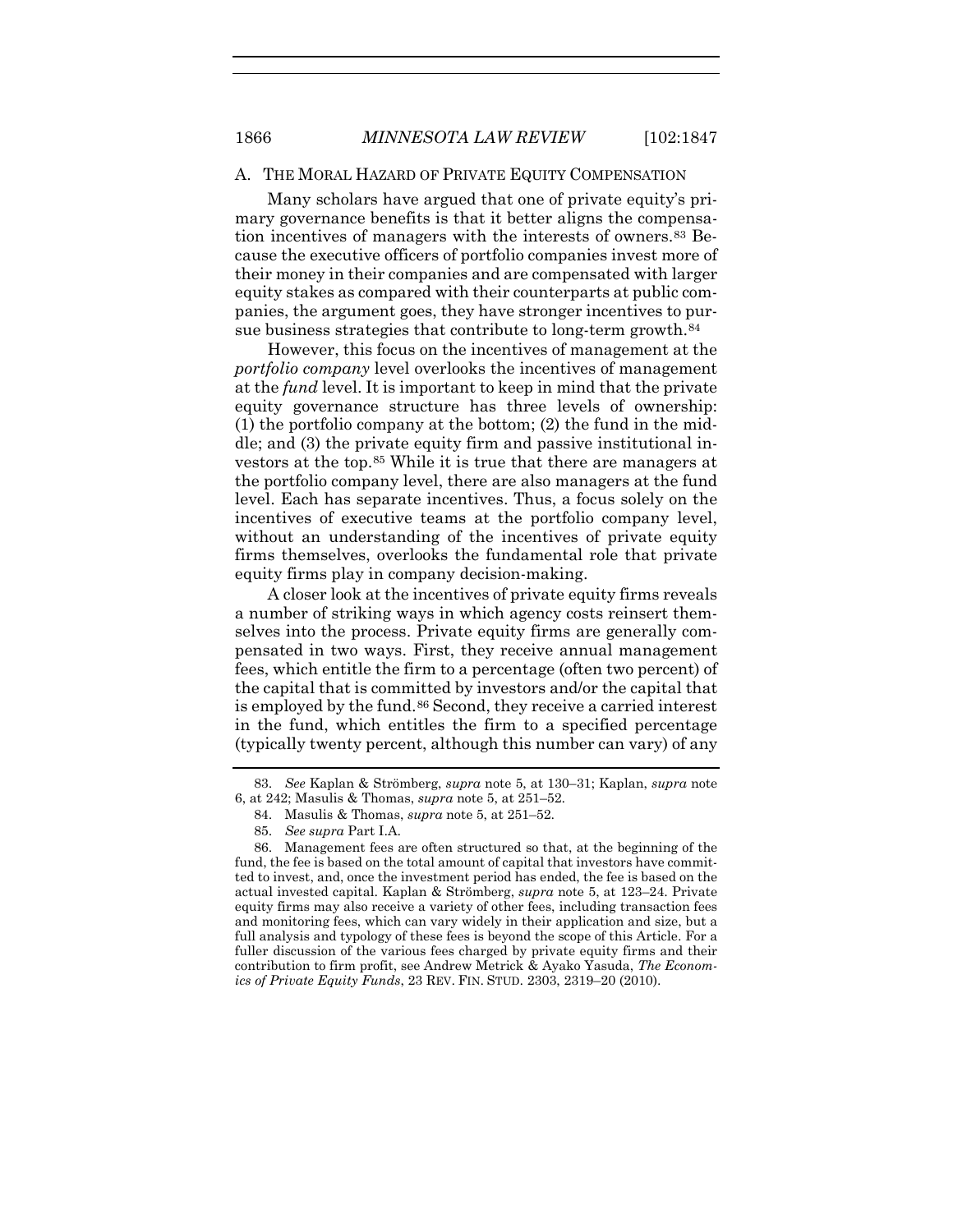<span id="page-21-5"></span>profits of the fund.[87](#page-21-0) Each of these prongs—the management fee and the carried interest—has agency costs embedded in its structure.

#### 1. Management Fees

Even a cursory glance at the structure of management fees charged by private equity firms reveals the agency costs inherent in the mechanism. A significant portion of private equity firm compensation comes from management fees that are not tied directly to the performance of the underlying companies.<sup>[88](#page-21-1)</sup> A recent study found that approximately two-thirds of a private equity firm's expected revenue from investments comes from fixed-revenue components,<sup>[89](#page-21-2)</sup> primarily management fees. Thus, private equity firms earn a large proportion of their compensation regardless of how their investments turn out.

More importantly, the structure of management fees creates a set of skewed incentives for private equity firms. Because management fees are based on total capital committed and total capital actually invested, private equity firms have strong incentives to (1) raise as much capital as possible, regardless of the reasonable prospects for putting it to use,  $90$  and (2) invest as much capital as possible, regardless of the expected performance of the target companies[.91](#page-21-4) Both of these incentives create risks for investors—in the form of money committed but unable to be

<span id="page-21-4"></span>91. *See* Dawei Fang, *Dry Powder and Short Fuses: Private Equity Funds in Emerging Markets* 1 (Working Paper, 2015), http://www.gu.se/digitalAssets/ 1539/1539613\_fang-dry\_powder\_short\_fuses.pdf (quoting a private equity manager as saying that, in the face of an impending investment period deadline, one should "[j]ust spend the money in time and do not worry much about making bad deals"); Becky Pritchard, *Powder Stays Dry as Private Equity Struggles To Spend*, WALL ST. J.: PRIVATE EQUITY BEAT (July 21, 2015), https://blogs.wsj .com/privateequity/2015/07/21/powder-stays-dry-as-private-equity-struggles -to-spend (stating that "[i]f a private equity fund is not spending its money quickly enough, it may have to return money to investors or delay fundraising a new fund and that potentially means less money in management fees").

<span id="page-21-1"></span><span id="page-21-0"></span><sup>87.</sup> Kaplan & Strömberg, *supra* not[e 5,](#page-2-2) at 124; David A. Weisbach, *The Taxation of Carried Interests in Private Equity*, 94 VA. L. REV. 715, 716 (2008).

<span id="page-21-6"></span><sup>88.</sup> Metrick & Yasuda, *supra* note [86,](#page-20-4) at 2305.

<sup>89.</sup> *Id.*

<span id="page-21-3"></span><span id="page-21-2"></span><sup>90.</sup> *See* KLAAS P. BAKS & LAWRENCE M. BENVENISTE, EMORY CTR. ALT. INVS., ALIGNMENT OF INTEREST IN THE PRIVATE EQUITY INDUSTRY 7 (2010), http://goizueta.emory.edu/faculty/cai/documents/ECAI\_Alignment.pdf; Martin Steindl, *The Alignment of Interests Between the General and the Limited Partner in a Private Equity Fund—The Ultimate Governance Nut to Crack?*, CORP. GOV-ERNANCE DEV. FRAMEWORK (Feb. 2013), https://corpgov.law.harvard.edu/wp -content/uploads/2013/02/The-Alignment-of-Interests-between-the-General -and-the-Limited-Partner-in-a-Private-Equity-Fund\_\_Full-Article-1.pdf.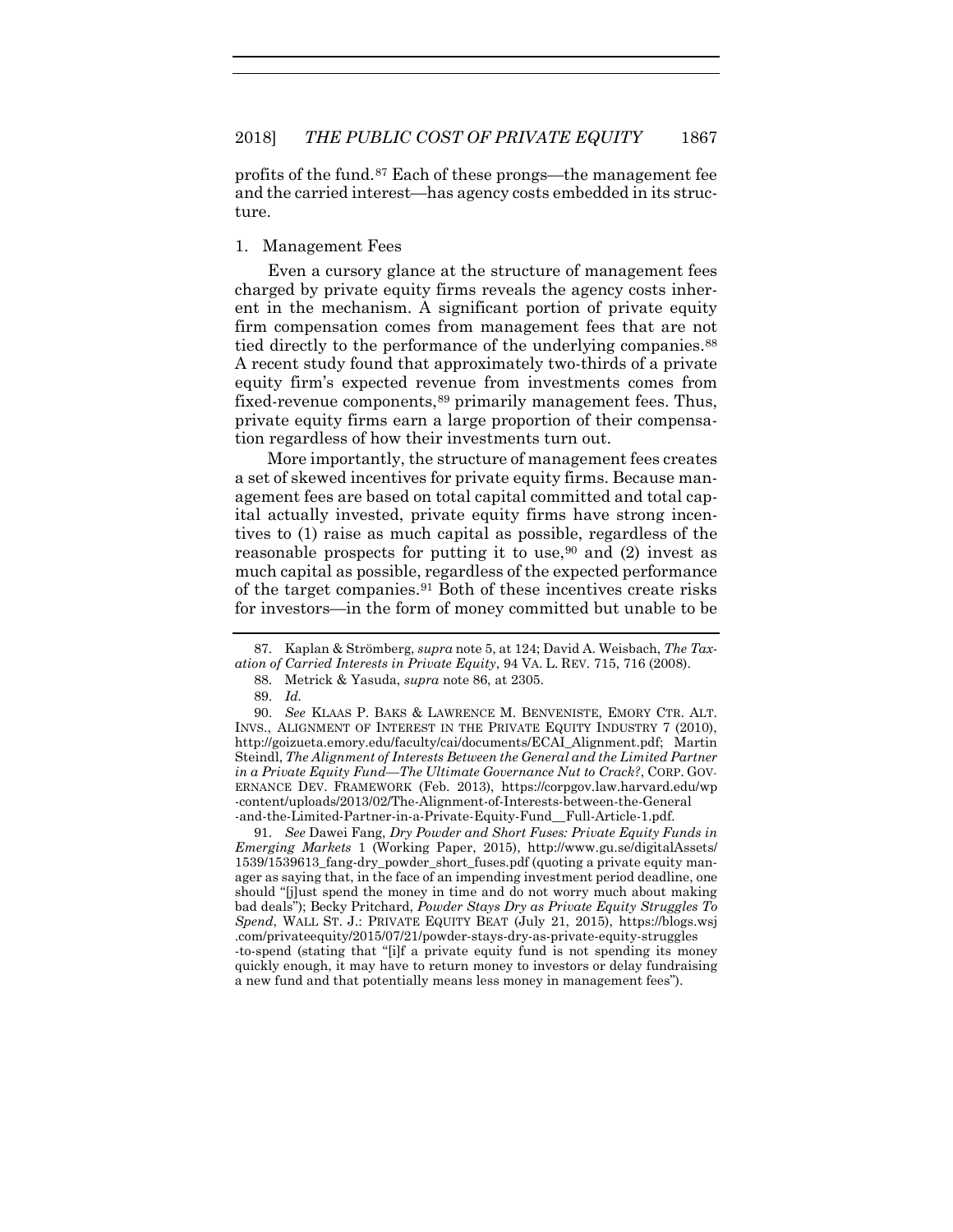used or investments made but unable to be exited—and these risks are not borne by the firm itself. While this risk may be mitigated by the fact that private equity firms benefit from increases in the value of their portfolio companies, and thus do not have incentives to actively seek to destroy value, the majority of the risk is borne by the other investors, while private equity firms reap the gains from boosted management fees.

To illustrate this point, consider a private equity firm, which we will call Empire Capital, that is nearing the end of its investment period. Let us assume that Empire Capital has raised a fund of \$1 billion, and its compensation arrangement is the typical combination of a twenty percent carried interest and a two percent management fee. During the investment period, this management fee will be calculated as a percentage of total committed capital (i.e., \$1 billion), but after the investment period, the base rate will change (or step down) to a percentage of capital actually invested. For simplicity's sake, let us assume that the firm has not invested any of its capital yet and is down to a single potential target company, Lemon Corp., which is currently on the market for \$1 billion.<sup>[92](#page-22-0)</sup> The firm believes that Lemon Corp. is a risky investment; there is a fifty percent chance that, at the time of exit, the target will decline in value to \$500 million, a twenty-five percent chance that it will remain at \$1 billion, and a twenty-five percent chance that it will increase in value to \$1.5 billion.[93](#page-22-1) We will assume that the time between investment and exit will be five years.<sup>[94](#page-22-2)</sup>

<span id="page-22-0"></span><sup>92.</sup> In reality, most private equity firms will consider many different potential targets, not just one, and analyze their respective strengths and weaknesses before making an investment decision. All else equal, the firm should prefer targets with greater profit potential. However, the presence of multiple potential targets can at best reduce the magnitude of the moral hazard problem, not eliminate it. In addition, in the current environment where private equity firms are sitting on substantial dry powder that must be invested, it is not unreasonable to assume that the universe of acceptable targets, compared to the available capital ready for investment, has shrunk. Indeed, many observers have come to precisely this conclusion. *See Private Equity: The Barbarian Establishment*, *supra* note [1.](#page-1-3)

<sup>93.</sup> These values are net of all taxes, fees and expenses.

<span id="page-22-2"></span><span id="page-22-1"></span><sup>94.</sup> Of course, for most private equity investments, the firm does not know precisely when the exit will come—the decision depends on market conditions, industry developments, and company-specific risks. A 2015 study found that the average amount of time between an investment and an exit in the private equity industry was 5.5 years. *See* Amy Or, *Average Private Equity Hold Times Drop to 5.5 Years*, WALL ST. J.: PRIVATE EQUITY BEAT (June 10, 2015), https://blogs .wsj.com/privateequity/2015/06/10/average-private-equity-hold-times-drop-to -5-5-years. Therefore, for this example, we will assume that the exit will take place in five years.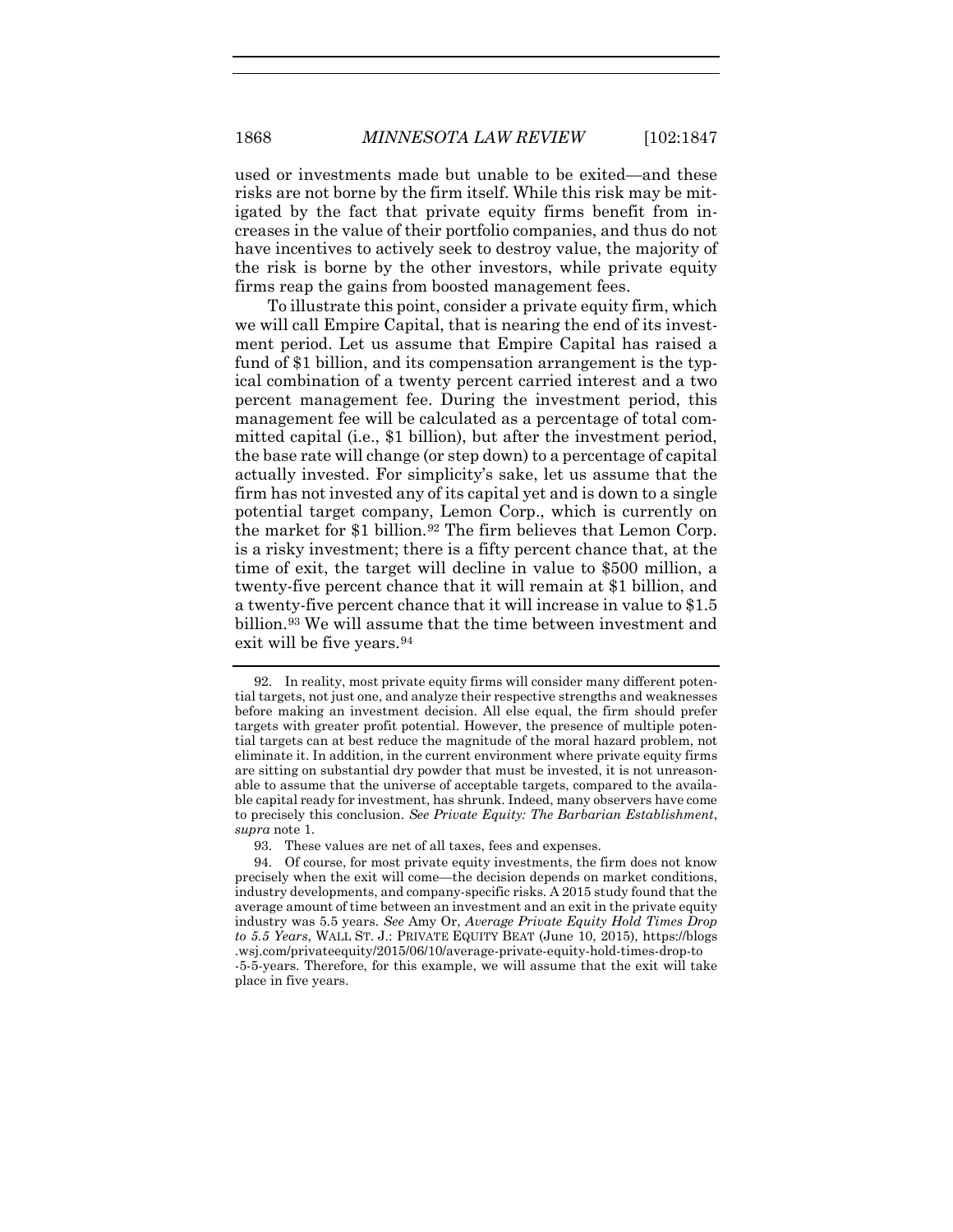The expected value of the Lemon Corp. investment is \$875 million,[95](#page-23-0) and thus a rational investor would not be willing to pay \$1 billion for it. But Empire Capital, importantly, does not internalize the full costs and benefits of its investments. Instead, it is paid based on two metrics: capital invested and profits. If it does not invest in Lemon Corp., it will be obligated to return the capital commitments and thus will earn neither management fees nor any potential carry, an expected value of \$0. If it does invest in Lemon Corp., it will earn management fees for the fiveyear life of the investment (two percent of \$1 billion for five years, or \$100 million) and also has a twenty-five percent chance of earning carried interest on profits (twenty percent of the difference between \$1.5 and \$1 billion, or \$100 million). Thus the expected value of acquiring Lemon Corp. *to Empire Capital* is \$125 million. Despite the fact that the overall expected value of the investment to all stakeholders is *negative*, acquiring Lemon Corp. is a rational economic decision from the perspective of Empire Capital, given its compensation structure. If it does not acquire Lemon Corp., it will earn nothing, while if it does acquire the company it can expect to earn \$125 million.

As this simple example demonstrates, the structure of management fees creates a classic situation of moral hazard.[96](#page-23-1) The private equity firm captures much of the gain from a risky investment (it is guaranteed to earn its management fee, which makes up the bulk of its expected earnings), and bears little, or even none, of any consequent losses if the risk happens to materialize. The result is that private equity firms have strong incentives to take excessive risks in their investment decisions. This incentive is particularly strong when the private equity firm is nearing the end of its investment period and is sitting on dry powder—capital that has been committed by investors but that has not been invested—that it must either invest immediately or return to investors. Indeed, in this example, even if Lemon Corp. had *zero* chance of increasing in value, it would still be in Empire Capital's economic interest to acquire the company, solely through its return on management fees.

To be sure, this example is simplified and does not take into account the many variations in compensation that are found in limited partnership agreements and side letters with investors.

<span id="page-23-0"></span><sup>95.</sup> Calculated as fifty percent of \$500 million plus twenty-five percent of \$1 billion plus twenty-five percent of \$1.5 billion.

<span id="page-23-1"></span><sup>96.</sup> *See* Jensen & Meckling, *supra* not[e 47,](#page-13-6) at 334–37 (discussing the incentives associated with the existence of debt).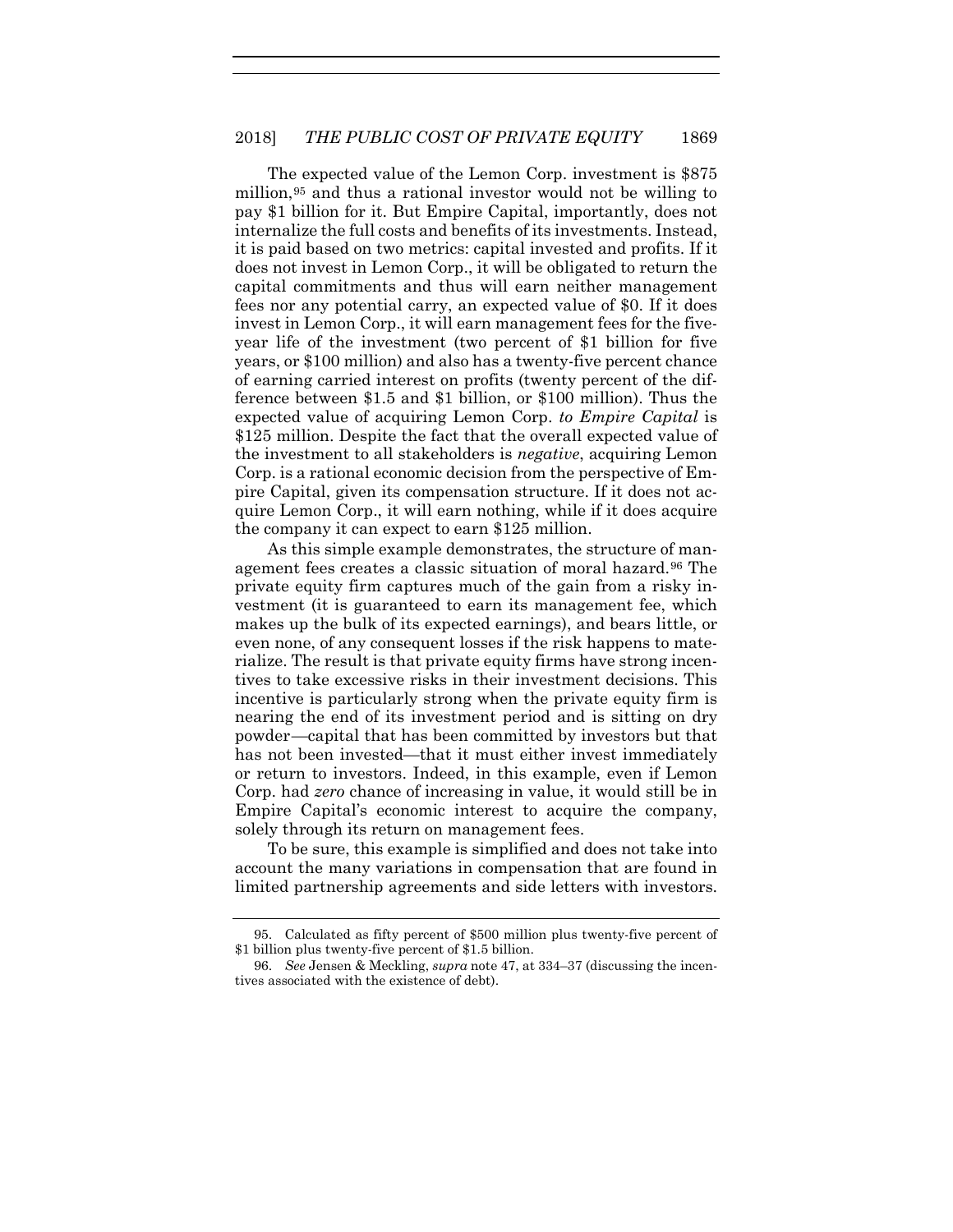One important interest-aligning mechanism in particular should be noted. Private equity firms typically make equity investments in their funds alongside their limited partner investors, and, thus, they face *some* downside risk to bad investments.[97](#page-24-0) The amount invested varies, but is usually around one percent of the total capital of the fund.[98](#page-24-1) In the extreme situation where all of a fund's portfolio companies decreased in value to \$0, the private equity firm would lose all of its equity investment in the fund.

However, the structure of private equity makes this interest-aligning mechanism a limited one. The amount invested by private equity firms makes up a small percentage of the total capital of the fund, and thus, there will always be a range of expected values in which the private equity firm will have an economic interest in making acquisitions that have net negative returns. So long as management fees remain a significant component of compensation, this moral hazard will persist.

#### 2. Carried Interest

Management fees, however, are not the sole source of compensation-based misalignment. The other important source of compensation for private equity firms is carried interest. Carried interest has been the subject of much debate in recent years, much of it focused on the favorable tax treatment it receives under the U.S. tax code[.99](#page-24-2) Less attention, however, has been focused on the powerful ways in which carried interest can create incentives for excessive risk-taking by private equity firms.

As explained before, carried interest is a kind of performance-based compensation arrangement. Through its carried interest, a private equity firm earns a specified percentage of its fund's profits, typically in the range of twenty percent.[100](#page-24-3) Carried

<span id="page-24-0"></span><sup>97.</sup> *See* Kaplan & Strömberg, *supra* note [5,](#page-2-2) at 123 (noting that the general partner customarily provides a portion of the fund's capital).

<sup>98.</sup> *Id.*

<span id="page-24-2"></span><span id="page-24-1"></span><sup>99.</sup> Critics have argued that carried interest, which is taxed at the low longterm capital gains rate of twenty percent under the current tax regime, should instead qualify as regular income and therefore be taxed a top rate of nearly forty percent. *See, e.g.*, Victor Fleischer, *Two and Twenty: Taxing Partnership Profits in Private Equity Funds*, 83 N.Y.U. L. REV. 1 (2008). Proponents of the current, favorable tax treatment of carried interest argue instead that carried interest is sweat equity much like any other interest in a company, and thus rightly qualifies as capital gains. *See, e.g.*, Steven B. Klinsky, *The Carried Interest Loophole? What Loophole?*, N.Y. TIMES: DEALBOOK (July 15, 2016), https://www.nytimes.com/2016/07/16/business/dealbook/the-carried-interest -loophole-what-loophole.html.

<span id="page-24-3"></span><sup>100.</sup> Weisbach, *supra* not[e 87,](#page-21-5) at 716.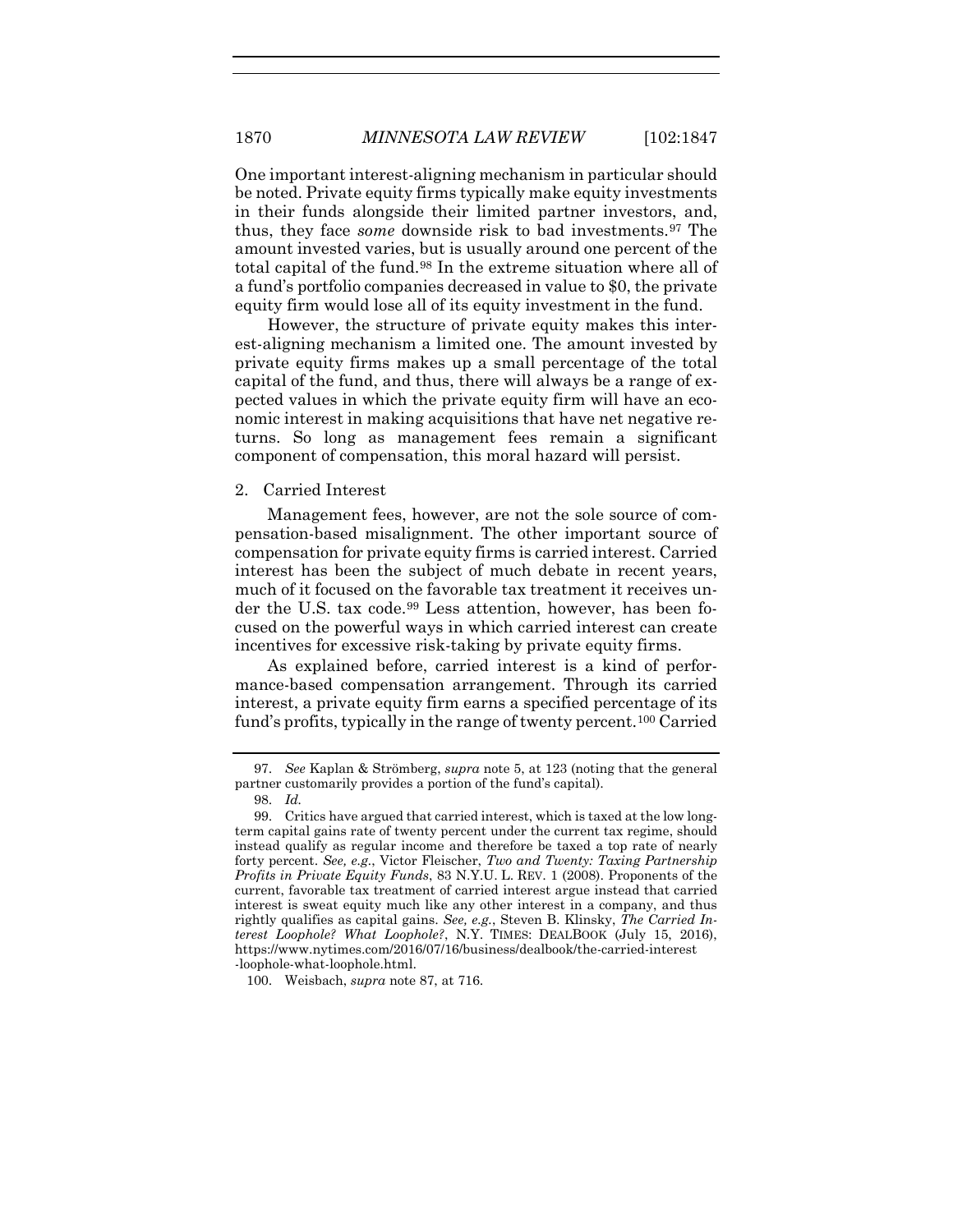interest is often viewed as a way of properly aligning the interest of private equity firms with their limited partner investors.[101](#page-25-0) After all, investors commit their capital to private equity funds in the expectation of profits, and they naturally want to incentivize private equity firms to pursue these profits.

But the equity interests held by investors and the carried interests held by private equity firms differ in one important way: the equity interests face downside risk, while the carried interests do not.[102](#page-25-1) If a portfolio company drops in value and thus the private equity fund loses money, the equity investors in the fund will bear that loss, but the carried interest will simply not be triggered. Thus the private equity firm has upside potential but no downside potential—at worst, its carried interest will be equal to zero.[103](#page-25-2) As with the management-fee arrangement, this is a classic example of moral hazard.

To return to the example from earlier, let us assume that Empire Capital has purchased Lemon Corp. for \$1 billion. After acquiring the company, Empire Capital discovers that its earlier assessment of the range of expected values for Lemon Corp. is incorrect. Instead, it now believes that it has a choice: it can either implement a radical restructuring of Lemon Corp., or it can stay the course. If it stays the course, Lemon Corp. will remain at a value of \$1 billion at the time of exit. If it adopts the risky restructuring, there is a fifty percent chance that Lemon Corp. will drop in value to \$400 million, and a fifty percent chance that Lemon Corp. will increase in value to \$1.4 billion.

The risky strategy has a negative expected value: if Empire Capital adopts this strategy, its expected value will be \$900 million, less than the value it could be guaranteed from simply staying the course. Thus the equity investors in the company would prefer that Empire Capital not implement the risky restructuring of Lemon Corp.

<span id="page-25-0"></span><sup>101.</sup> *See* BAKS & BENVENISTE, *supra* note [90,](#page-21-6) at 3 (concluding that "[t]o preserve the improvements in interest alignment currently underway, the PE market would be served well if it would transition to a clearing mechanism in which top performing GPs are rewarded with increased carried interest" with the goal being to "de-emphasize management fees as a compensation channel for the GP").

<span id="page-25-1"></span><sup>102.</sup> *See* Weisbach, *supra* note [87,](#page-21-5) at 716 (noting that the firm earns a percentage of the profits earned by the fund).

<span id="page-25-2"></span><sup>103.</sup> Of course, private equity firms invest time and energy into their portfolio companies, so to the extent that they do not earn carried interest on their investments, this is a loss in a certain sense (in the form of opportunity costs). It is not, however, equivalent to the loss faced by equity investors, who ultimately receive back less capital than they contributed.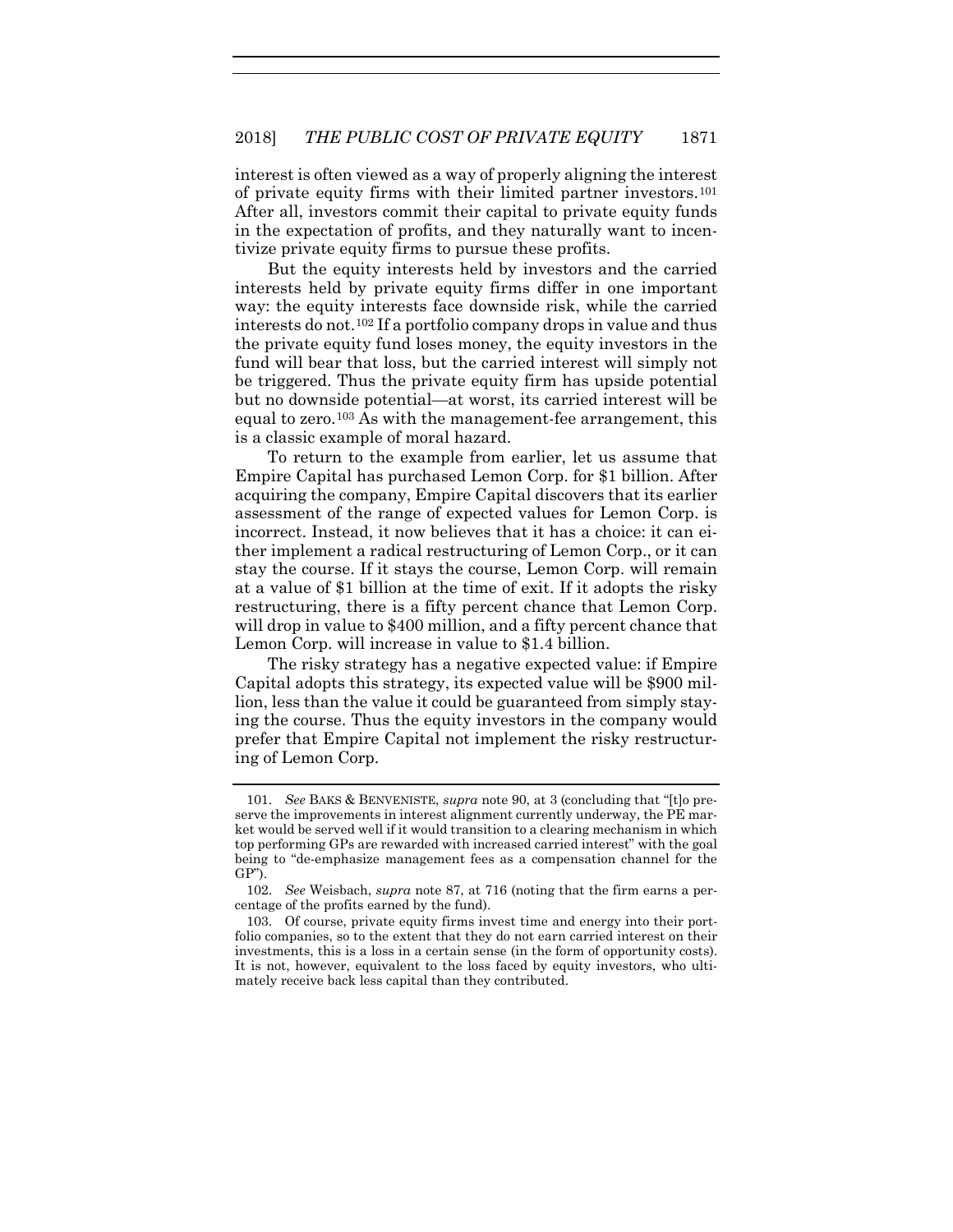But the economic interests of Empire Capital are different. If Empire Capital stays the course, there will be no potential for profit from the fund, and thus the private equity firm will not realize any carried interest. If, instead, it adopts the risky strategy, there is a fifty percent chance that Lemon Corp. will increase in value to \$1.4 billion, in which case it will earn twenty percent of this profit through its carried interest in the fund. To be sure, there is also a fifty percent chance that Lemon Corp. will decrease in value, but this loss is not borne by Empire Capital as its carried interest is effectively a *profits interest*, and thus cannot drop below zero. Therefore, the expected value to Empire Capital of implementing the strategy is positive (twenty percent of the \$400 million profit, or \$80 million). The economic interest of Empire Capital, then, is to adopt the risky strategy, even though this strategy is, on average, value-destroying.

The carried interest element of private equity compensation creates a moral hazard problem in the private equity industry that in many ways mirrors the critiques leveled against the banking industry after the financial crisis of 2008–2009.[104](#page-26-0) In that crisis, many observers noted that bankers' pay incentivized excessive risk-taking—bankers stood to receive large bonuses if they made risky, leveraged bets on the housing market, but were insulated from any negative repercussions because their institutions were considered too big to fail.[105](#page-26-1) Private equity firms face similar incentives. They too have a financial interest in taking excessive risks because they capture much of the upside (in a typical structure, twenty percent of the profits of the investments) with little of the downside, as they will merely forfeit the possibility of earning their carried interest while still pocketing the ongoing management fees that they have been charging throughout the investment period.

Another way of understanding the problem is to view the carry as effectively an option. Options give their holders the

<span id="page-26-0"></span><sup>104.</sup> *See* Bebchuk & Spamann, *supra* note [9](#page-4-0) (exploring how banks' compensation structures produce incentives for excessive risk taking).

<span id="page-26-1"></span><sup>105.</sup> *See* DAVID F. LARCKER ET AL., FOLLOW THE MONEY: COMPENSATION, RISK, AND THE FINANCIAL CRISIS, STAN. CLOSER LOOK SERIES: 1–3 (Sept. 8, 2014), https://www.gsb.stanford.edu/sites/gsb/files/publication-pdf/cgri-closer -look-43-risk-compensation-financial-crisis.pdf (discussing incentives for bankers to engage in risky conduct).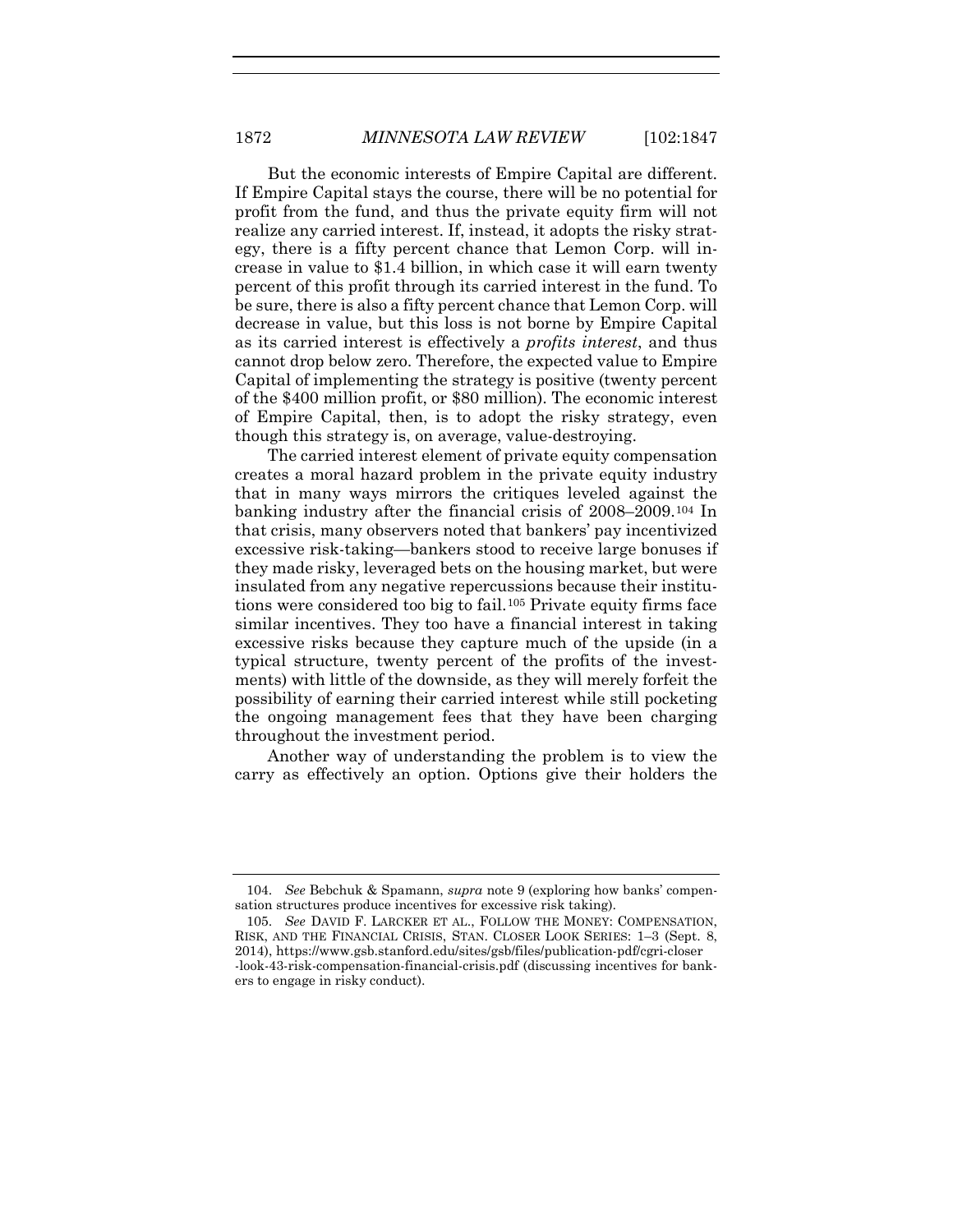right to buy a share at a future date for a specified price.[106](#page-27-0) Options are often viewed as a way to link pay with performance the options only have value if the stock price rises.[107](#page-27-1) However, it is increasingly recognized that options incentivize excessive risk-taking among public-company executives and lead to measurable changes in a company's risk profile.[108](#page-27-2) By basing executive compensation on *increases* in share prices, and making them indifferent between different-sized *decreases*, stock options create financial incentives for executives to pursue risky strategies that may have negative expected values. Carried interests create similar, though perhaps less widely-recognized, incentives for private equity firms to increase risk in their portfolio companies.

Many private equity funds attempt to minimize the misalignment created by carried interests through a mechanism called a hurdle rate.[109](#page-27-3) Hurdle rate provisions prevent private equity firms from earning any carried interest until the limited partners have realized a specified profit on their capital contributions. This number is commonly around eight percent, meaning that, until limited-partner investors have realized a return of eight percent on their capital, the private equity firm earns no carried interest.[110](#page-27-4) Hurdle rates provide additional assurance to limited-partner investors that they will realize a reasonable return on their investments before private equity firms earn their carry, but, perversely, they also end up exacerbating the moral

<span id="page-27-0"></span><sup>106.</sup> *See* Mark A. Clawson & Thomas C. Klein, *Indexed Stock Options: A Proposal for Compensation Commensurate with Performance*, 3 STAN. J.L. BUS. & FIN. 31, 32 (1997) (discussing the use of stock option grants as compensation).

<span id="page-27-1"></span><sup>107.</sup> *See* Richard A. Booth, *Why Stock Options Are the Best Form of Executive Compensation (And How to Make Them Even Better)*, 6 N.Y.U. J.L. & BUS. 281, 281 (2010) (arguing that options are the best way to align CEO and shareholder incentives); Steve Cross, *Keep Employees Incentivized, Align Pay with Performance from the Bottom Up*, FORBES (Nov. 29, 2010), https://www.forbes.com/ 2010/11/29/incentive-based-compensation-stock-options-markets-equity

<sup>-</sup>participation-incentivization.html#25b9929ba85e (discussing the productivity benefits of employee stock options).

<span id="page-27-2"></span><sup>108.</sup> Gary Gorton & Andrew Winton, *Financial Intermediation*, *in* 1A HAND-BOOK OF THE ECONOMICS OF FINANCE 432, 527–29 (George M. Constantinides et al. eds., 2003); Carl R. Chen et al., *Does Stock Option-Based Executive Compensation Induce Risk Taking? An Analysis of the Banking Industry*, 30 J. BANK-ING & FIN. 915, 943 (2006); *see also* Lucian Ayre Bebchuk et al., *Managerial Power and Rent Extraction in the Design of Executive Compensation*, 69 U. CHI. L. REV. 751, 751 (2002) (discussing the opportunity for rent extraction in executive compensation).

<span id="page-27-3"></span><sup>109.</sup> *See* Metrick & Yasuda, *supra* note [86,](#page-20-4) at 2310 (discussing how carry hurdles work in practice).

<span id="page-27-4"></span><sup>110.</sup> *See id.* at 2312 (using an eight percent hurdle rate in explaining how hurdle requirements are applied).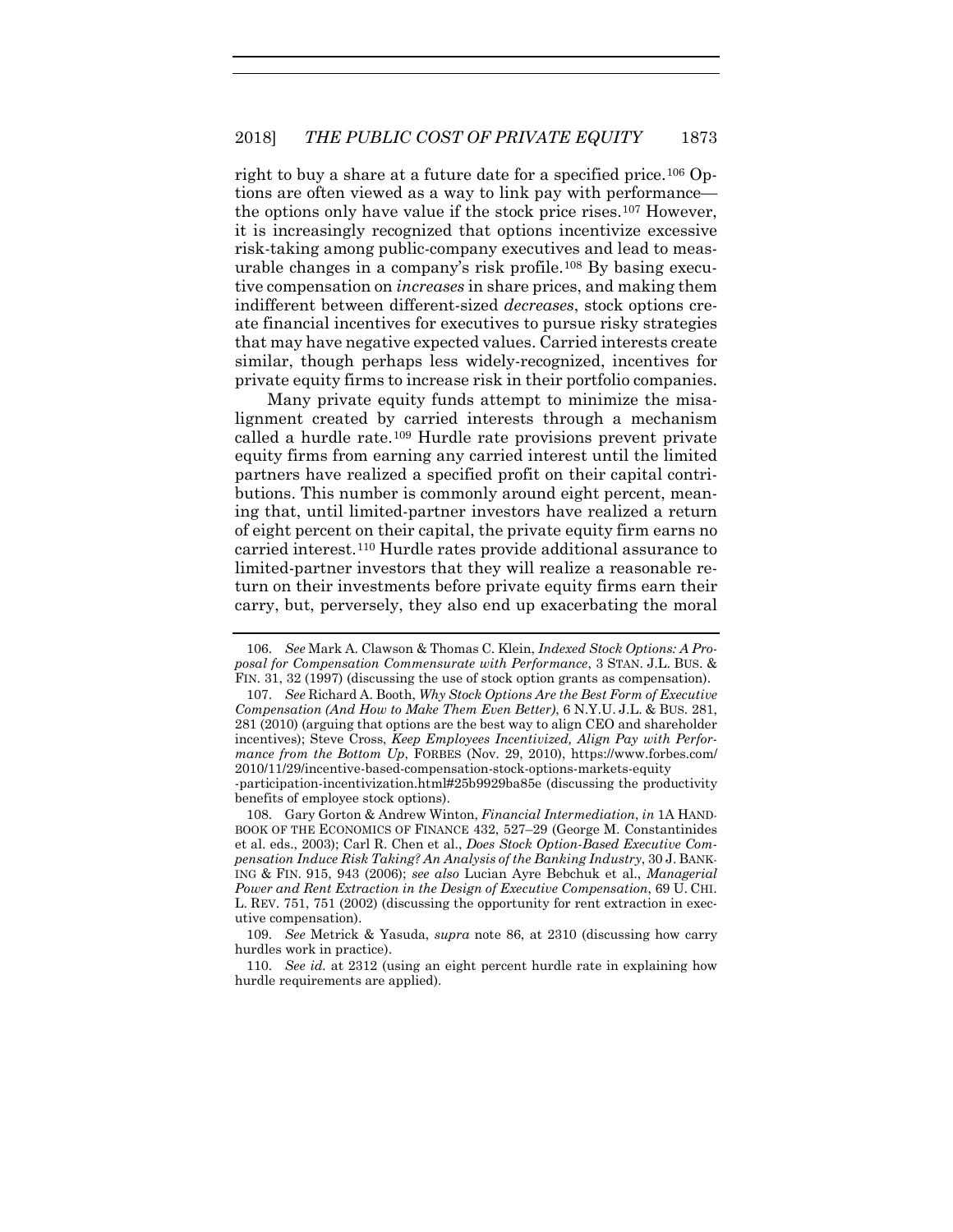hazard problem.<sup>[111](#page-28-0)</sup> Even with a hurdle provision, private equity firms still do not face downside risk, but they now have an incentive to layer on additional risk in order to surpass the hurdle.

#### B. LIMITED GOVERNANCE RIGHTS FOR INVESTORS

The compensation structure of private equity presents a moral hazard that misaligns the economic interests of private equity firms and their investors, incentivizing risky strategies and value-destroying behavior. Parties usually address these types of moral hazard through enhanced monitoring of the relevant behavior. If the party with an incentive to misbehave knows that bad acts will be identified and punished, he may refrain from engaging in the behavior in the first place. But, as this Section will demonstrate, private equity is typified by severely limited governance rights for investors, reducing the ability of investors to monitor private-equity-firm behavior and thereby exacerbating the moral hazard problem.[112](#page-28-1)

#### 1. Lack of Voice

<span id="page-28-4"></span>Investors in private equity funds have very little say in the way that their funds are run.<sup>113</sup> Unlike shareholders in public corporations, who benefit from extensive voting rights on a variety of matters,[114](#page-28-3) private equity investors have little or no ability

<span id="page-28-3"></span>114. Shareholders in public corporations typically have rights to vote on the election of directors, mergers, acquisitions, and executive compensation pack-

<span id="page-28-0"></span><sup>111.</sup> Larry Swedroe, *Moral Hazard in Hedge Fund Fees*, ETF.COM (Mar. 8, 2017), http://www.etf.com/sections/index-investor-corner/swedroe-moral -hazard-hedge-fund-fees ("[F]eatures of . . . hurdle rate . . . provisions . . . create an increased moral hazard . . .").

<span id="page-28-1"></span><sup>112.</sup> For the classic description of the voice and exit problem in governance, see ALBERT O. HIRSCHMAN, EXIT, VOICE, AND LOYALTY: RESPONSES TO DECLINE IN FIRMS, ORGANIZATIONS, AND STATES 1–20 (1970) (discussing each of these governance problems).

<span id="page-28-2"></span><sup>113.</sup> John Morley, *The Separation of Funds and Managers: A Theory of Investment Fund Structure and Regulation*, 123 YALE L.J. 1228, 1232 (2014) (noting that investment enterprises such as private equity funds tend to "radically limit fund investors' control"); Drury, *supra* note [28,](#page-9-10) at 60–62 (discussing investors' governance rights in private equity firms). It should be noted at the outset that many private equity firms argue that limitations on governance rights are required in order to insulate limited partners from liability. After all, Delaware law provides that a limited partner will not be liable for the obligations of the partnership only for so long as they refrain from "participat[ing] in the control of the business." DEL. CODE ANN. tit. 6, § 17-303(a) (2017). But Delaware law also provides an extensive list of actions that are expressly permitted for limited partners, and this list is significantly broader than any rights granted to limited partner investors in private equity. *See id.* at § 17-303(b).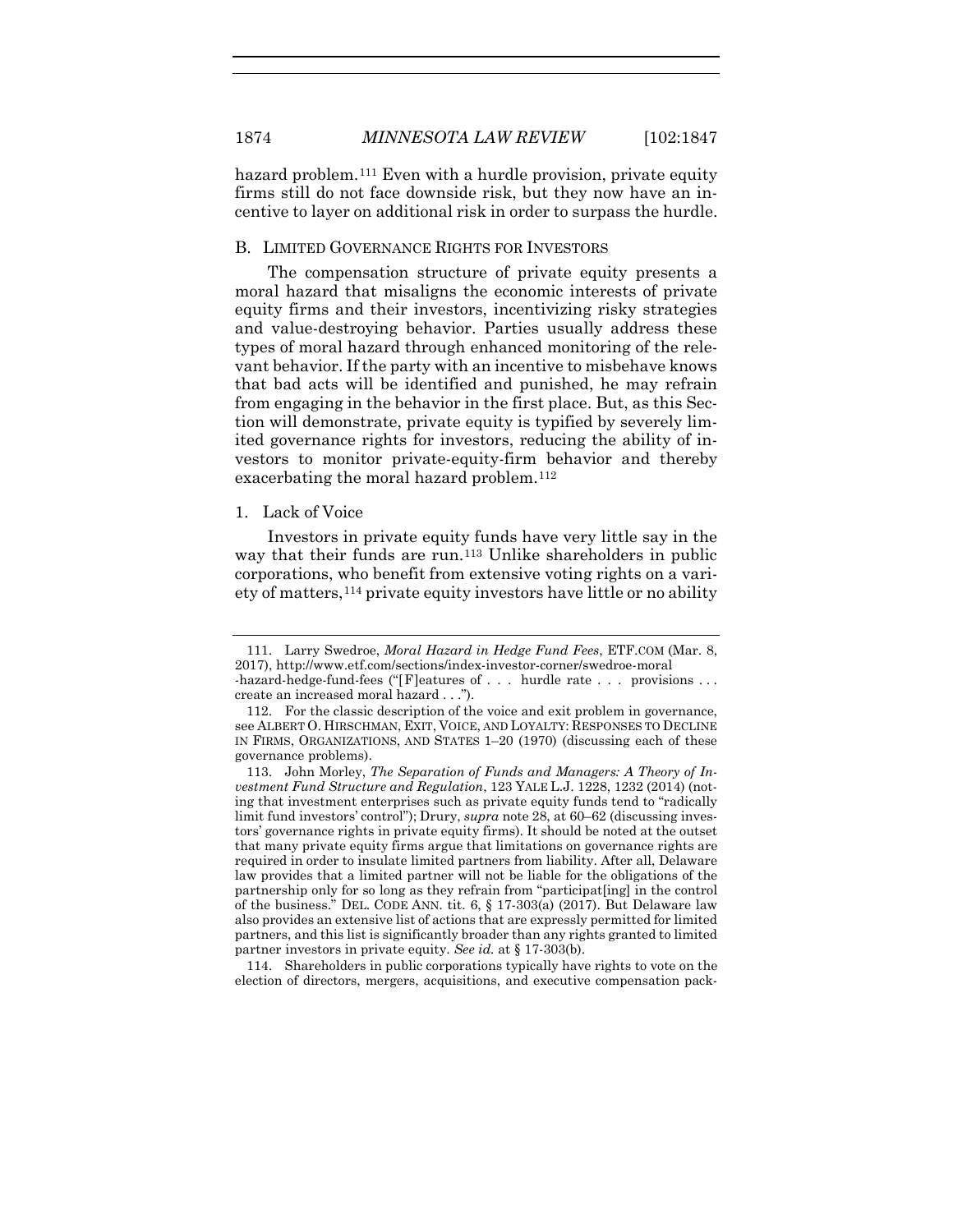<span id="page-29-0"></span>to participate in fund governance. Instead, they delegate nearcomplete control to private equity firms, which act as the general partners of the fund. The limited-partner investors are restricted to a short list of specifically enumerated voting rights, on such matters as the amendment of the limited partnership agreement, the dissolution of the fund, or the removal of the general partner.[115](#page-29-1) As mentioned earlier, the rights of investors in private equity funds are defined in the fund's limited partnership agreement and any side letters that the investors may negotiate on their own.[116](#page-29-2) As such, investor rights are largely a creature of contract law, and not state or federal law as one finds with pub-licly listed companies.<sup>[117](#page-29-3)</sup>

<span id="page-29-6"></span>Of course, public corporations also have governing documents that lay out the respective rights and obligations of management and ownership, but there is a substantial public-law overlay that limits and shapes how far public corporations can go in restricting shareholder rights. These public company regulations do not, however, protect investors in private equity funds.[118](#page-29-4) Instead, private equity investors only receive the benefits of the participation rights that they can explicitly negotiate for prior to investment.

And it turns out that those rights are few and far between. For example, investors typically have no right to vote on the sale of portfolio companies, even if those companies form a substantial part of the fund's assets.[119](#page-29-5) That decision resides solely within the discretion of the private equity firm. They typically have no right to vote on the board of directors with managerial

ages, among other things. Julian Velasco, *The Fundamental Rights of the Shareholder*, 40 U.C. DAVIS L. REV. 407, 416–18 (2006) (discussing shareholder voting rights).

<span id="page-29-1"></span><sup>115.</sup> *See, e.g.*, DOUGLAS CUMMING & SOFIA JOHAN, VENTURE CAPITAL & PRI-VATE EQUITY CONTRACTING app. 1, § 5.3 (2d ed. 2009) (providing a sample limited partnership agreement).

<sup>116.</sup> *See supra* Part I.A.

<span id="page-29-3"></span><span id="page-29-2"></span><sup>117.</sup> *See* Mohsen Manesh, *Legal Asymmetry and the End of Corporate Law*, 34 DEL. J. CORP. L. 465, 476–77 (2009) (noting that non-corporations such as private equity funds are "'creatures of contract,' representing a voluntary contractual relationship among private parties").

<span id="page-29-4"></span><sup>118.</sup> It should be noted that some private equity firms are publicly listed and thus would be subject to public-company regulation. Prominent examples include The Blackstone Group and KKR. *See* Drury, *supra* not[e 28,](#page-9-10) at 60 (discussing public offerings by these firms). These firms, however, remain in the minority.

<span id="page-29-5"></span><sup>119.</sup> *See, e.g.*, CUMMING & JOHAN, *supra* note [115,](#page-29-0) § 5.3 (stating that the manager has full power and authority to act on behalf of the partnership).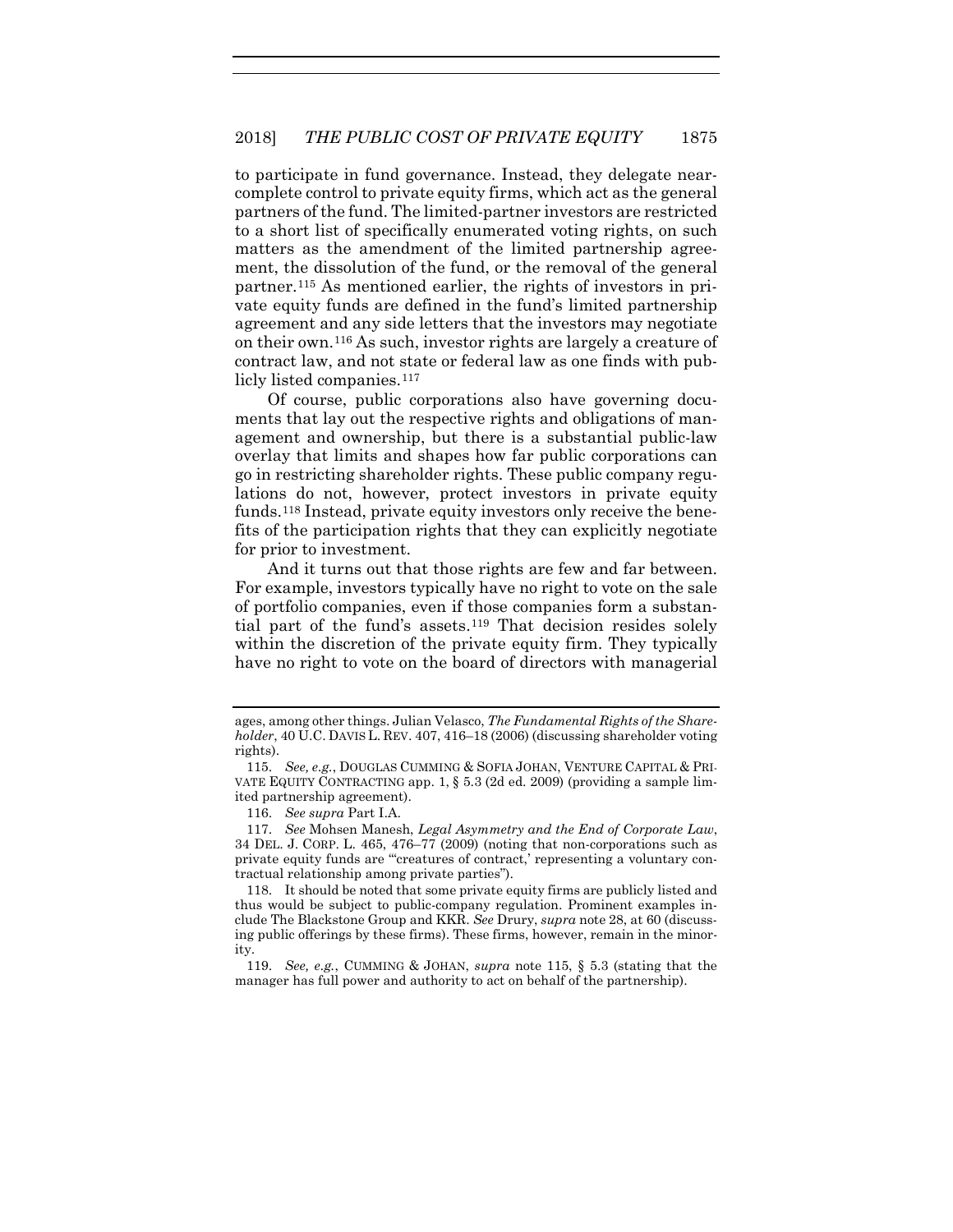authority reserved for the fund.[120](#page-30-0) Managerial authority is vested in the private equity firm. They typically have no right to vote on the compensation of executives.[121](#page-30-1) That decision also rests with the private equity firm in its sole discretion. These are all rights that, in some form or other, shareholders in public corporations are guaranteed, but that very few private equity investors have.

<span id="page-30-4"></span>What rights investors do have in the governance of private equity funds are typically rigorously circumscribed. One common voting right that investors do have is the right to remove the private equity firm from its position as general partner of the fund.[122](#page-30-2) But that right is far from absolute. First, it typically must be for cause, meaning that investors can only remove the private equity firm if it misbehaves. This provision, on its face, would seem an unobjectionable way of aligning the interests of private equity firms and investors: the investors promise to keep the firm in place as long as it acts in the interests of the investors, but have the power to remove it if it does not. But limited partnership agreements commonly define cause so narrowly that it can only be invoked in the most extreme cases, such as fraud, willful misconduct, violations of law, felony convictions, or bad faith[.123](#page-30-3) Some agreements go even further, requiring there to be a final court determination confirming the general partner's

<span id="page-30-0"></span><sup>120.</sup> Some private equity firms establish "limited partner advisory committees" that have certain limited rights to review the decisions of the general partner. *See* INSTITUTIONAL LTD. PARTNERS ASS'N, PRIVATE EQUITY PRINCIPLES 13– 15 (2d ed. 2011), https://ilpa.org/wp-content/uploads/2015/07/ILPA-Private

<sup>-</sup>Equity-Principles-version-2.pdf (discussing attributes and best practices for LPACs). But these committees typically have an advisory role and are focused on vetting transactions that involve conflicts of interest for the private equity firm. In addition, not all limited partners have the right to nominate their representatives to the committees; this right is often reserved for the few limited partners with the largest commitments and who have explicitly negotiated for such rights in their side letters.

<span id="page-30-1"></span><sup>121.</sup> *See* CUMMING & JOHAN, *supra* note [115](#page-29-0) (detailing the authority of the partnership manager); *see also* Robert J. Jackson, *Private Equity and Executive Compensation*, 60 UCLA L. REV. 638, 668 (2013) (analyzing how executive compensation in companies owned by private equity firms differs from executive compensation in public companies).

<span id="page-30-2"></span><sup>122.</sup> *See* Albert J. Hudec, *Negotiating Private Equity Fund Terms: The Shifting Balance of Power*, 19 BUS. L. TODAY, May/June 2010, at 48.

<span id="page-30-3"></span><sup>123.</sup> *See* Addison D. Braendel & Seth Chertok, *Closed-End Private Equity Funds: A Detailed Overview of Fund Business Terms, Part II*, 13 J. PRIVATE EQUITY 57, 68 (2010) (discussing how cause is usually defined).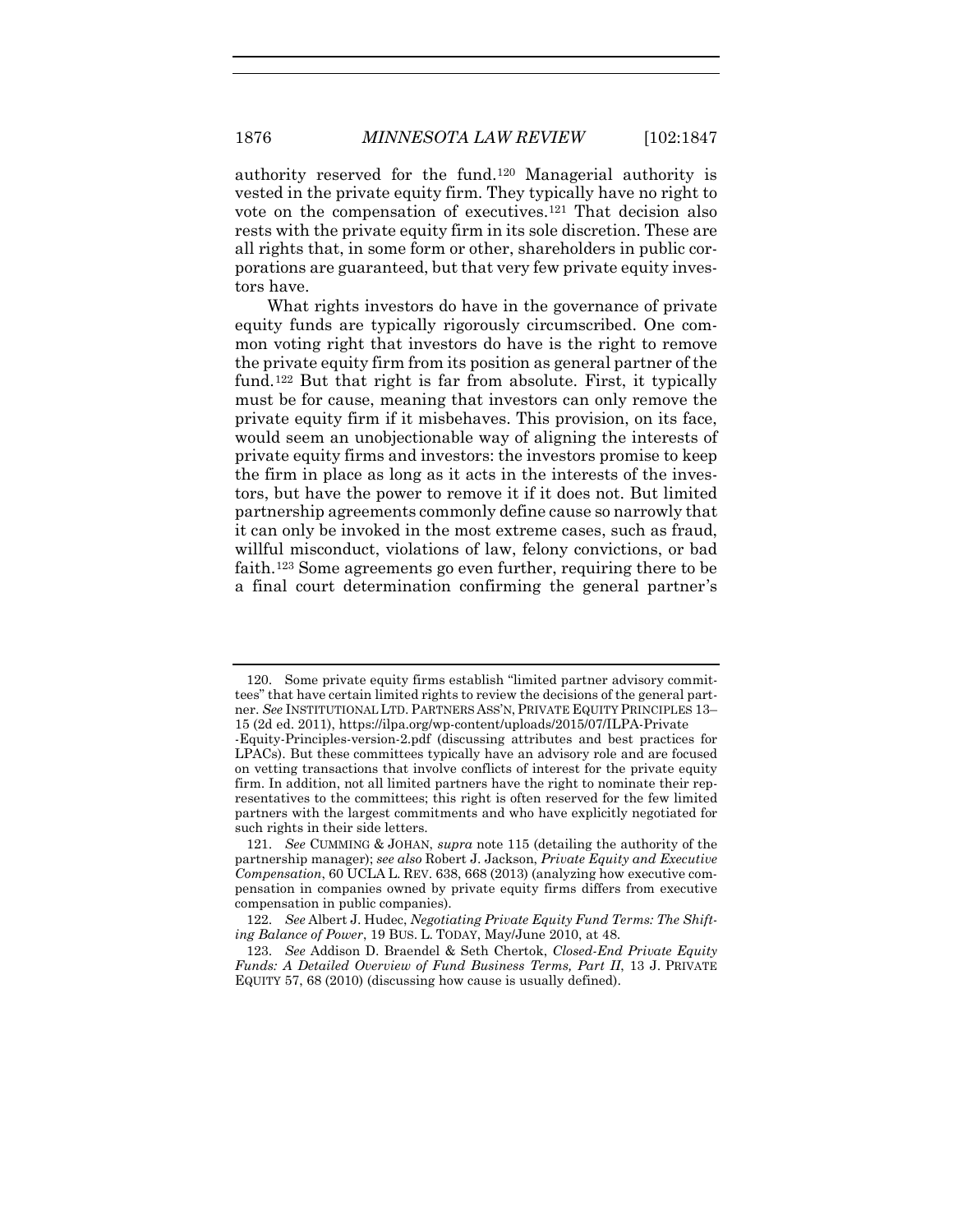misbehavior before investors can remove the firm.[124](#page-31-0) And, adding yet another obstacle, the voting threshold for invoking a forcause removal is often set at prohibitively high levels—as high as eighty-five percent to ninety-five percent of the vote.[125](#page-31-1)

Put together, these restrictions and limitations effectively eliminate the ability of private equity investors to voice their opinions and participate in essential business decisions of the funds that they own. Near total control is vested in the private equity firm itself. This governance arrangement raises questions about the proper alignment of interests between private equity firms and their investors, and whether institutional investors are adequately able to monitor and sanction private equity firm behavior.

The inability of private equity investors to participate in governance decisions might be less worrisome if they were protected by strong fiduciary duties. Indeed, the default rule in many jurisdictions is that general partners owe the same fiduciary duties to limited partners that directors of corporations owe to shareholders.[126](#page-31-2) But many limited partnership agreements require investors to waive any fiduciary duties that the private equity firm might otherwise have, thus depriving private equity investors of this judicial check on misbehavior.[127](#page-31-3)

Paradoxically, some scholars have argued that the inability of investors to participate in governance decisions is one of the primary benefits of the private equity model.[128](#page-31-4) In this line of thought, control of company decisions should reside in the hands of the most efficient and knowledgeable decision-makers.[129](#page-31-5) Because private equity firms have deep knowledge of the industries

<span id="page-31-0"></span><sup>124.</sup> Henry Riffe, *General Partner Removal Provisions*, TRIANGLE FUNDS, https://trianglefunds.com/general-partner-removal-provisions (last visited Apr. 14, 2018).

<span id="page-31-1"></span><sup>125.</sup> *See* Hudec, *supra* note [122.](#page-30-4) Adding to the problem, the private equity firm itself may own limited-partner interests that have a right to vote on these matters, posing an obvious conflict of interest.

<span id="page-31-2"></span><sup>126.</sup> *See, e.g.*, DEL. CODE ANN. tit. 6, § 17-1101(d) (2017); *see also* Larry E. Ribstein, *Fiduciary Duties and Limited Partnership Agreements*, 37 SUFFOLK U. L. REV. 927, 930–31 (2004) (arguing against fiduciary duty waiver restrictions for limited partnerships).

<span id="page-31-4"></span><span id="page-31-3"></span><sup>127.</sup> *See* de Fontenay, *supra* not[e 41,](#page-11-4) at 181 (noting that private equity firms have "deliberately avoided" fiduciary duties toward their investors); *see also* Birdthistle & Henderson, *supra* note [25,](#page-8-3) at 51–53 (discussing the flexibility to waive fiduciary duty under partnership law); Manesh, *supra* note [117](#page-29-6) (noting that noncorporations rely on contractual rather than fiduciary rights).

<sup>128.</sup> Morley, *supra* not[e 113.](#page-28-4)

<span id="page-31-5"></span><sup>129.</sup> *Id.* at 1232–33.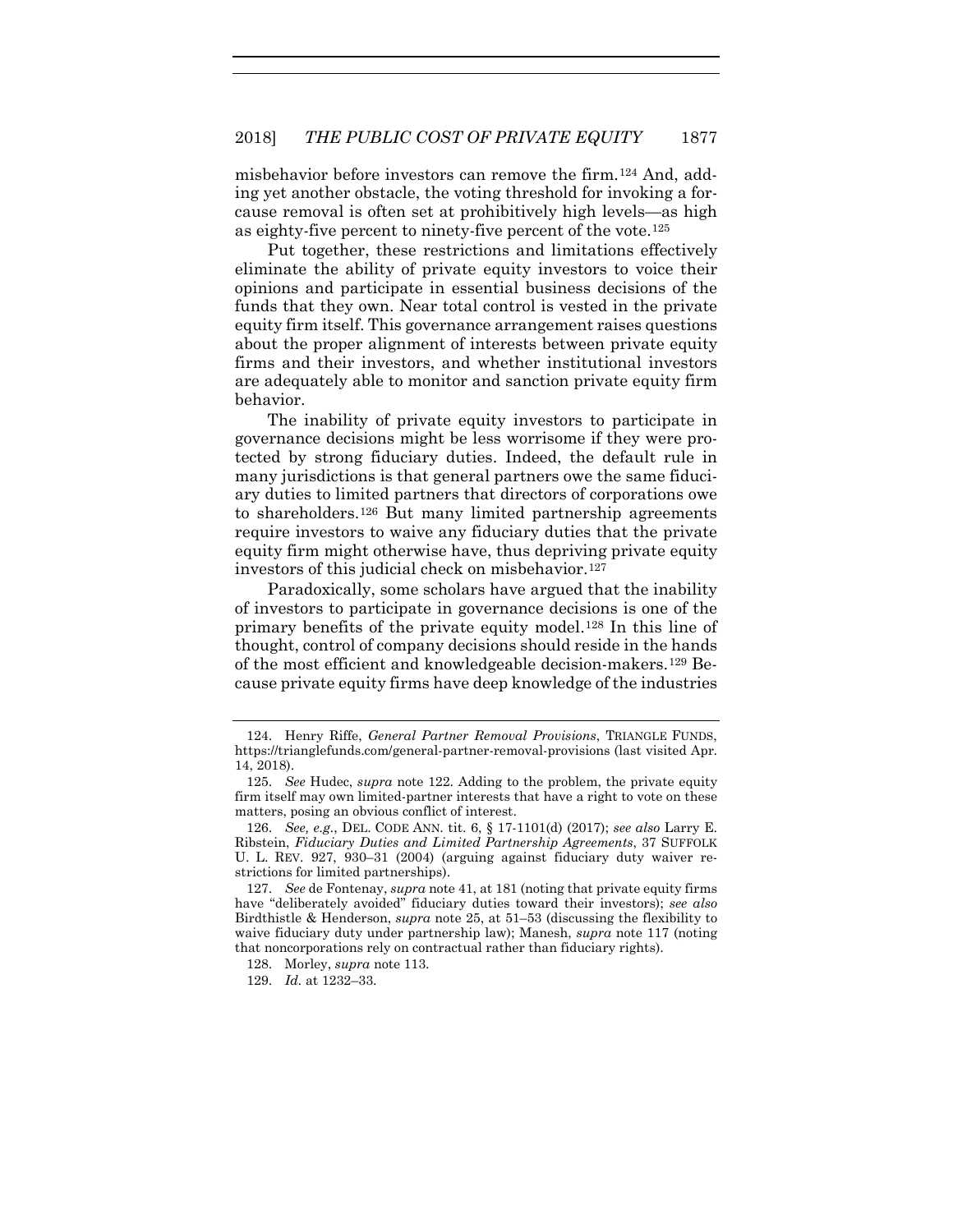in which they operate and the market conditions necessary for their funds to profit, control most efficiently resides in their hands, and not in those of institutional investors who have neither the will nor the ability to focus on day-to-day affairs at their numerous investments. But this model only works when (1) managers have strong performance incentives; and (2) investors have strong exit rights.<sup>[130](#page-32-0)</sup> Otherwise, the surrender of control can operate as a license for rent extraction by the manager. But, as already described in Part II.A, while the performance incentives for private equity firms may well be strong, they are not perfectly aligned with the interests of investors. The next Section will discuss the lack of exit rights for investors in private equity funds.

#### 2. Lack of Exit

Private equity investors lack a second important protection against overreaching by private equity firms—the right to leave. The right to leave, or exit, an investment is a particularly powerful method for disciplining the behavior of managers.[131](#page-32-1) In a public corporation, for example, if large numbers of shareholders sell their shares, the value of the corporation's shares will decline, reflecting poorly on the corporation's management and shrinking the value of management's equity holdings. As long as managers' compensation is tied closely enough to the performance of the company's share price, the threat of exit by large shareholders can serve as a financial incentive for managers to act in the interest of shareholders broadly. In other words, investors' ability to exit a company may serve as an effective substitute for their ability to vote in the company.

Exit or the threat of exit, already a potent tool in disciplining the managers of public corporations, could potentially be even more powerful in the context of private equity, for at least two reasons. First, private equity firms earn a substantial portion of their compensation through management fees, which are calculated as a percentage of the total amount of capital that investors

<sup>130.</sup> *Id.*

<span id="page-32-1"></span><span id="page-32-0"></span><sup>131.</sup> *See* Birdthistle & Henderson, *supra* note [25,](#page-8-3) at 53–54 (describing the right to exit an investment as "essential for imposing discipline upon managers"); *see also* Anat R. Admati & Paul Pfleiderer, *The "Wall Street Walk" and Shareholder Activism: Exit as a Form of Voice*, 22 REV. FIN. STUD. 2645, 2676– 77 (2009).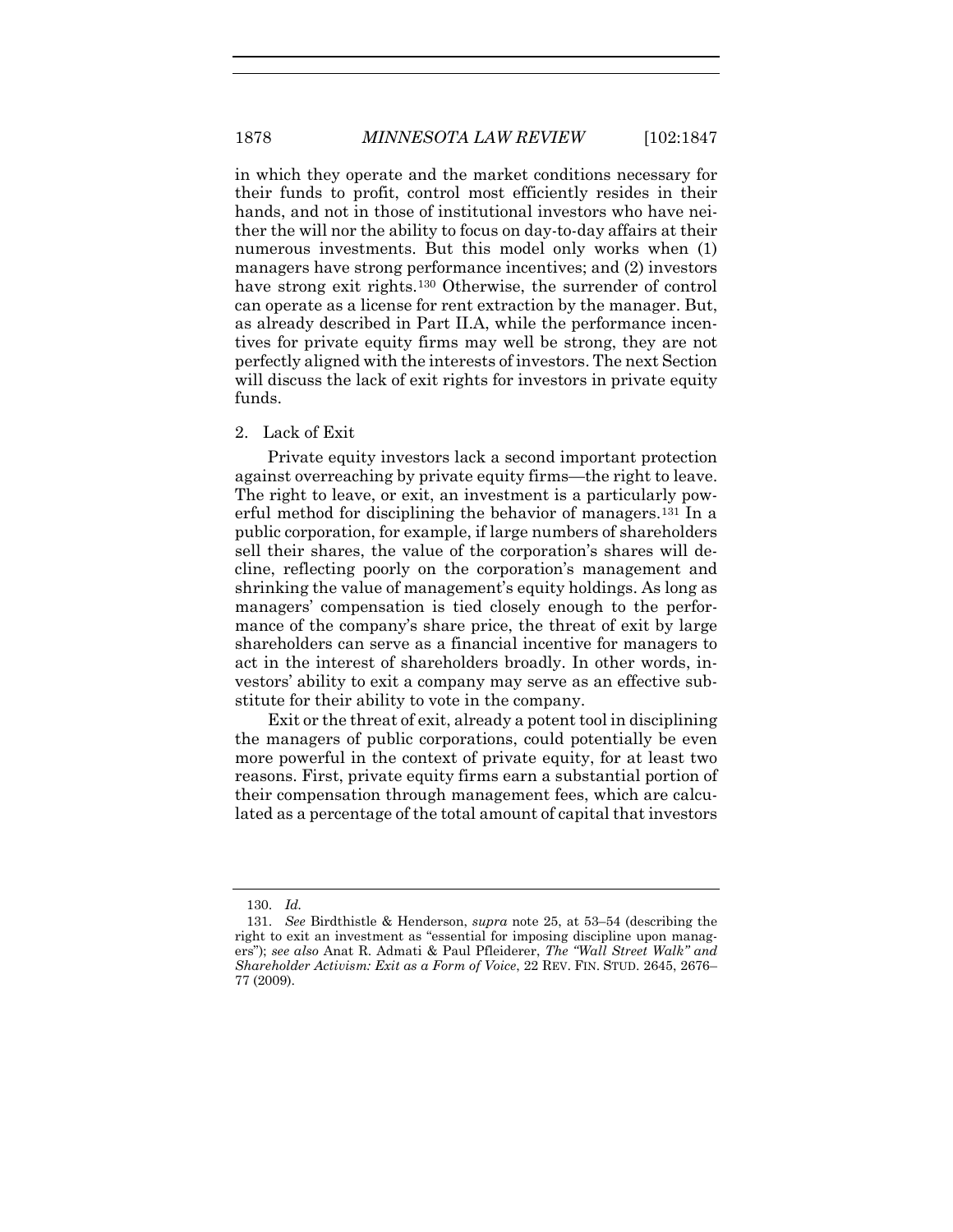have committed.<sup>[132](#page-33-0)</sup> So, if investors were to withdraw their capital commitments, this reduction would directly affect the bottom line for private equity firms through diminished management fees.[133](#page-33-1) Second, the other substantial portion of private equity firm compensation is based on the firm's carried interest, or profits from the sale of portfolio companies.[134](#page-33-2) If it were to become known that a number of large investors had sold their investments in the firm's fund, this news could very well adversely affect the reputation of the firm and hinder efforts to entice buyers or undertake an initial public offering for their portfolio companies. The difficulty of selling portfolio companies is a major concern for private equity firms and is one of the reasons for the proliferation in recent years of so-called zombie funds, or funds that have held their portfolio companies for longer than their scheduled holding periods.[135](#page-33-3)

Despite the potentially powerful effects of exit as a method for reducing agency costs in the private equity industry, investors in private equity funds have essentially no ability to sell their investments in a timely way. Most limited partnership agreements provide that limited partners may not transfer their interests in the fund for the life of the fund (often ten to twelve years) unless the general partner consents to the transfer.[136](#page-33-4) As a result, private equity firms can veto any efforts by investors to sell their interests in the fund. Needless to say, private equity

<sup>132.</sup> Metrick & Yasuda, *supra* note [86,](#page-20-4) at 2309.

<span id="page-33-1"></span><span id="page-33-0"></span><sup>133.</sup> Of course, after the investment period has ended, management fees typically switch to being calculated as capital actually invested. *See supra* Part II.A.1.

<sup>134.</sup> *See supra* Part II.A.2.

<span id="page-33-3"></span><span id="page-33-2"></span><sup>135.</sup> *See* Jennifer Bollen, *Zombie Private Equity Funds Sit on \$127 Billion Asset Pile*, WALL ST. J. (July 31, 2015), https://blogs.wsj.com/privateequity/2015/ 07/31/zombie-private-equity-funds-sit-on-127-billion-asset-pile.

<span id="page-33-4"></span><sup>136.</sup> *See, e.g.*, CUMMING & JOHAN, *supra* note [115,](#page-29-0) § 9.2 ("No sale, assignment, transfer, exchange, pledge, encumbrance or other disposition . . . of all or any part of the . . . Limited Partner 's interest . . . in the Partnership . . . shall be valid or effective without the prior written consent of the Manager. . . ."). Often, the decision of whether to consent to such a transfer resides in the sole discretion of the private equity firm, thus allowing the private equity firm to block transfers for any or no reason at all. To the extent that limited partners negotiate for better transfer terms, these negotiations typically take place in the context of side letters that apply solely to the specific limited partner requesting the better terms, and not in the context of the wider limited partnership agreement itself. *See* James Gaden, *Side Stepping Side Letters?*, MAPLES & CALDER (Mar. 19, 2013), https://www.maplesandcalder.com/news/article/side-stepping -side-letters-483.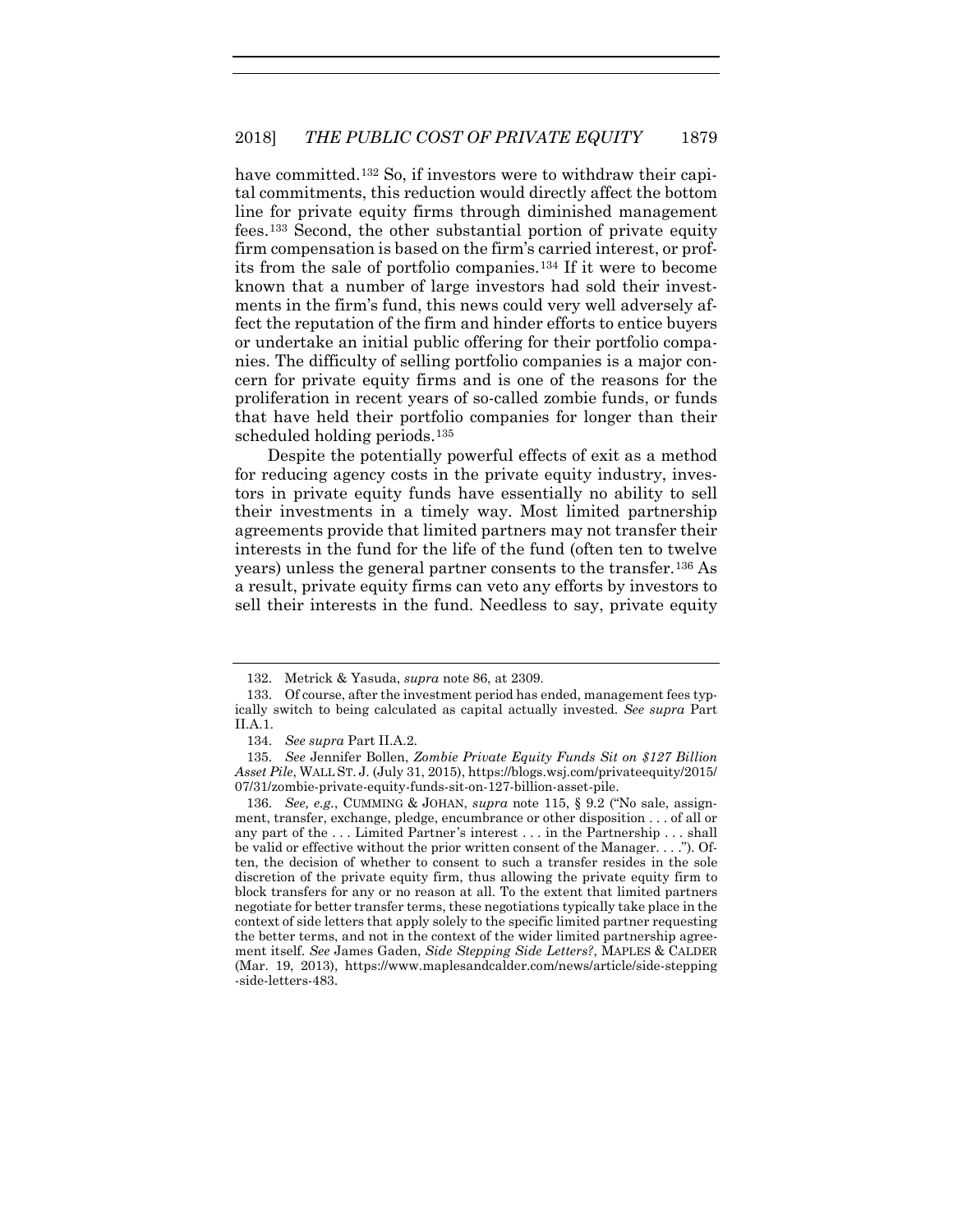firms' power to veto transfers renders exit rights largely ineffectual and significantly impairs the potentially disciplining effects of exit on management behavior[.137](#page-34-0)

<span id="page-34-4"></span>It should be noted that exit is a controversial mechanism for disciplining management behavior. Some scholars, for example, have argued that greater liquidity actually impairs corporate governance[.138](#page-34-1) By making it easier for investors to sell their investments, greater exit rights reduce the incentive for investors to play a constructive role in the governance of those investments[.139](#page-34-2) Another reason for restricting exit rights is related to the trade-off between short-term and long-term profits. The logic here is that as executives become more attuned to share price fluctuations, they spend less time focusing on the larger, more important function of running the company for long-term growth, and more focused on short-term, illusory bumps in share prices.[140](#page-34-3) Indeed, the reaction against short-termism in public

<span id="page-34-2"></span>139. *Id.* at 1288–89. Exit and voice are often viewed as alternatives, with voice serving as a substitute for exit. But in private equity, both of these avenues for cabining managerial discretion are sharply circumscribed.

<span id="page-34-3"></span>140. *See* Martin Lipton, *Takeover Bids in the Target's Boardroom*, 35 BUS. LAW. 101, 104 (1979) (contrasting short-term perspectives of professional investors with long-term interests of shareholders and management); Martin Lipton & Steven A. Rosenblum, *Election Contests in the Company's Proxy: An Idea Whose Time Has Not Come*, 59 BUS. LAW. 67, 78 (2003); *see also* Sanjai Bhagat & Roberta Romano, *Reforming Executive Compensation: Focusing and Committing to the Long-Term*, 26 YALE J. ON REG. 359 (2009) (recommending changes to executive compensation structures that incentivize practices creating longterm value, rather than short-term price appreciation); William W. Bratton & Michael L. Wachter, *The Case Against Shareholder Empowerment*, 158 U. PA.

<span id="page-34-0"></span><sup>137.</sup> Investors can generally withdraw their capital at the end of the term of the fund. But a typical term for a private equity fund is ten years, and can sometimes extend for longer. *See* STEPHANIE R. BRESLOW & PHYLLIS A. SCHWARTZ, PRIVATE EQUITY FUNDS: FORMATION AND OPERATION § 2:18.1 (2011) ("A standard private equity term ends on the tenth anniversary of the final closing of the sale of partnership interest by the fund. Thereafter, the general partner may have the right to extend the term of the partnership for a stated period."). This means that investors can have their capital tied up for over a decade before they have any ability to access it.

<span id="page-34-1"></span><sup>138.</sup> *See* John C. Coffee, Jr., *Liquidity Versus Control: The Institutional Investors as Corporate Monitor*, 91 COLUM. L. REV. 1277 (1991). Of course, another reason for restricting the ability of investors to exit their investments in private equity funds is that the fund's investments are illiquid. Private equity funds invest in whole companies, and thus they are not able to sell small portions of their holdings to satisfy withdrawal requests in the ways that mutual funds and hedge funds may. However, given the increasing demand for secondary market sales of private equity interests, it is unclear that a complete prohibition on sales of fund interests to willing third buyers is necessary or desirable. A robust secondary market would promote the exchangeability of private equity interests and could do a better job of holding firms accountable for their actions.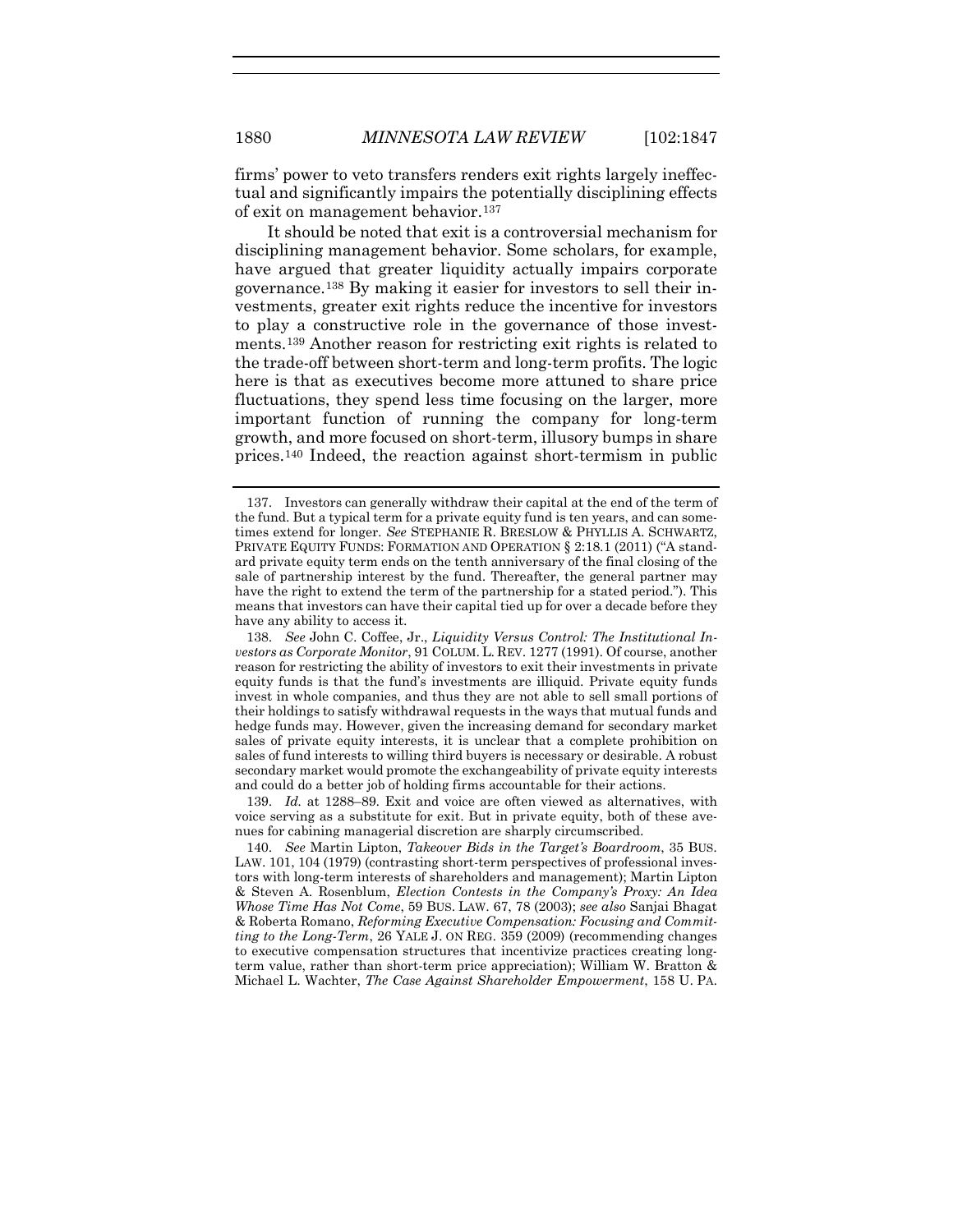corporations has often been cited as a reason for corporations to go private in the first place. For example, when Silver Lake Management teamed up with Michael Dell to buy Dell Inc. and take the technology giant private, they stated as one of their primary reasons the ability to make changes without concern for shortterm price fluctuations and fickle investor demands.[141](#page-35-0)

Regardless of whether we believe that executives make better or worse decisions when investors have the ability to sell their investments in the company, the strong transfer restrictions placed on investors in private equity mean that investors lack yet another basic method for protecting themselves from management misbehavior. No matter what they think of a private equity firm's performance, exit is not an option.

#### 3. Lack of Information

The private equity corporate-governance structure thus lacks two important mechanisms for constraining managers and reducing agency costs: voice and exit. But even if investors are able to negotiate for greater voice and exit rights (a possibility that will be discussed in the Part II.C), they lack the means to exercise those rights effectively. This is because private equity firms restrict the flow of information about the performance and structure of their funds both to and among investors[.142](#page-35-1) And without comprehensive and timely information about their investment, private equity investors stand little chance of monitoring management behavior.[143](#page-35-2)

L. REV. 653, 696–703 (2010) (discussing information asymmetry between executives and the investing public and the effect on investing patterns). *But see*  Fried, *supra* not[e 46](#page-12-4) (arguing that managers serving the interests of long-term shareholders may generate *less* economic value over time than managers focusing on serving the interests of short-term shareholders).

<span id="page-35-0"></span><sup>141.</sup> Michael Dell, *Going Private Is Paying Off for Dell*, WALL ST. J. (Nov. 24, 2014), https://www.wsj.com/articles/michael-dell-going-private-is-paying-off-for -dell-1416872851.

<span id="page-35-1"></span><sup>142.</sup> *See, e.g.*, CUMMING & JOHAN, *supra* not[e 115,](#page-29-0) § 11 (outlining the limited information provided to limited partners).

<span id="page-35-2"></span><sup>143.</sup> In a recent review of the private equity industry, the SEC found that "most limited partnership agreements do not provide limited partners with sufficient information rights to be able to adequately monitor not only their investments, but also the operations of their manager," and that "[w]hile investors typically conduct substantial due diligence *before* investing in a fund, . . . investor oversight is generally much more lax *after* closing." Andrew J. Bowden, Dir., Office of Compliance Inspections & Examinations, SEC, Address at the Private Equity International Private Fund Compliance Forum: Spreading Sunshine in Private Equity (May 6, 2014), https://www.sec.gov/news/speech/2014 --spch05062014ab.html.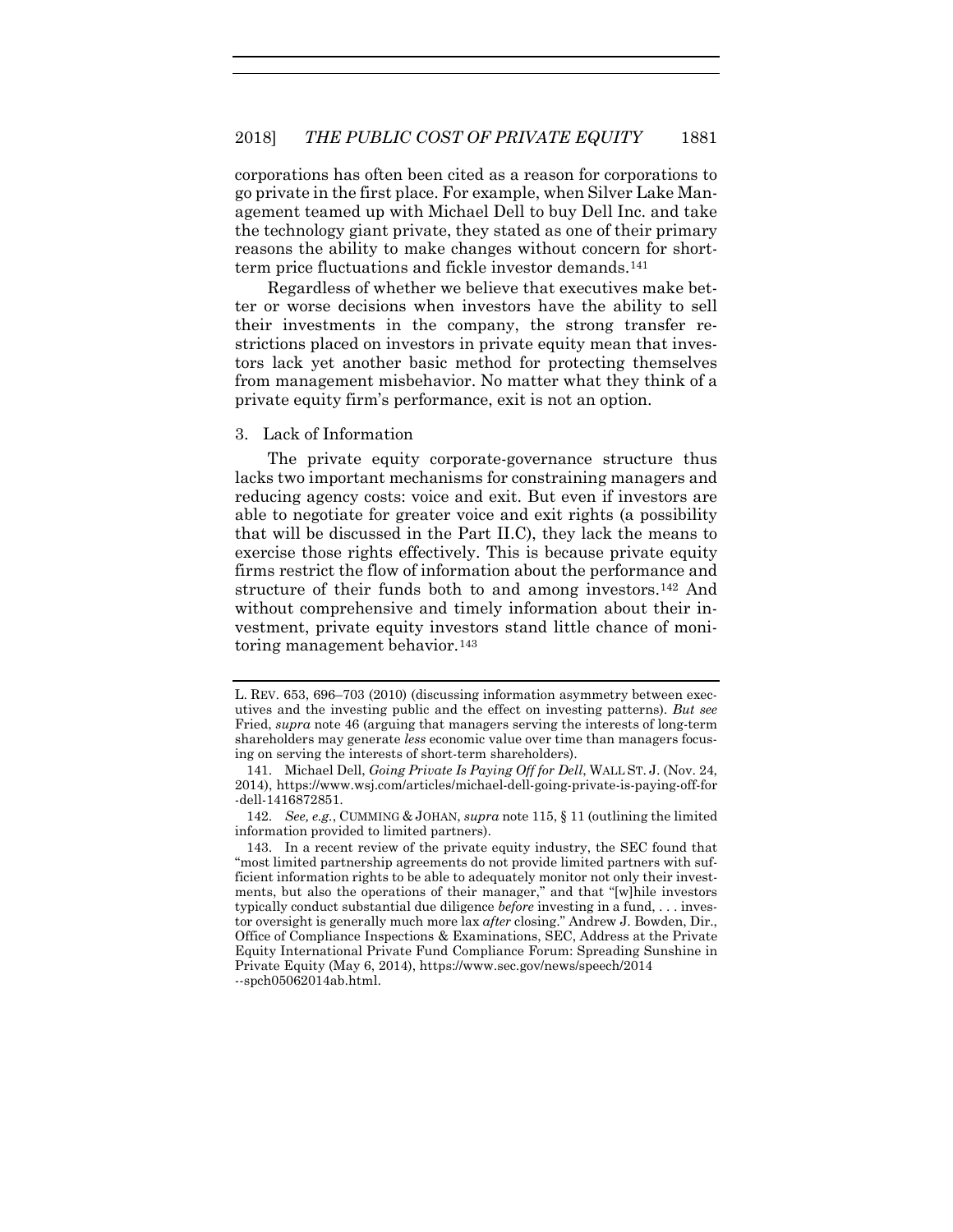Investors in public corporations have access to extensive information about the companies that they own. Securities regulations require public companies to file annual reports (10-Ks), quarterly reports (10-Qs), and additional reports upon the occurrence of certain key events (8-Ks). This information covers every conceivable part of a company's business: developments in operations; risk factors; properties; legal proceedings; financial data; management discussion and analysis of financial conditions; executive compensation; related-party transactions; and other information.[144](#page-36-0) Put together, these requirements give shareholders an extensive view into the nature and performance of their company.

Private equity investors, on the other hand, do not receive the same extensive disclosures about their investment. Typical limited partnership agreements require private equity firms to provide investors with only barebones information about the fund: annual and quarterly reports that include a balance sheet, profit and loss account, and summary of investments, as well as information about investments bought and sold.[145](#page-36-1) This information is not subject to the same rigorous standards of review and liability that public-company disclosures are subject to, and indeed the disclosure practices of private equity firms have been the subject of SEC investigations in recent years.[146](#page-36-2) Some scholars have even argued that important aspects of the private equity structure today can only be explained as an attempt to escape the reach of antifraud rules under the securities laws.[147](#page-36-3)

But even the limited information disclosures that private equity investors are entitled to come saddled with myriad caveats and carve outs.[148](#page-36-4) For example, some limited partnership agreements go so far as to allow the private equity firm, in its sole discretion, to deny limited partners *any information* that

<span id="page-36-0"></span><sup>144.</sup> *See* Form 10-K, SEC, https://www.sec.gov/about/forms/form10-k.pdf (last visited Apr. 14, 2018).

<span id="page-36-1"></span><sup>145.</sup> *See, e.g.*, CUMMING & JOHAN, *supra* not[e 115,](#page-29-0) § 11 (providing an example of the limited information typically provided to limited partners).

<span id="page-36-2"></span><sup>146.</sup> *See* Gretchen Morgenson, *The Deal's Done. But Not the Fees.*, N.Y. TIMES, at BU1, May 25, 2014 (discussing recent SEC investigations of private equity firms).

<span id="page-36-3"></span><sup>147.</sup> *See* James C. Spindler, *How Private Is Private Equity, and at What Cost?*, 76 U. CHI. L. REV. 311, 311–12  $(2009)$  (arguing that, for private equity, "[s]taying below the regulatory radar is paramount").

<span id="page-36-4"></span><sup>148.</sup> *See* Hudec, *supra* note [122,](#page-30-4) at 48 ("Traditional limited partnership agreements do not have expansive information rights and tricky confidentiality obligations make robust information flow difficult to come by.").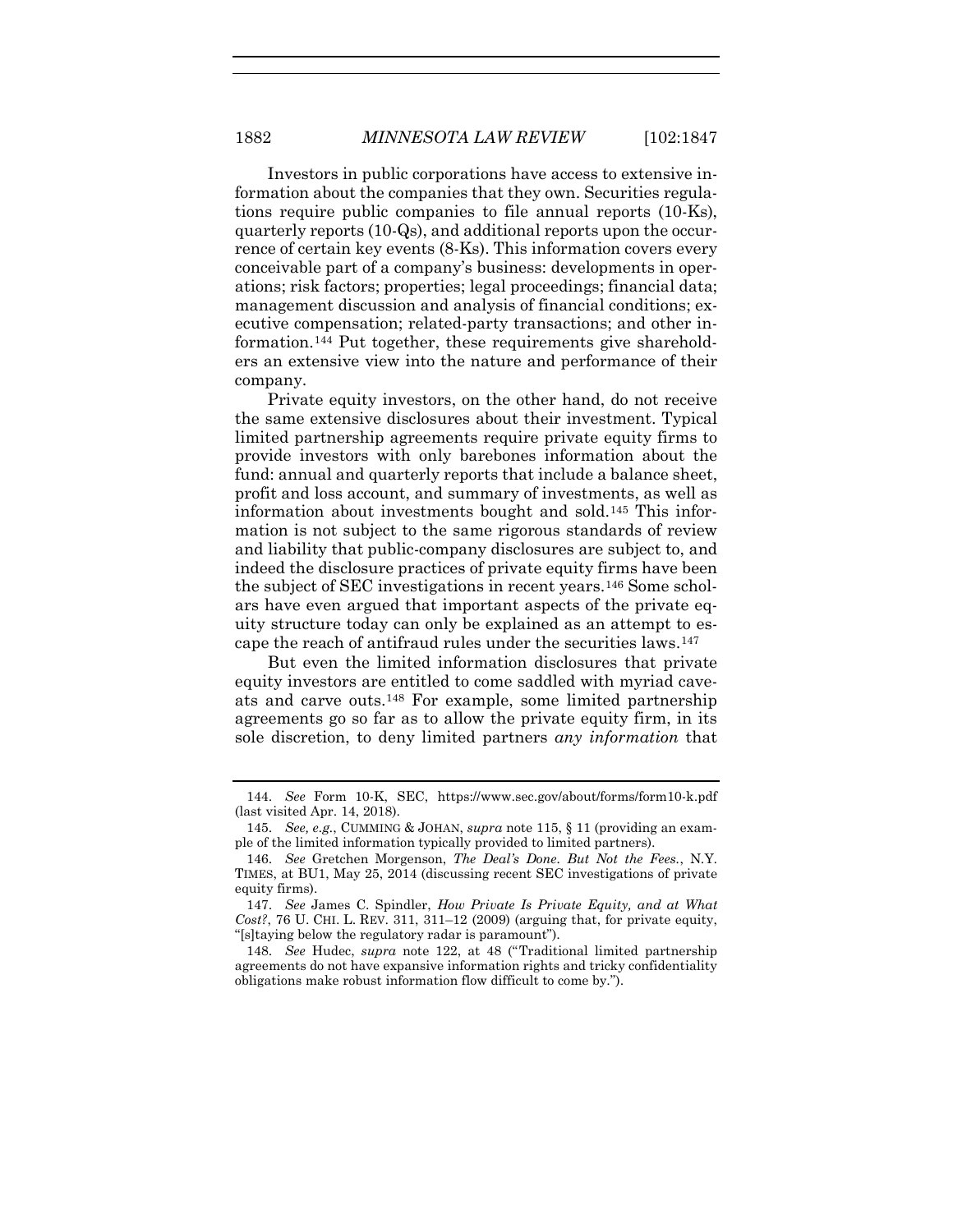might adversely affect the private equity firm.[149](#page-37-0) In addition, investors are often prohibited from even learning about the identities, investment amounts, or investment terms of other investors.[150](#page-37-1)

Not only is the right to information prescribed, but the right to share such information with others is similarly limited.[151](#page-37-2) Limited partnership agreements often include confidentiality provisions with sweeping restrictions on the disclosure to third parties of a wide array of information that is considered confidential, including partnership terms, the identity of other limited partners, and side arrangements with the general partner.[152](#page-37-3) These types of provisions prevent limited partners from discussing business matters with other limited partners, effectively prohibiting the investors from cooperating.

Through these mechanisms, private equity firms have cut the flow of information to investors down to a trickle. With such limited information, investors find it difficult to detect and punish rent-seeking behavior by the private equity firm managers. So even when investors succeed in negotiating for greater exit and voice rights, a daunting task in itself, they struggle to exercise those rights effectively without better information about the behavior and performance of the firm.

<span id="page-37-5"></span>If there is any doubt about whether the information problem is purely theoretical, consider the following fact: in the last few years, several prominent private equity firms have been fined by the SEC for improper disclosure and fee practices.[153](#page-37-4) That list

<span id="page-37-4"></span><span id="page-37-3"></span>153. In 2016, Apollo Global Management paid a \$53 million fine to the SEC in order to settle allegations that it misled investors about its fees, improperly

<span id="page-37-0"></span><sup>149.</sup> *See* MARTIN I. LUBAROFF & PAUL M. ALTMAN, LUBAROFF & ALTMAN ON DELAWARE LIMITED PARTNERSHIPS 5-24 to -26 (2018).

<span id="page-37-1"></span><sup>150.</sup> *See, e.g.*, CUMMING & JOHAN, *supra* note [115,](#page-29-0) § 15.5 (providing an example of confidentiality requirements often placed on limited partners).

<span id="page-37-2"></span><sup>151.</sup> The confidentiality of limited partnership agreements is a matter of some controversy. Many private equity firms argue that the terms of their limited partnership agreements are a matter of competitive advantage, and any disclosure outside the fund would damage the firm's ability to invest and generate returns for investors. *See* Steve Judge, *Confidentiality of Limited Partnership Agreements Is Paramount*, PE HUB NETWORK (Nov. 3, 2014), https:// www.pehub.com/2014/11/confidentiality-of-limited-partnership-agreements-is -paramount. But others have argued that these claims are overblown and that the real reason for the extreme secrecy around limited partnership agreements is that disclosing their tax and fee structures would subject private equity firms to criticism. *See* Dan Primack, *Private Equity's False Argument for Confidentiality*, FORTUNE (Nov. 25, 2014), http://fortune.com/2014/11/25/private-equitys -false-argument-for-document-secrecy.

<sup>152.</sup> *See* CUMMING & JOHAN, *supra* note [115,](#page-29-0) § 11.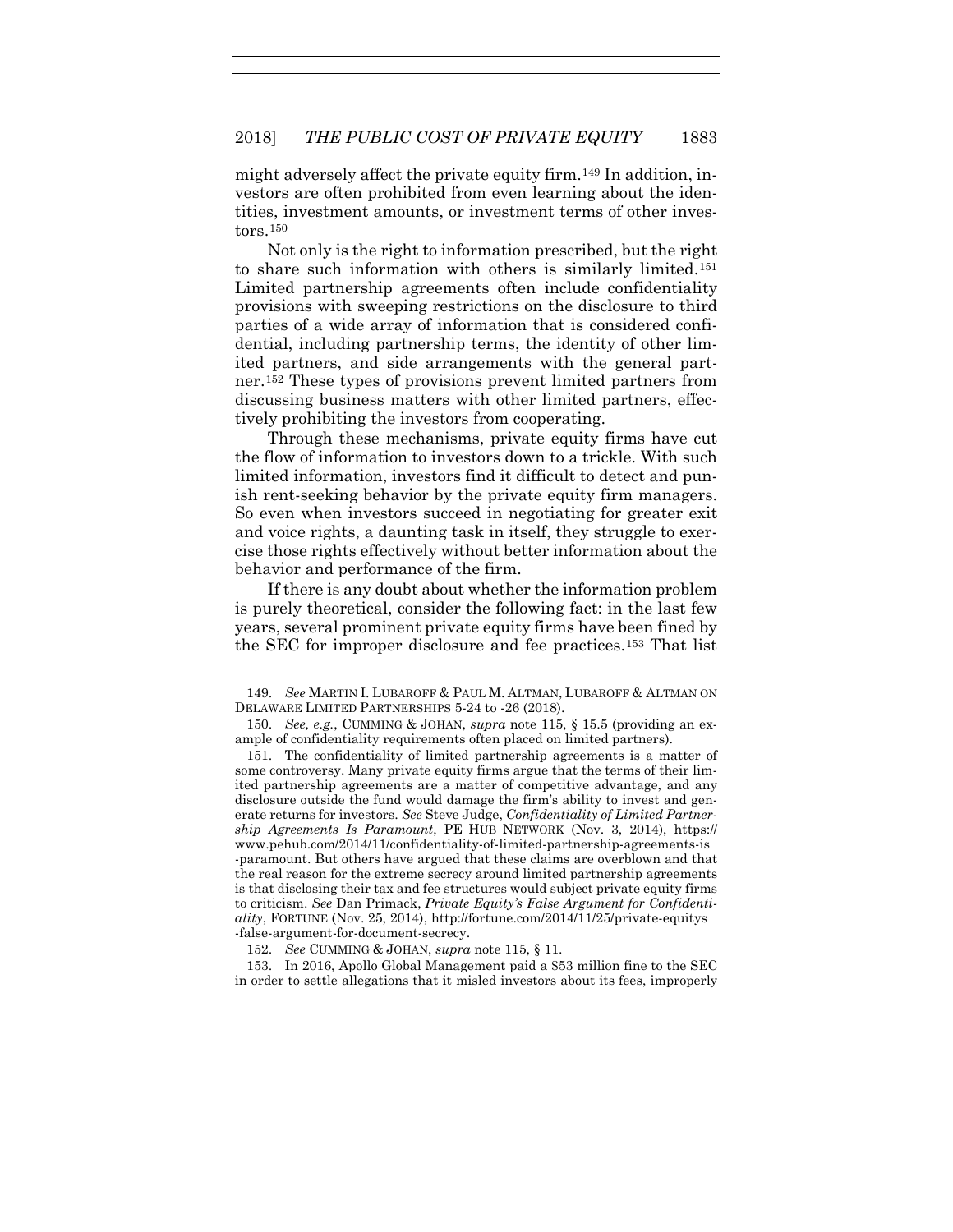includes three of the four largest private equity firms in the world: Apollo, Blackstone, and KKR.[154](#page-38-0) The fourth, Carlyle, has received a request from the SEC for additional information about its fee practices[.155](#page-38-1) This trend of improper disclosures by private equity firms to the detriment of investors suggests that information flows are indeed problematic and, at the very least, must be improved to prevent false or inaccurate disclosures.

#### C. DIFFERENTIAL TREATMENT OF INVESTORS

As the previous Sections have demonstrated, the structure of private equity carries with it two important governance costs: compensation-based moral hazard and inhibited governance rights for investors, both of which exacerbate agency costs between investors and private equity firms. But one final governance cost of the private equity model not only increases the severity of these problems, but also introduces a separate tension—intra-investor conflict. This is the increasingly common strategy of granting different treatment to different investors.[156](#page-38-2)

It is a bedrock principle of corporate law that similarly situated shareholders should be treated similarly[.157](#page-38-3) This equal

<span id="page-38-0"></span>154. J.B. Maverick, *World's Top 10 Private Equity Firms*, INVESTOPEDIA (Jan. 11, 2016), https://www.investopedia.com/articles/markets/011116/worlds -top-10-private-equity-firms-apo-bx.asp (citing Apollo Global Management, Blackstone Group, Carlyle Group, and KKR & Co. as the four largest equity firms).

155. Carlyle Grp., Annual Report (Form 10-K) (Feb. 24, 2016), at 35.

156. *See generally* Clayton, *supra* not[e 12.](#page-5-3)

<span id="page-38-3"></span><span id="page-38-2"></span><span id="page-38-1"></span>157. *See* REINIER H. KRAAKMAN ET AL., THE ANATOMY OF CORPORATE LAW: A COMPARATIVE AND FUNCTIONAL APPROACH 96 (3d ed. 2009) ("The equal treatment of shares (and shareholders) of the same class is a fundamental norm of corporate law."); Victor Brudney, *Equal Treatment of Shareholders in Corporate Distributions and Reorganizations*, 71 CAL. L. REV. 1072, 1074 (1983) (stating that it is a "part of the received learning about publicly held corporations" that

accelerated the payment of such fees into lump-sum payments, reduced the amount available for distribution to fund investors, and failed to fully disclose these practices to investors. *See* Ben Protess, *Apollo Global Settles Securities Case as the S.E.C. Issues \$53 Million Fine*, N.Y. TIMES, Aug. 24, 2016, at B3. In 2015, Blackstone Group LP agreed to pay a \$39 million fine in connection with insufficient disclosures to investors about the fees it collected from the sale of portfolio companies and discounts on legal fees that were not distributed out to investors. *See* Lisa Beilfuss & Aruna Viswanatha, *Blackstone in \$39 Million SEC Settlement*, WALL ST. J. (Oct. 7, 2015), https://www.wsj.com/articles/ blackstone-settles-with-sec-over-certain-fee-practices-1444238653. Also in 2015, Kohlberg Kravis Roberts & Co. agreed to pay \$30 million to settle allegations that it had improperly allocated excessive "broken-deal" costs to investor funds. *See* Mark Maremont, *KKR Agrees to \$30 Million SEC Settlement*, WALL ST. J. (June 29, 2015), https://www.wsj.com/articles/kkr-settles-with-sec-for -nearly-30-million-1435592880.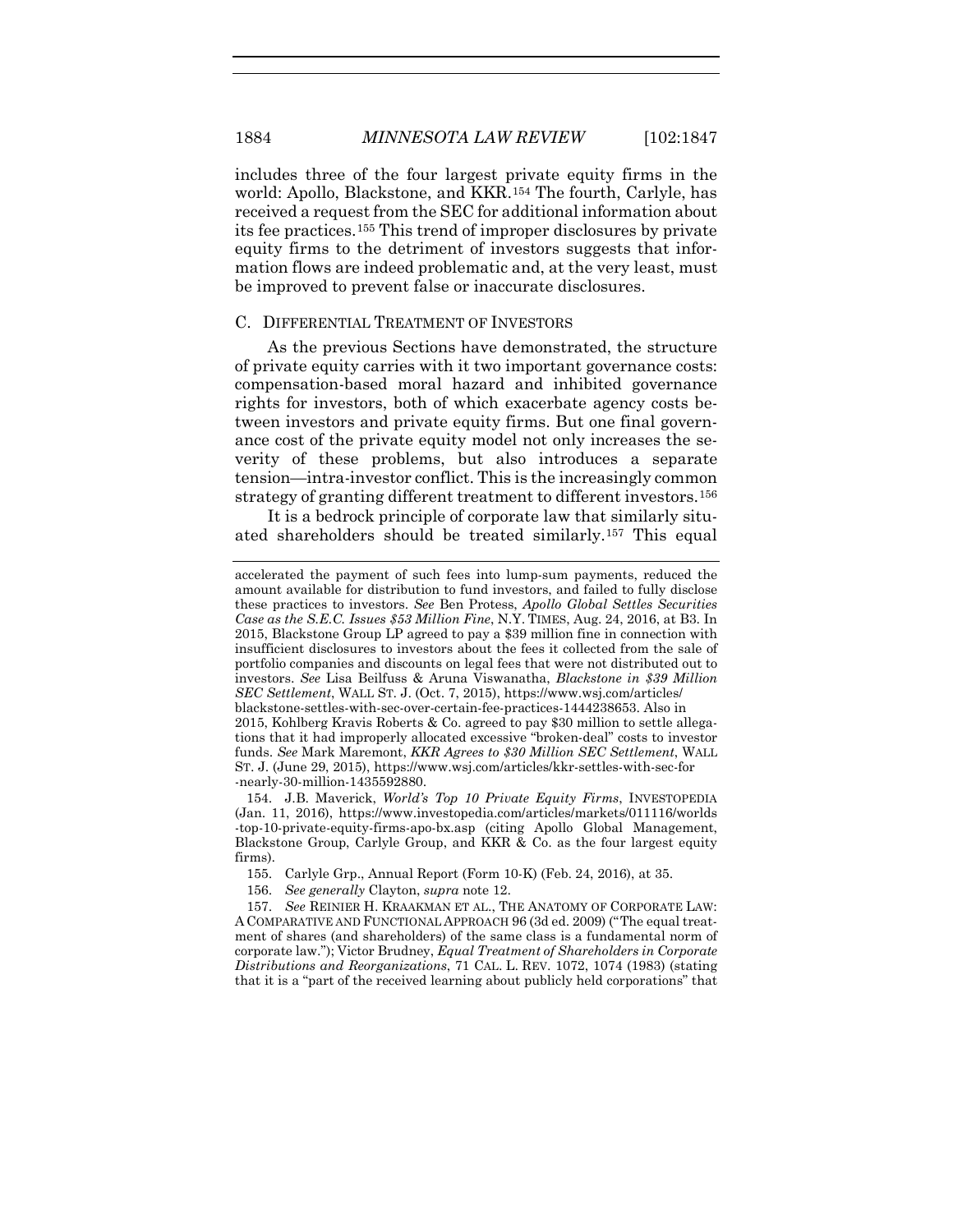treatment principle is incorporated in both federal[158](#page-39-0) and state law.[159](#page-39-1) While certain exceptions exist, most obviously in the case of common versus preferred shares,[160](#page-39-2) most shareholders can assume that they are entitled to the same distributions and voting rights as other holders of their class of shares. This principle of equal treatment is motivated by concerns about entrenchment and favoritism, and, more generally, the diversion of corporate assets to majority or controlling shareholders at the expense of other shareholders. In other words, the equal-treatment norm is aimed at preventing value-reducing forms of opportunism by managers and large shareholders.[161](#page-39-3)

Private equity firms, however, are not bound by the same norms of equal treatment and, indeed, often grant different and more favorable treatment to certain investors in their funds.[162](#page-39-4) While all investors sign the same limited partnership agreement—a document that purports to set forth the relative rights and obligations of the partners—private equity firms also negotiate side letters with individual investors in their funds.[163](#page-39-5)

<span id="page-39-1"></span>159. *See* Odyssey Partners v. Fleming Cos., 735 A.2d 386, 406 (Del. Ch. 1999) (concluding that "general principles of our law disfavor[] non-prorata distributions of corporate assets"); Stephenson v. Dreyer*,* 947 P.2d 1301, 1307 (Cal. 1997) ("Any use to which [majority shareholders] put the corporation or their power to control the corporation must benefit all shareholders proportionately and must not conflict with the proper conduct of the corporation's business.").

<span id="page-39-2"></span>160. Needless to say, corporations often have more than one class of shares, and these shares may well have different voting and economic rights. In addition, Delaware law allows boards to discriminate between shareholders in the use of poison pills in order to fend off threats to the corporation. *See* Moran v. Household Int'l, 500 A.2d 1346 (Del. 1985).

<span id="page-39-3"></span>161. *See* James D. Cox, *Equal Treatment for Shareholders*, 19 CARDOZO L. REV. 615, 615–16 (1997) (contrasting equal treatment of all shareholders with "opportunistic" management practices).

<span id="page-39-4"></span>162. *See* Clayton, *supra* not[e 12,](#page-5-3) at 252 (noting that "[p]referential treatment of investors is more common than ever in [private equity], thanks to new structures that make it easier to grant different terms to different investors").

<span id="page-39-5"></span>163. *See id.* at 261 (discussing the prevalence of "customized contracting" in private equity).

<sup>&</sup>quot;all shares of a particular class (e.g., common stock) are to be treated as homogeneous claims on enterprise wealth"). *But see* FRANK H. EASTERBROOK & DAN-IEL R. FISCHEL, THE ECONOMIC STRUCTURE OF CORPORATE LAW 110 (1991) (stating that "[m]any scholars, *though few courts*, conclude that one aspect of fiduciary duty is the equal treatment of investors").

<span id="page-39-0"></span><sup>158.</sup> *See* SEC Equal Treatment of Security Holders, 17 C.F.R. § 240.14d-10 ("No bidder shall make a tender offer unless: (1) The tender offer is open to all security holders of the class of securities subject to the tender offer; and (2) The consideration paid to any security holder for securities tendered in the tender offer is the highest consideration paid to any other security holder for securities tendered in the tender offer.").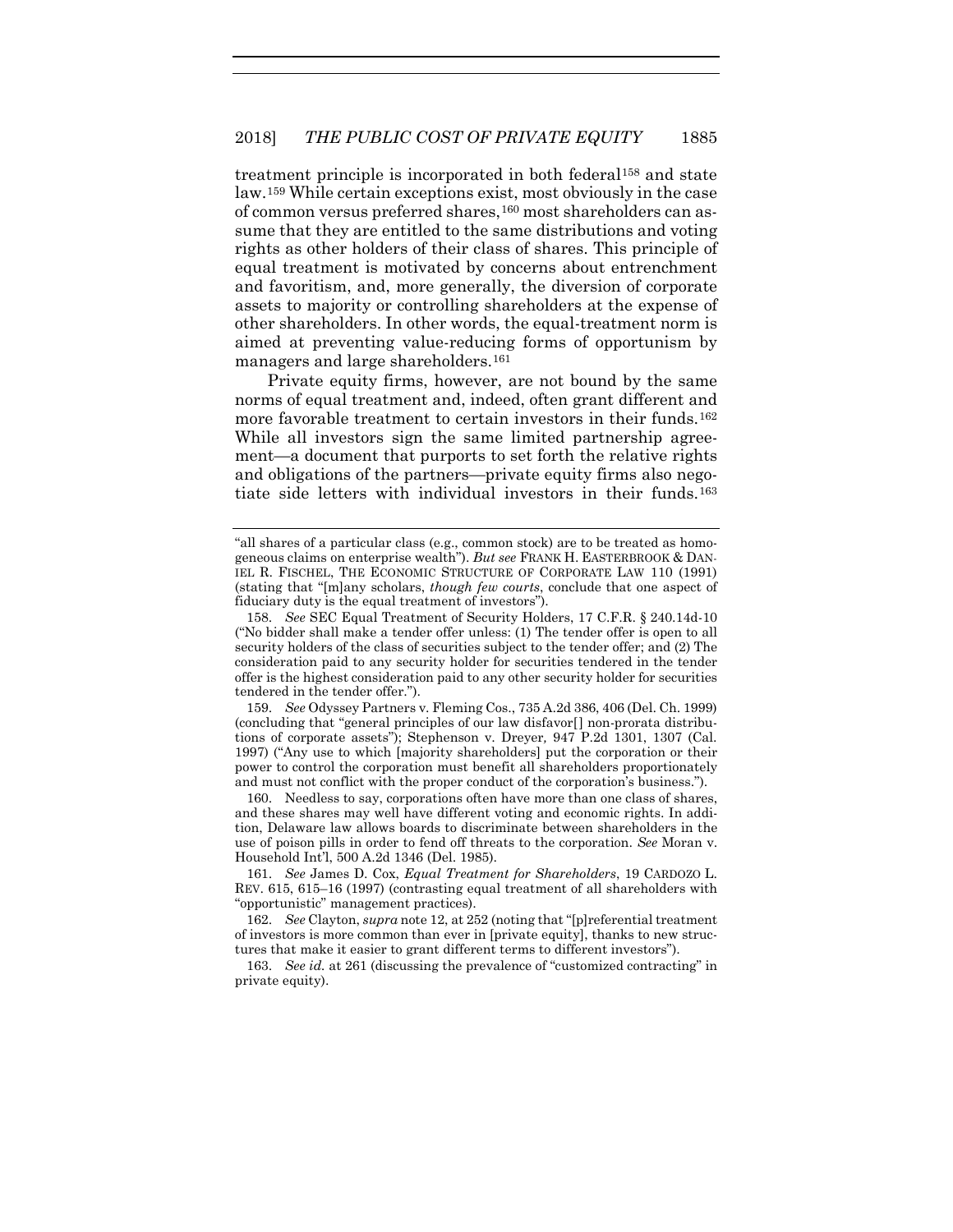These side letters can amend, supplement, or even contradict, the terms that are provided in the limited partnership agreement.[164](#page-40-0) Through the negotiation of these side letters, preferential treatment is often given to repeat investors or large institutional clients[.165](#page-40-1)

Common provisions in these side letters include lower fees and expenses for individual investors, opt-out rights for proposed investments in restricted industries, and greater control and monitoring rights[.166](#page-40-2) Some side letters include so-called mostfavored-nation provisions, which require private equity firms to give beneficiaries the benefit of any provision included in other investors' side letters, effectively ensuring that they receive any preferential treatment granted to others.[167](#page-40-3) Another common provision allows institutional investors to co-invest in portfolio companies, allowing these preferred investors to participate directly in deals originated by the private equity fund[.168](#page-40-4) Many of

<span id="page-40-3"></span><span id="page-40-2"></span>167. Such most-favored-nation clauses are commonly commitment-based, meaning that an investor only has the right to receive the benefits given to investors that have committed to invest similar or smaller amounts of capital. In this way, smaller investors do not have the right to elect to receive the favorable terms given to large investors. *See* ZACHARY K. BARNETT ET AL., MAYER BROWN, MOST FAVORED NATIONS CLAUSES: POTENTIAL IMPACT ON SUBSCRIPTION-BACKED CREDIT FACILITIES 3 (2015), https://www.mayerbrown.com/files/ Publication/fad2b171-3af5-4e21-8e0d-03a1b11d1ee2/Presentation/

Favored\_Nations\_Clauses.pdf; Thomas Volet, *Most-Favored-Nation Effects in Private Equity: Uncertain*, LAW360 (Mar. 2, 2015), http://www.law360.com/ articles/625684/most-favored-nation-effects-in-private-equity-uncertain.

<span id="page-40-4"></span>168. *See* Lily Fang et al., *The Disintermediation of Financial Markets: Direct Investing in Private Equity*, 116 J. FIN. ECON. 160, 160 (2015) (discussing the prevalence of co-investments among large institutional investors). Some of the biggest beneficiaries of co-investment agreements are foreign investors, such as sovereign wealth funds and pension plans. *See* Reuters, *Private Equity Firms Struck Hushed Deals with Foreign Funds*, FORTUNE (Aug. 30, 2016), http:// fortune.com/2016/08/30/private-equity-hushed-deals-sec (identifying Singapore's sovereign wealth fund GIC and the Canadian pension fund Canada Pension Plan Investment Board as beneficiaries of co-investment arrangements).

<span id="page-40-6"></span><span id="page-40-5"></span><sup>164.</sup> *Id.* at 263–64.

<span id="page-40-1"></span><span id="page-40-0"></span><sup>165.</sup> *See* Marco DaRin & Ludovic Phalippou, *There Is Something Special About Large Investors: Evidence from a Survey of Private Equity Limited Partners* 5 (TILEC, Discussion Paper No. 2014-010) (finding that a significantly higher percentage of large investors receive side letters and other preferential provisions than smaller investors); Barry Steinman, *Private Equity Fund Fees*, DUANE MORRIS LLP PRESENTATION, at slide 7 (Aug. 2014), http://www .duanemorris.com/site/static/private\_equity\_fund\_fees.pdf (noting that large investors are often charged reduced management fees).

<sup>166.</sup> *See* Clayton, *supra* not[e 12,](#page-5-3) at 261–65.

PublicationAttachment/3f05a730-9157-4777-af22-03d9306ea290/Most\_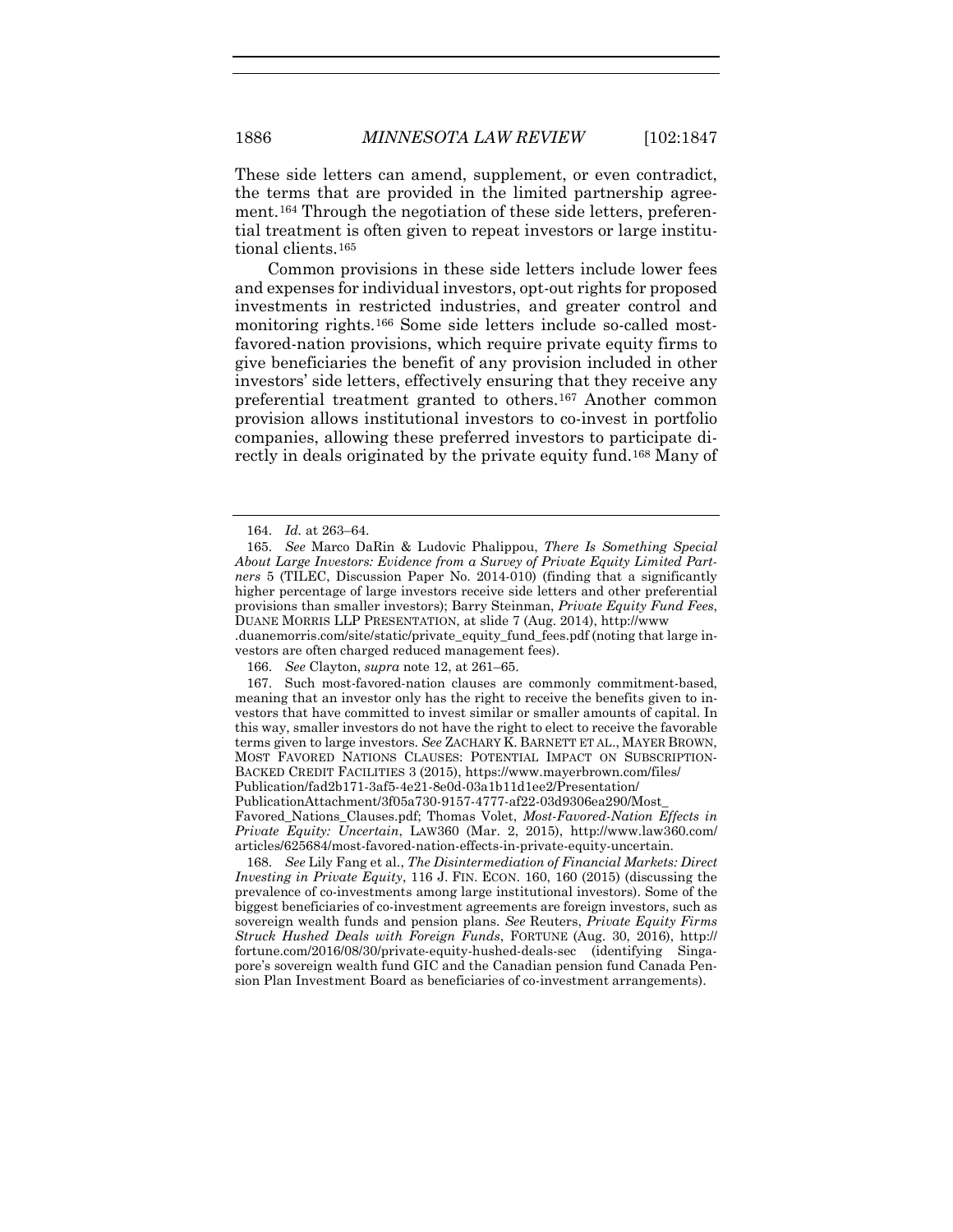these arrangements go undisclosed to other, less-preferred investors in the fund.[169](#page-41-0)

Given the differential treatment of investors, it is not surprising that limited-partner investors in private equity receive widely varying returns from their investments. One study found that endowments, a group that is generally viewed as a preferred investor by private equity firms, receive twenty-one percent greater returns than the average return for all investors in private equity funds.[170](#page-41-1) And even within the same fund, investors can receive significantly different returns, based on management-fee discounts and rebates.[171](#page-41-2)

Side letters and other arrangements for differential treatment of investors thus raise the distinct possibility that fund assets will be diverted to preferred investors at the expense of nonpreferred investors. This possibility creates a fundamental conflict *between* limited partners as they attempt to negotiate the terms of their investment. Investors may be willing to accept less favorable terms *generally* in the limited partnership agreement, as long as they can be assured that they will receive better treatment *individually* in their side letters.

Perhaps even more importantly, in this age of indirect equity ownership, the prospect of preferential treatment for insider investors minimizes, and may eliminate, the vital role that large, sophisticated investors play as guardians of equityholder rights in the governance process.[172](#page-41-3) Activist investors have served as important agents for change in the governance practices of public companies today, but they might well never have created this change if managers had had the option of buying them off through privately negotiated side-bargains.[173](#page-41-4) Generally, large

<span id="page-41-3"></span>172. *See* Lucian A. Bebchuk & Robert J. Jackson, Jr., *The Law and Economics of Blockholder Disclosure*, 2 HARV. BUS. L. REV. 39, 47–49 (2012) (concluding that the empirical evidence strongly supports the view that large blockholders improve corporate governance and benefit investors).

<span id="page-41-4"></span>173. The practice of greenmail, or purchasing a large block of shares and then pressuring a board to buy those shares back at a premium or face a proxy contest, has been roundly condemned and indeed has been the target of several

<span id="page-41-0"></span><sup>169.</sup> *See* Reuters, *supra* note [168](#page-40-5) (noting that failing to disclose preferred terms to smaller investors may lead to scrutiny from the SEC).

<span id="page-41-1"></span><sup>170.</sup> Josh Lerner et al., *Smart Institutions, Foolish Choices: The Limited Partner Performance Puzzle*, 62 J. FIN. 731, 733 (2007).

<span id="page-41-2"></span><sup>171.</sup> *See* Timothy Spangler, *Deconstructing Management Fees in Alternative Funds*, FORBES (Aug. 19, 2014), https://www.forbes.com/sites/timothyspangler/ 2014/08/19/deconstructing-management-fees-in-alternative-funds ("[I]nvestors in the same fund can have materially different returns based on discounts obtained against fees.").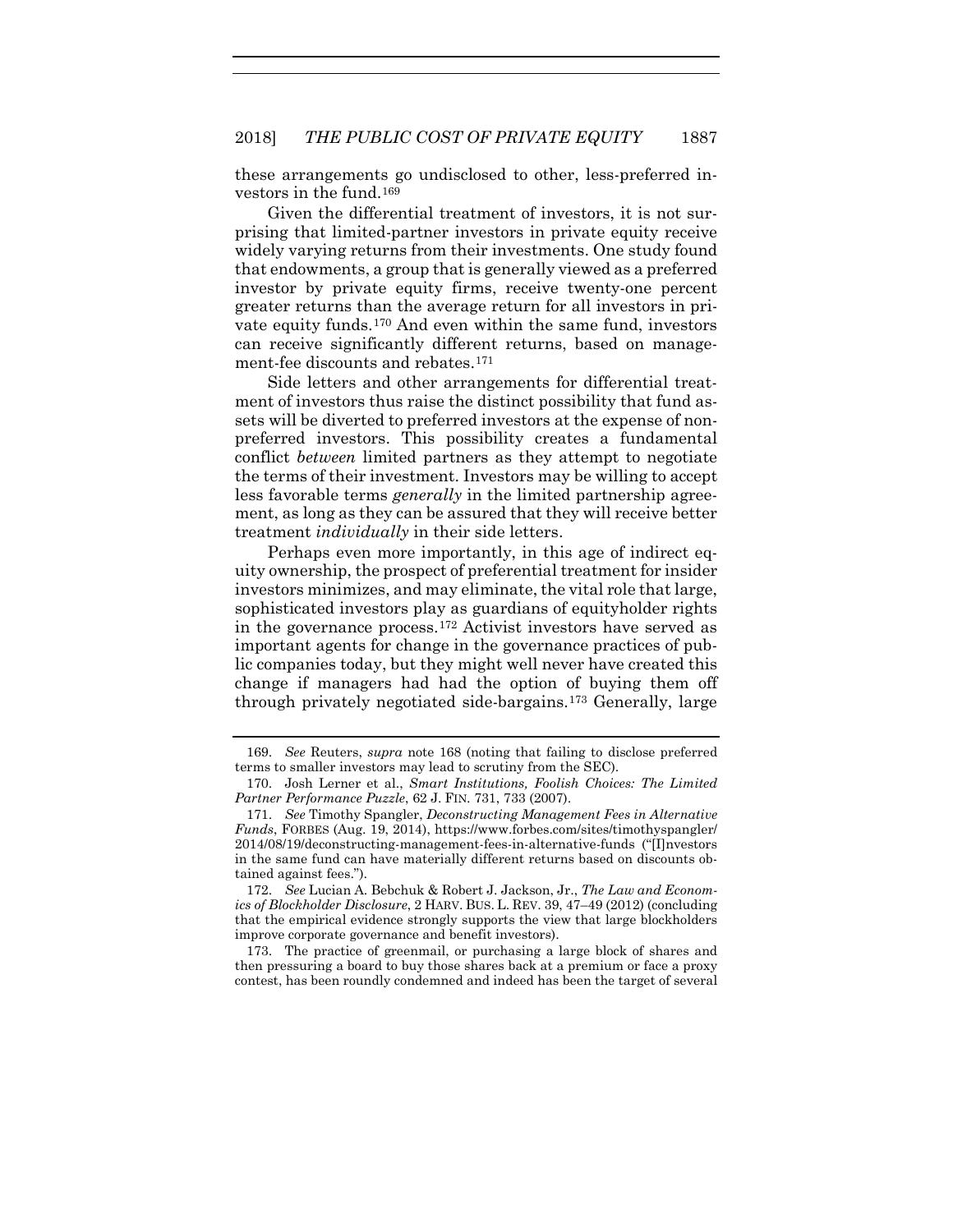equityholders have a greater incentive to monitor management behavior than small equityholders because they will be able to capture a greater percentage of the benefits from any changes[.174](#page-42-0) But if private equity firms can pay off large investors in return for their looking the other way on marginally higher transaction or monitoring fees, then the incentive for collectively desirable, but individually costly, monitoring decreases.

The argument in favor of preferential treatment for certain investors, of course, is that it allows for more customized pricing and terms.[175](#page-42-1) Just as price discrimination by companies can lead to more efficient results, contract discrimination by private equity can increase the scope and size of investments by prospective investors[.176](#page-42-2) If a certain investor is prohibited from investing in payday-lending companies, then the private equity firm can grant that investor an exemption from any such investments, without resorting to the extreme measure of entirely excluding the investor from the fund. These kinds of side agreements can improve efficiency and encourage value-creating transactions between willing parties. Thus, where private equity firms can discriminate between investors and charge them different prices, the result may be efficiency enhancing to the extent it allows more investors to participate in the market.

But the very existence of price discrimination in the private equity market is evidence that the market is not functioning properly.[177](#page-42-3) It is a widely recognized axiom that where a market is perfectly competitive (that is, good information exists about the market, no barriers to entry prevent new firms from competing, and no other fundamental market failure is present), price discrimination should not be able to exist, as individual firms

state laws effectively prohibiting the practice. *See, e.g.*, OHIO REV. CODE ANN. § 1707.043 (2008) (requiring disgorgement of profits from greenmail); 15 PA. CONS. STAT. §§ 2571–76 (2008) (requiring disgorgement of profits acquired through greenmail).

<span id="page-42-0"></span><sup>174.</sup> Some scholars have gone so far as to argue that small investors free ride the monitoring provided by large shareholders, gaining the benefits without paying the costs. *See* Stephen M. Bainbridge, *The Case for Limited Shareholder Voting Rights*, 53 UCLA L. REV. 601, 633 (2006).

<span id="page-42-1"></span><sup>175.</sup> *See* Clayton, *supra* note [12,](#page-5-3) at 155–57 (outlining the effects of offering preferential terms for select investors).

<span id="page-42-2"></span><sup>176.</sup> *See generally id.* (suggesting that contract discrimination favors large investors to begin with, and preferred terms may encourage larger and repeat investments).

<span id="page-42-3"></span><sup>177.</sup> *See* Lars A. Stole, *Price Discrimination and Competition*, *in* 3 HAND-BOOK OF INDUSTRIAL ORGANIZATION 2221 (Mark Armstrong & Robert Porter eds., 2007).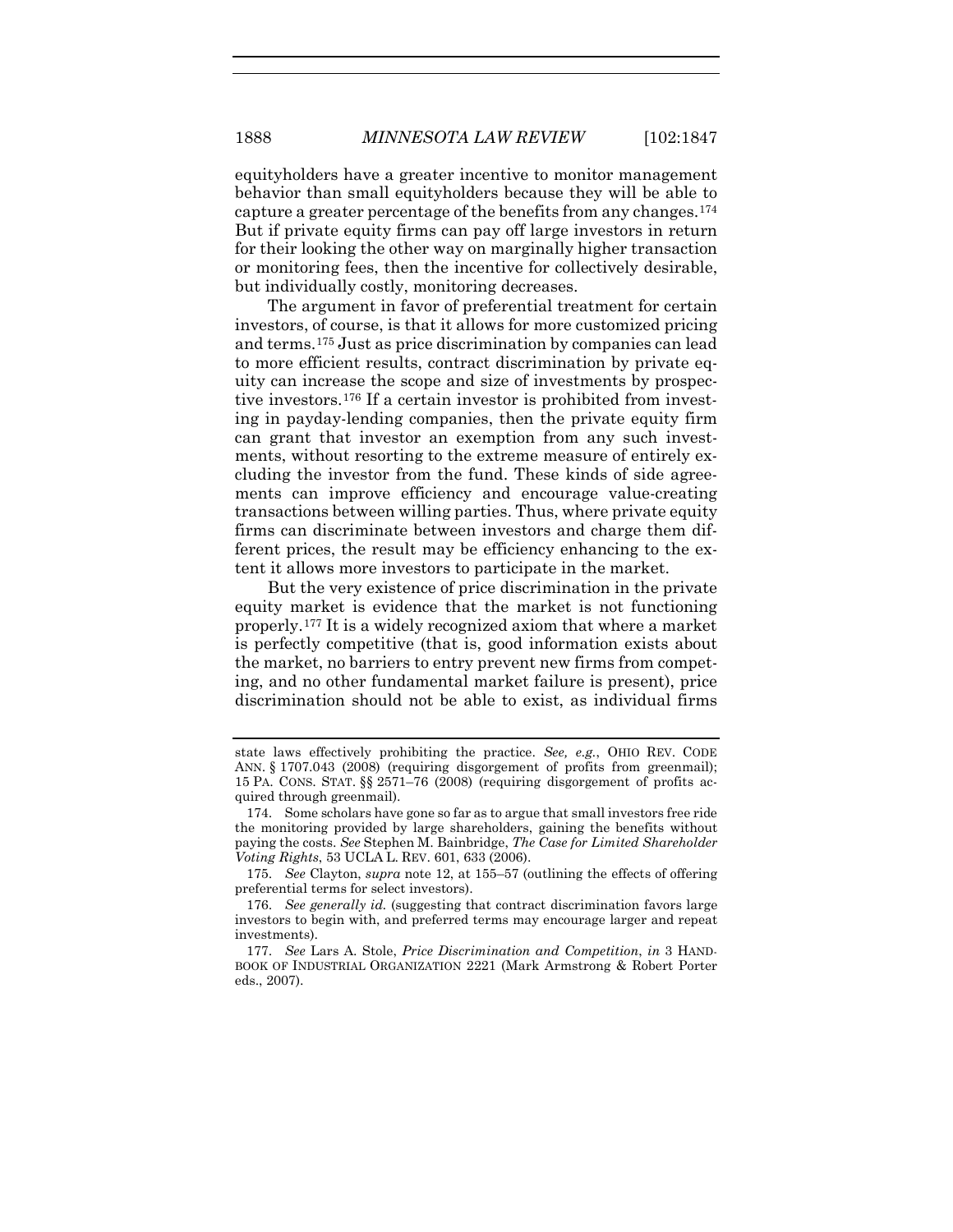have no ability to affect market prices.<sup>[178](#page-43-0)</sup> The presence of price discrimination, on the other hand, is strong evidence that disabling market failures (such as monopoly power or information asymmetries) are present in an industry.[179](#page-43-1) Thus the fact that private equity firms are discriminating between investors, favoring some over others, not only reveals a fundamental conflict among investors, but also reveals that market failures have skewed the industry in a way that benefits private equity firms at the expense of investors.

#### III. PRIVATE EQUITY AS MARKET FAILURE

As the preceding Part demonstrates, private equity's governance structure creates significant governance costs in the form of compensation-based moral hazard, limited governance rights, and differential treatment. This governance structure incentivizes excessive risk-taking by private equity firms, restricts the ability of investors to monitor bad behavior, and creates intra-investor conflicts.

Given the extent of governance costs associated with the private equity structure, one might ask why investors put up with it. After all, in a world of freedom of contract, one might expect that investors would refuse to invest under these terms. Institutional investors such as pension funds and endowments are sophisticated parties with repeat exposure to the private equity industry. If they negotiate these terms into the governance structure, or at least tacitly accept them, then perhaps we should conclude that the resulting governance structure is an efficient outcome.[180](#page-43-2)

This Part will argue that the market for private equity contracts is inefficient for several reasons. First, private equity firms benefit from strong path-dependency effects that lock in current structures. Second, investors face collective-action prob-

<span id="page-43-0"></span><sup>178.</sup> *See id.* at 2224 (outlining specific market conditions necessary for price discrimination to be economically favorable for a firm); *see also* B. CURTIS EATON & DIANE F. EATON, MICROECONOMICS 284 (1988) (explaining that price discrimination is only possible for firms with "some degree of market power").

<span id="page-43-1"></span><sup>179.</sup> *See* Joseph E. Stiglitz, *Information and the Change in the Paradigm in Economics*, 92 AM. ECON. REV. 460, 474 (2002) ("Under standard theories of monopoly, with perfect information, firms would have an incentive to price discriminate perfectly (extracting the full consumer surplus from each [consumer]).").

<span id="page-43-2"></span><sup>180.</sup> *See* Kahan & Klausner, *supra* note [13,](#page-5-4) at 347 (discussing an "abstract belief that markets for corporate contract terms work efficiently").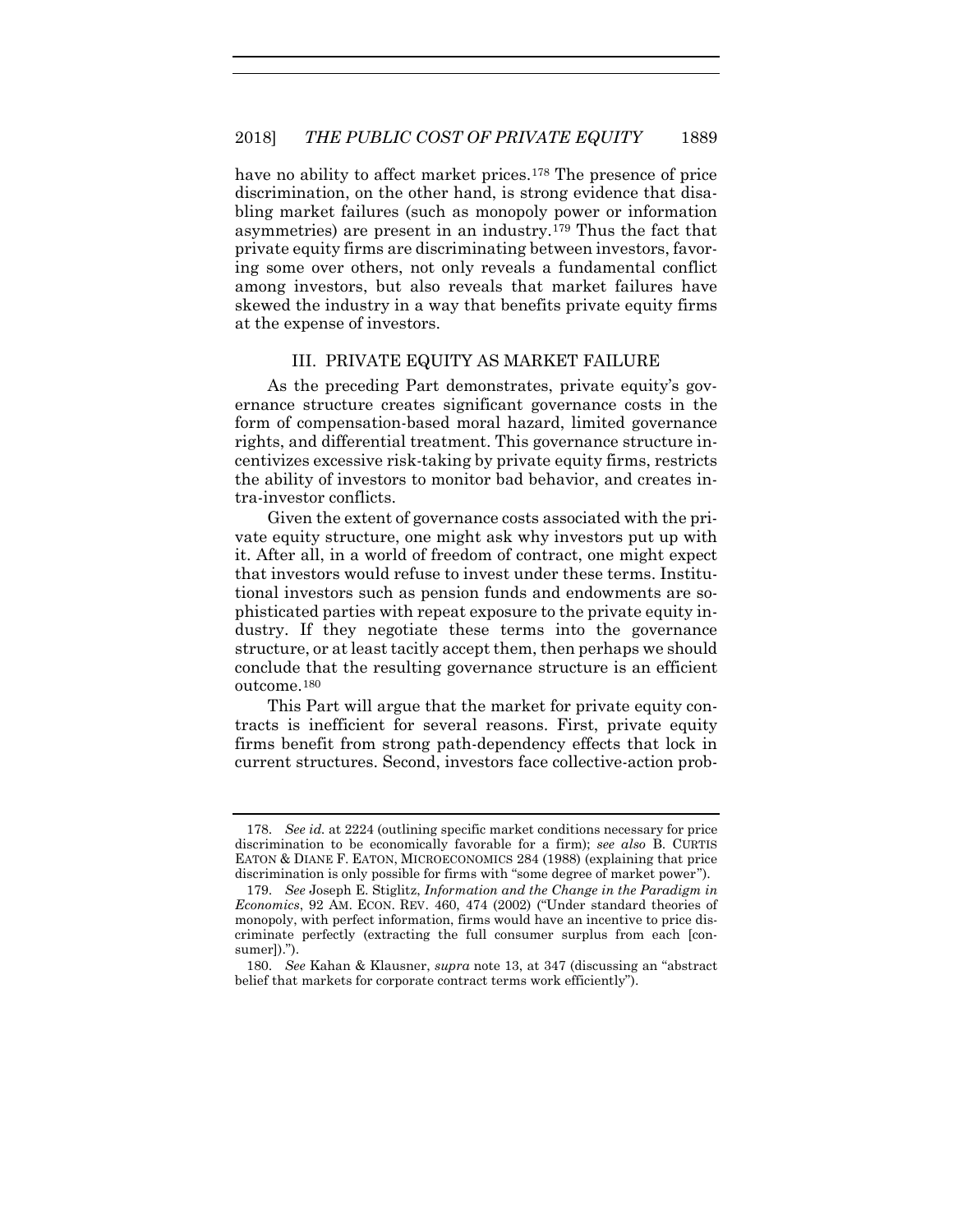lems that inhibit cooperation. And finally, reputational constraints on private equity firms are not as powerful as many observers have assumed.

#### A. PATH DEPENDENCE

<span id="page-44-4"></span>Under traditional economic theory, parties are expected to negotiate contracts that maximize the joint wealth of the parties, absent transaction costs.[181](#page-44-0) No rational party would reject a contractual term that creates value as long as it can capture some portion of the surplus value. So, while specific contractual provisions may benefit one side or the other, overall the nexus of contracts should be expected to be efficient and value-creating. As such, one might presume that the private equity governance structure—which, after all, involves sophisticated parties willing to invest substantial time and money into negotiating their investments—would come close to this ideal of efficient bargaining and optimal contracts.

But the efficient-bargaining hypothesis is based on certain assumptions about the nature of the contracts involved and the rationality of the actors that negotiate them. One important exception to its validity, and the focus of this Subsection, is the concept of path dependence. Path dependence refers generally to the idea that allocations or arrangements today are conditioned on past decisions.[182](#page-44-1) The paradigmatic example of path dependence is the QWERTY keyboard.[183](#page-44-2) It was first designed as a way of preventing excessive jamming on typewriters, but once enough manufacturers had adopted the keyboard layout and enough typists had become proficient in using it, the costs of switching to another layout became excessively high.<sup>[184](#page-44-3)</sup> Typists, who had invested time and money learning how to type quickly and efficiently on the QWERTY keyboard, were leery of buying

<span id="page-44-0"></span><sup>181.</sup> *See* Russell Korobkin, *Behavioral Economics, Contract Formation, and Contract Law*, *in* BEHAVIORAL LAW AND ECONOMICS 116, 118 (Cass R. Sunstein ed., 2000) (applying rational choice theory to argue that "contracting parties are assumed to compare the expected financial costs and benefits of alternative contract terms and to base their preference on which term will provide the greatest differential of benefits over costs").

<span id="page-44-1"></span><sup>182.</sup> *See* S.J. Liebowitz & Stephen E. Margolis, *Path Dependence, Lock-In, and History*, 11 J.L. ECON. & ORG. 205, 210 (1995) ("The use of path dependence in economics is [premised on the concept that allocations] . . . exhibit memory; they are conditioned on past decisions.").

<span id="page-44-3"></span><span id="page-44-2"></span><sup>183.</sup> *See* Paul A. David, *Clio and the Economics of QWERTY*, 75 AMER. ECON. REV. 332 (1985).

<sup>184.</sup> *Id.* at 333–36.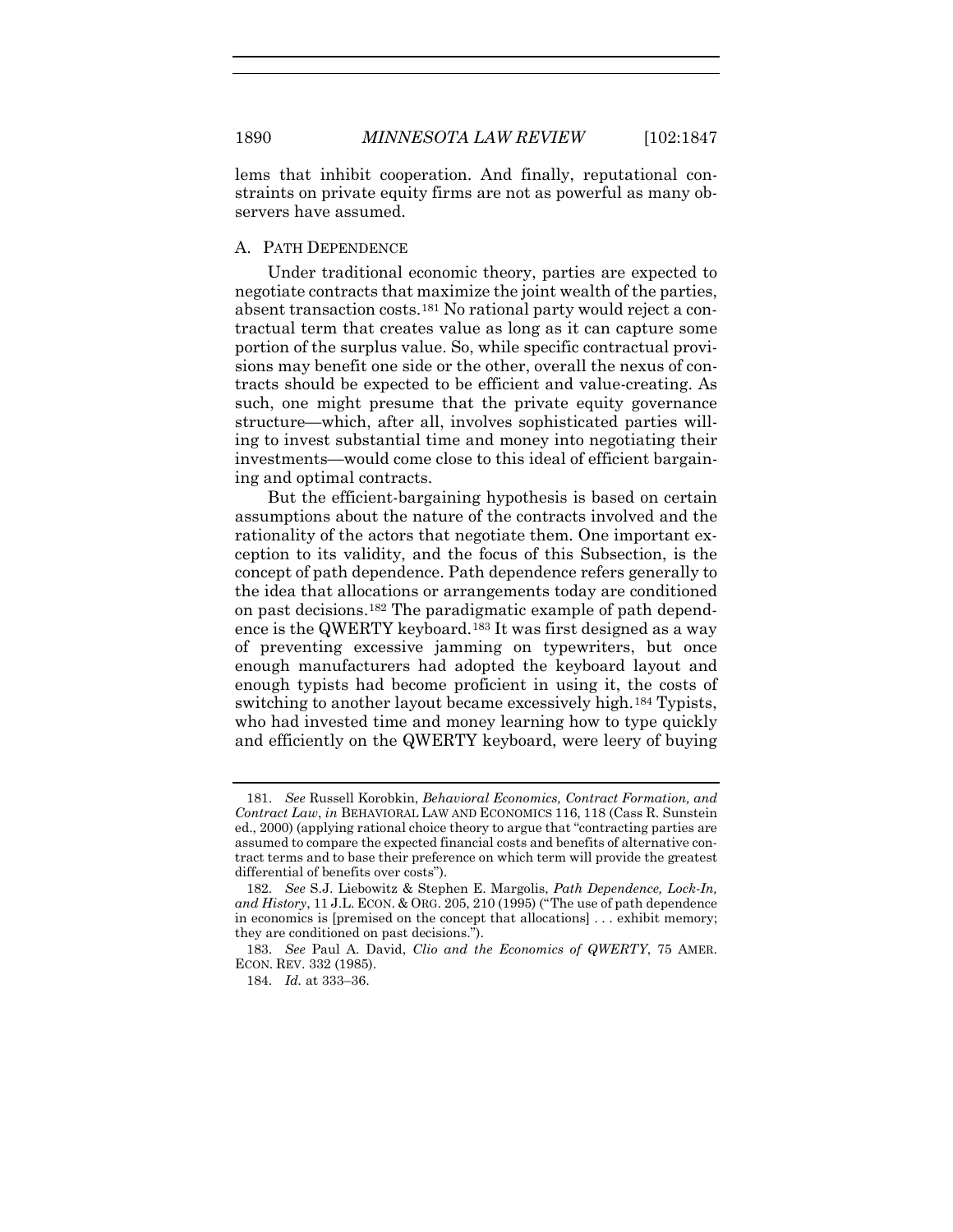keyboards that had different layouts, even when the initial rationale for the creation of the QWERTY keyboard (typewriters that jammed) ceased to exist.[185](#page-45-0) In essence, what was a historical accident became locked in by the initial choice of many manufacturers to adopt, and, thus, many typists to learn, the QWERTY keyboard.[186](#page-45-1) Today, the QWERTY keyboard is still dominant, even in an era of smartphones that never jam.[187](#page-45-2)

Contract terms also exhibit path dependence.[188](#page-45-3) Although perhaps not as vivid an example as QWERTY keyboards, standardized contract terms can benefit from increasing returns as more parties adopt the terms, and also entail switching costs once they are widely employed in an industry. For example, if a particular provision has been blessed by the courts as enforceable, or has a widely known interpretation in the industry, then adopting that term provides a level of certainty that may override concerns about whether the term is, in the abstract, the optimal language for the parties in any particular instance. Similarly, the cost of reimagining and drafting contracts from scratch is substantially higher than merely using a precedent from a past deal. Standardized terms also benefit from the fact that many parties have scrutinized the terms, thereby reducing the room for errors or oversights in drafting contracts.[189](#page-45-4)

The key point here is that a contractual structure that is adopted at an initial time period can persist into future time periods, even if that contractual structure would not be the optimal structure for parties today if they were drafting from a tabula rasa. It could well be rational for parties to remain with the initial contractual structure because it provides certain ancillary benefits—often referred to as learning or network benefits—that the otherwise optimal, but new, structure does not. In other

<sup>185.</sup> *Id.* at 334–35.

<span id="page-45-1"></span><span id="page-45-0"></span><sup>186.</sup> *Id.* at 335–36. Some scholars have questioned whether QWERTY keyboards provide a real-life application of path dependence, calling into doubt a number of elements of the story told above. *See* Stephen E. Margolis & S. J. Liebowitz, *Path Dependence*, *in* THE NEW PALGRAVE DICTIONARY OF ECONOM-ICS AND THE LAW 17, 17 (Peter Newman ed., 1998).

<span id="page-45-2"></span><sup>187.</sup> *See The QWERTY Myth*, ECONOMIST (Apr. 1, 1999), http://www .economist.com/node/196071 (noting that once a typist has "learned to type on a QWERTY keyboard, the cost of retraining . . . is not worth paying").

<span id="page-45-3"></span><sup>188.</sup> *See* Kahan & Klausner, *supra* note [13,](#page-5-4) at 348 ("[C]orporate contract terms can frequently offer 'increasing returns' as more firms employ the same contract term."); *see also* Lucian Arye Bebchuk & Mark J. Roe, *A Theory of Path Dependence in Corporate Ownership and Governance*, 52 STAN. L. REV. 127 (1999).

<span id="page-45-4"></span><sup>189.</sup> Kahan & Klausner, *supra* not[e 13,](#page-5-4) at 350.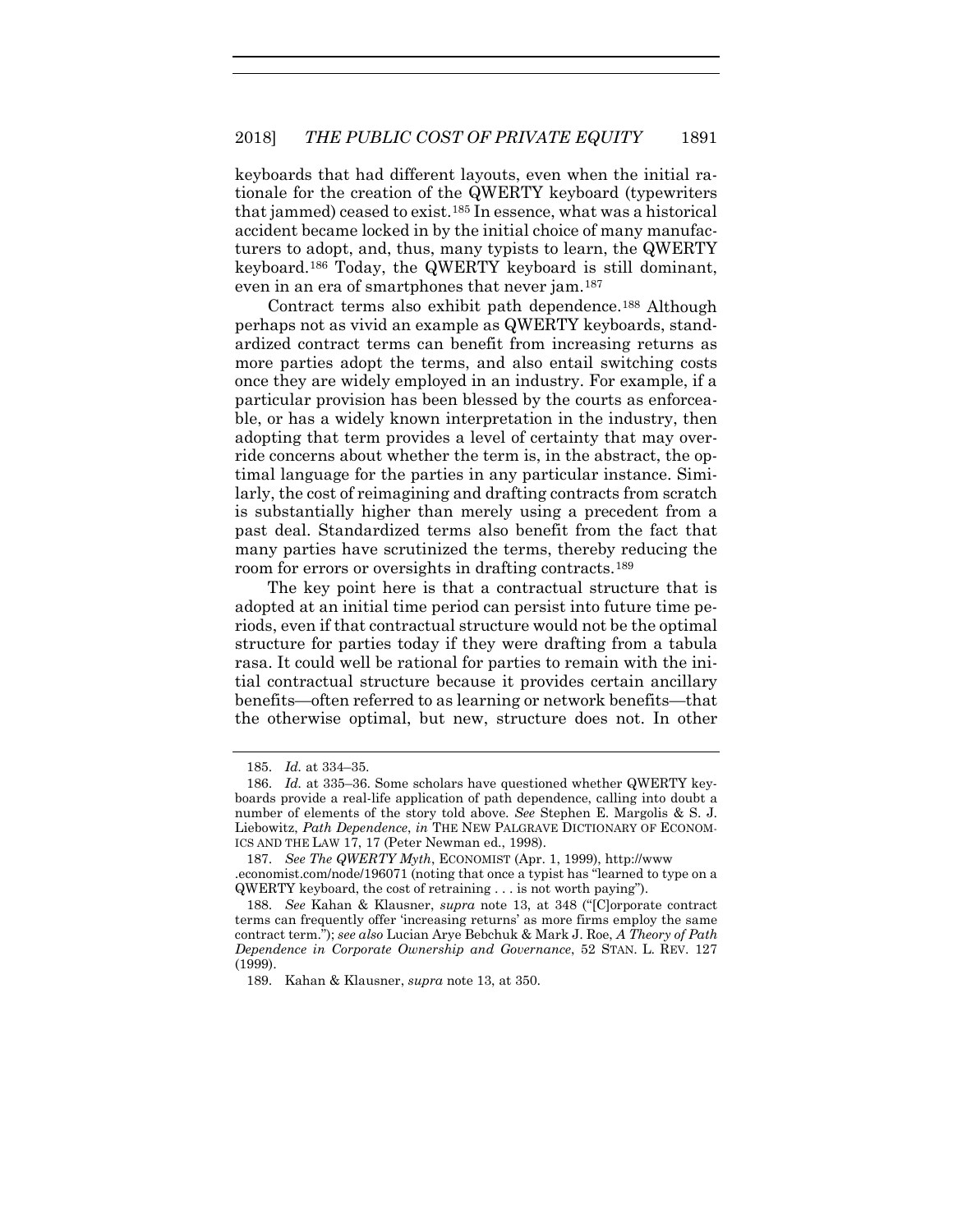words, the ancillary benefits of staying the course with a previous contract structure may outweigh any benefits from switching to a better contract structure.

Private equity governance structures exhibit many of the features we would expect to see if the industry were subject to strong path-dependence effects. The governance structure of private equity firms demonstrates a surprising level of conformity on certain key terms, like the 2 and 20 compensation structure, and survived largely intact even after external shocks like the 2008 financial crisis that forced many other alternative invest-ment managers to radically rethink their business models.<sup>[190](#page-46-0)</sup> The level of complexity of private equity contracts is high, thus increasing the costs of switching to new, untested contractual structures.<sup>[191](#page-46-1)</sup> The difficulty of restructuring these arrangements would involve extensive time and resources and would be subject to great uncertainty.[192](#page-46-2)

But it is important to note that the path dependence of private equity's governance structure does not depend solely on the increasing returns from standardization or the heavy switching costs. There are also deep behavioral reasons for individual actors to continue with these past arrangements even in the face of evidence that the arrangements are no longer optimal.[193](#page-46-3)

<span id="page-46-5"></span>First, individuals concerned with their reputations have strong incentives to imitate the prior decisions of others in the field, a phenomenon called herd behavior.[194](#page-46-4) Both private equity managers and employees of institutional investors that are

<span id="page-46-0"></span><sup>190.</sup> Chris Flood, *Private Equity Clings to "2 and 20" Fee Model*, FIN. TIMES (Aug. 12, 2016), https://www.ft.com/content/f7dc242c-58a9-11e6-9f70 -badea1b336d4.

<span id="page-46-1"></span><sup>191.</sup> *See* David E. Hutchison, *Understanding and Teaching Private Equity Structures: Modeling Real Estate Development Joint Venture Agreements*, 11 J. ECON. & FIN. EDUC. 87, 87 (2012) (noting the complexity of private equity investments).

<span id="page-46-2"></span><sup>192.</sup> As one scholar has noted (albeit in a different context), over the last twenty years private equity's acquisition contracts have seen only two significant shifts (adding equity commitment letters and enhanced debt commitment letters). Steven M. Davidoff, *The Failure of Private Equity*, 82 S. CAL. L. REV. 481, 493–94 (2009).

<span id="page-46-3"></span><sup>193.</sup> *See* Russell Korobkin, *Bounded Rationality, Standard Form Contracts, and Unconscionability*, 70 U. CHI. L. REV. 1203, 1216–1244 (2003).

<span id="page-46-4"></span><sup>194.</sup> *See* David S. Scharfstein & Jeremy C. Stein, *Herd Behavior and Investment*, 80 AM. ECON. REV. 465, 465 (1990) (observing that "professional managers will 'follow the herd' if they are concerned about how others will assess their ability to make sound judgements"); *see also* Kahan & Klausner, *supra* not[e 13,](#page-5-4)  at 356 (finding that herd behavior occurs as a consequence of agents' rational attempts to enhance their reputations).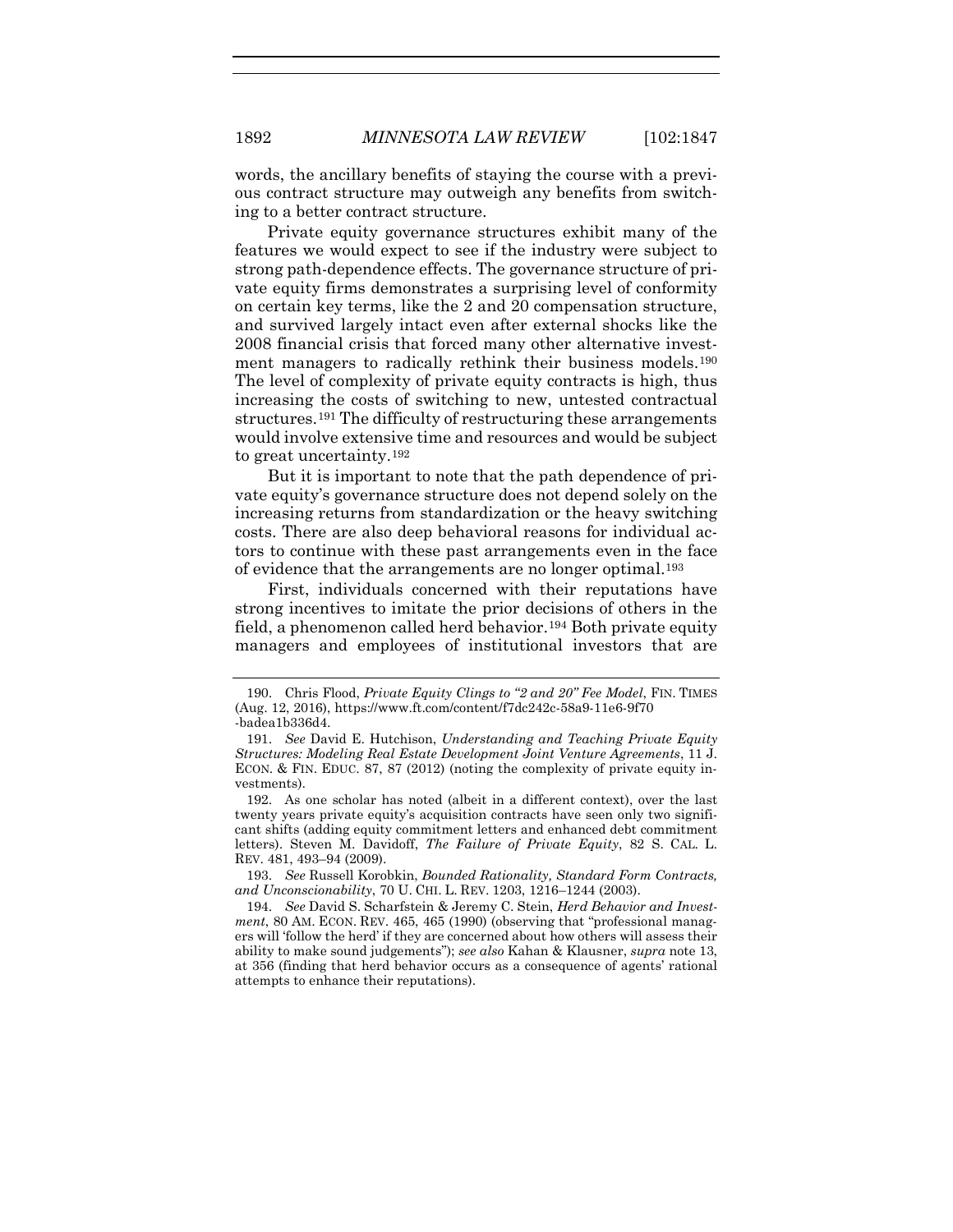tasked with negotiating governance structures want these structures to succeed (in the sense of realizing profits from their investments), but they also have a separate and personal interest in maintaining, or building, their own individual reputations. Sensitivity to reputational effects can lead to conservative behavior and a preference for the status quo. If managers innovate in their contracts and fail, their reputations will suffer. But if they fail as a result of doing what everyone else is doing, their reputations will not face the same harm because observers will be more likely to chalk the failure up to circumstances outside the individual's control.[195](#page-47-0) Even if the same logic applies to successful outcomes (that is, the market will reward individuals for innovations that succeed), risk-averse individual decision-makers normally do not weigh these benefits as heavily as the potential losses from failure.[196](#page-47-1) Thus the cost of innovation is high from the perspective of reputation-sensitive individuals[.197](#page-47-2)

Second, once a particular set of contractual and governance structures are in place, the parties may experience a status quo bias leading them to perpetuate current structures over alternative ones.[198](#page-47-3) The status quo bias, which has been illustrated in a number of contexts, leads individuals to prefer allocations or arrangements that are viewed as the status quo over alternative

<span id="page-47-0"></span><sup>195.</sup> *See* Scharfstein & Stein, *supra* not[e 194,](#page-46-5) at 466 (discussing the relationship between unpredictable components, profitability of investments, and herd decision-making as it pertains to reputational differences of managers). This phenomenon is closely linked with a separate behavioral trait, conformity bias, where individuals tend to conform their beliefs to those of other members of their peer groups. *See* SOLOMON E. ASCH, *Forces in the Modification and Distortion of Judgments*, *in* SOCIAL PSYCHOLOGY 450, 483–94 (1952).

<span id="page-47-1"></span><sup>196.</sup> *See* Kahan & Klausner, *supra* note [13,](#page-5-4) at 358 (noting that the "penalty for a bad outcome will often be disproportionately severe in comparison to [the] reward for a good outcome" in the context of standardized contract terms and herd mentality).

<span id="page-47-2"></span><sup>197.</sup> For a more extensive discussion of the obstacles to contractual innovation, see generally John F. Coyle & Joseph M. Green, *Contractual Innovation in Venture Capital*, 66 HASTINGS L.J. 133 (2014).

<span id="page-47-3"></span><sup>198.</sup> *See* Korobkin, *supra* note [181,](#page-44-4) at 121–23 (discussing experiments confirming status quo biases in favor of a default term); Daniel Kahneman et al., *Experimental Tests of the Endowment Effect and the Coase Theorem*, 98 J. POL. ECON. 1325 (1990) (providing evidence from studies showing an instant endowment effect exists—that the value individuals assign an object increases as soon as the individual is given the object); William Samuelson & Richard Zeckhauser, *Status Quo Bias in Decision Making*, 1 J. RISK & UNCERTAINTY 7, 47–48 (1988) (showing through a series of experiments that individuals disproportionately maintain current or previous decisions).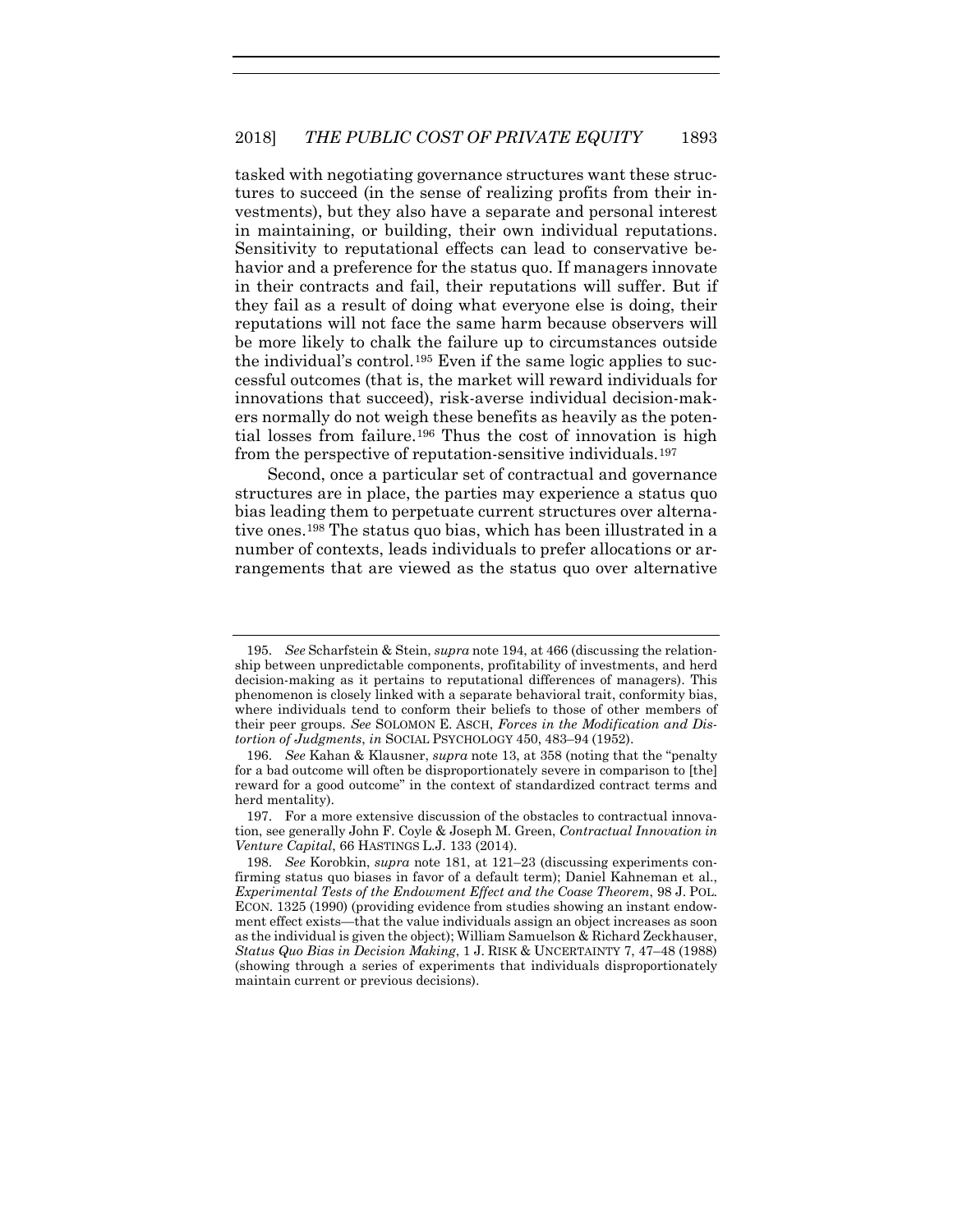arrangements, all else equal.[199](#page-48-1) Here, where private equity structures have gained such a high level of uniformity, and thus are more likely to be viewed as default or status quo terms, the parties negotiating the terms of private equity investments can be expected to default towards maintaining those structures. Parties that have a strong interest in maintaining these structures, such as private equity firms, will also have an inherent bargaining advantage over others due to this status quo bias.

<span id="page-48-0"></span>Third, individuals are strongly susceptible to anchoring effects, providing yet another behavioral bias in favor of prevailing governance structures.[200](#page-48-2) A number of studies have shown that once initial reference points, or anchors, have been set, those anchors have a significant impact on parties' judgments, and subsequent adjustments from those anchoring points tend to be small and incremental. A famous example came from a study of housing price estimates.<sup>[201](#page-48-3)</sup> Participants were asked to estimate the value of a house (which they could visit and inspect)[.202](#page-48-4) Participants were also given an asking price for the house, which was not in fact the asking price for the house, but was instead either substantially higher or substantially lower than the real asking price.[203](#page-48-5) It turned out that participants who were given high fictional asking prices estimated the real value of the house to be higher than did participants who were given low fictional asking prices.[204](#page-48-6) The differences in valuation were stark: students that were quoted \$119,900 as the asking price estimated the house's value at \$116,833, while students that were quoted  $$149,900$  as the asking price estimated it at  $$144,454$ .<sup>[205](#page-48-7)</sup> In the context of private equity, both numerical and nonnumerical an-

<span id="page-48-1"></span><sup>199.</sup> Russell Korobkin, *The Status Quo Bias and Contract Default Rules*, 83 CORNELL L. REV. 608, 625 (1998).

<span id="page-48-2"></span><sup>200.</sup> *See* Kahan & Klausner, *supra* not[e 13,](#page-5-4) at 362 (highlighting studies that confirm strong anchoring biases); Gregory B. Northcraft & Margaret A. Neale, *Experts, Amateurs, and Real Estate: An Anchoring-and-Adjustment Perspective on Property Pricing Decisions*, 39 ORGANIZATIONAL BEHAV. & HUM. DECISION PROCESSES 84, 94–96 (1987) (describing a study of the anchoring effects of home prices); Eric A. Zacks, *Contract Review: Cognitive Bias, Moral Hazard, and Situational Pressure*, 9 OHIO ST. ENTREPRENEURIAL BUS. L.J. 379, 394 (2015) (proposing the initial draft of a contract may have an anchoring effect).

<sup>201.</sup> Northcraft & Neale, *supra* note [200,](#page-48-0) at 87, 92.

<sup>202.</sup> *Id.* at 87 (describing the methodology used in both studies).

<span id="page-48-7"></span><span id="page-48-6"></span><span id="page-48-5"></span><span id="page-48-4"></span><span id="page-48-3"></span><sup>203.</sup> *Id.* at 92 (referring to the listing price of properties used within the study).

<sup>204.</sup> *Id.* at 92–93.

<sup>205.</sup> *Id.* at 93 tbl.4.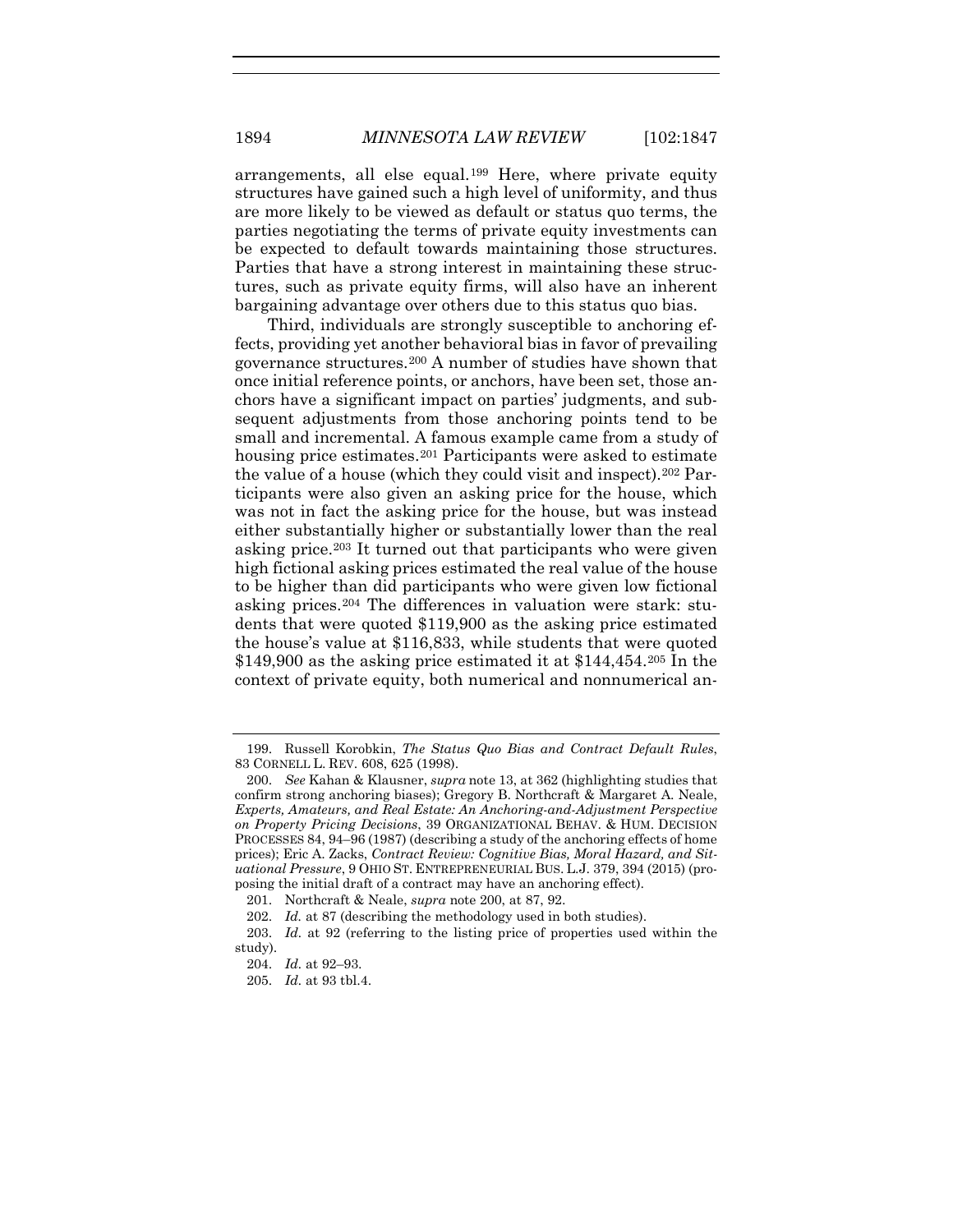choring points exist. The source of these anchors is not just previous deals (i.e., the governance structures of previous private equity funds), but also the prevalent practice in the industry of private equity firms providing the initial draft of governing documents. Thus, by the very fact that private equity firms are setting initial expectations about governance structures, these governance structures can anchor the negotiations in a way that ensures that changes will be small and marginal. The expectations of the parties will be affected deeply by the initial anchor points that are established.

Finally, investors in private equity may suffer from an overconfidence bias that leads them to underestimate the likelihood that unfavorable governing arrangements will in fact harm them. Overconfidence bias generally refers to the tendency of people to overestimate their abilities, their control over results, and the likelihood of positive outcomes.[206](#page-49-0) One classic example is that the vast majority of people believe that they are less likely to get divorced than the overall divorce rate suggests.[207](#page-49-1) Studies have shown that overconfidence bias is both pervasive and powerful: it leads venture capitalists to overpay for startup investments,  $208$  investors to believe that they can beat the market,  $209$ and CEOs to systematically overestimate the returns they can generate from takeovers.[210](#page-49-4) In much the same way, overconfidence bias may explain why investors willingly accept private

<span id="page-49-0"></span><sup>206.</sup> Russell B. Korobkin & Thomas S. Ulen, *Law and Behavioral Science: Removing the Rationality Assumption from Law and Economics*, 88 CALIF. L. REV. 1051, 1091–95 (2000); Troy A. Paredes, *Too Much Pay, Too Much Deference: Behavioral Corporate Finance, CEOs, and Corporate Governance*, 32 FLA. ST. U. L. REV. 673, 689 (2005).

<span id="page-49-1"></span><sup>207.</sup> One study of marriage-license applicants found that, while respondents accurately estimated that approximately fifty percent of marriages will end in divorce, when asked about the likelihood of their own marriage ending in divorce, the median response was zero percent. Lynn A. Baker & Robert E. Emery, *When Every Relationship Is Above Average: Perceptions and Expectations of Divorce at the Time of Marriage*, 17 L. & HUM. BEHAV. 439, 443 (1993).

<span id="page-49-2"></span><sup>208.</sup> *See* Andrew L. Zacharakis & Dean A. Shepherd, *The Nature of Information and Overconfidence on Venture Capitalists' Decision Making*, 16 J. BUS. VENTURING 311, 311–12 (2001) (studying overconfidence in venture capitalists and discussing factors leading to this overconfidence).

<span id="page-49-3"></span><sup>209.</sup> David A. Hoffman, *The "Duty" To Be a Rational Shareholder*, 90 MINN. L. REV. 537, 555 (2006).

<span id="page-49-4"></span><sup>210.</sup> *See* Bernard S. Black, *Bidder Overpayment in Takeovers*, 41 STAN. L. REV. 597, 624–25 (1989) (discussing manager optimism as a potential reason for overestimating a target company's value); Ulrike Malmendier & Geoffrey Tate, *Who Makes Acquisitions? CEO Overconfidence and the Market's Reaction*, 89 J. FIN. ECON. 20, 42 (2008) (finding overconfident CEOs are more likely to make lower-quality acquisitions).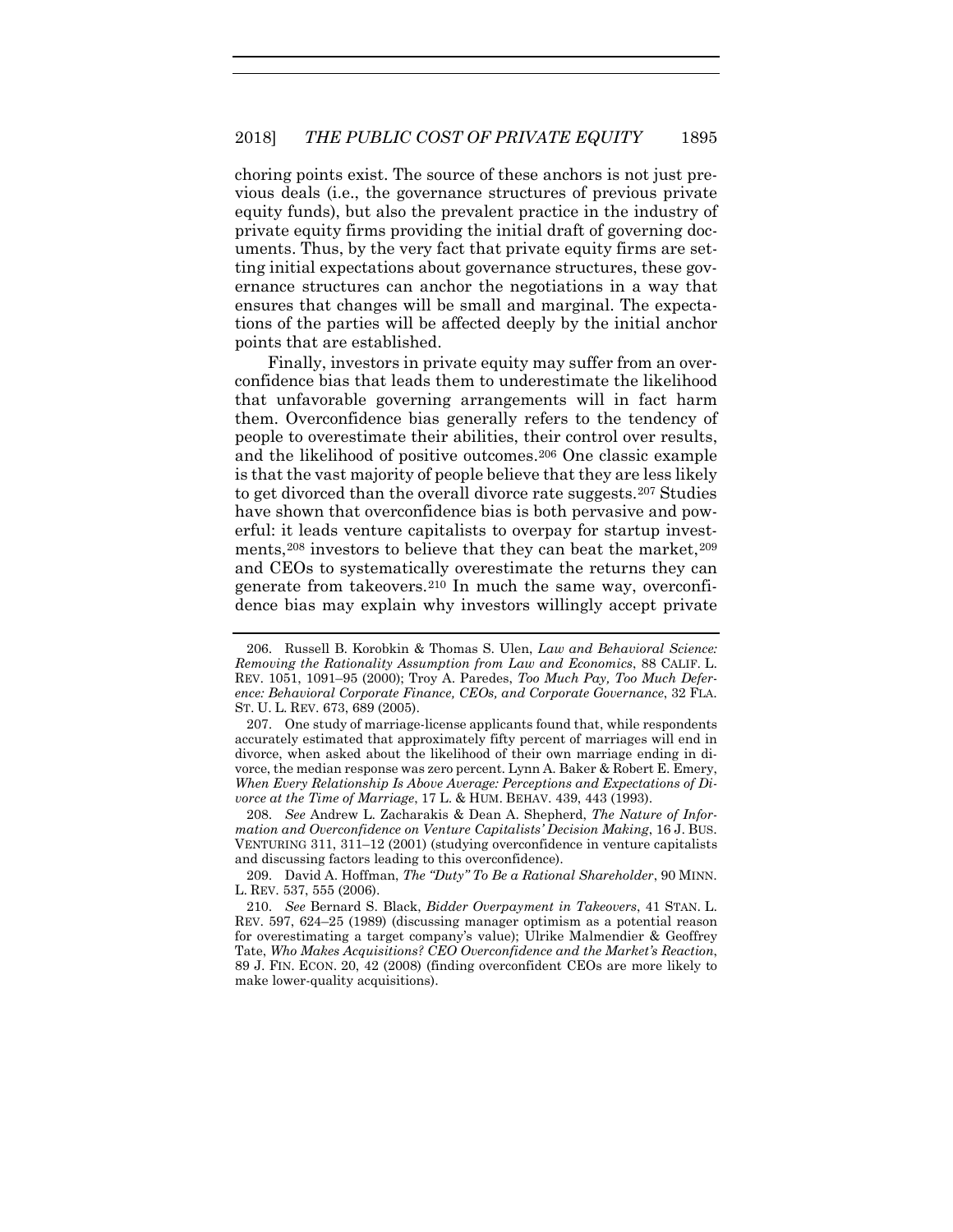equity's costly governance structures. If they underestimate the probability of conflict, they will underprioritize protective provisions in governing documents.[211](#page-50-0) If they overestimate the returns from their investment, they will be more likely to accept high fees from private equity firms. Two additional factors suggest that private equity investors are particularly susceptible to overconfidence bias. First, studies have shown that the bias is especially powerful when a decision appears to be supported by a group consensus and when decisions must be made quickly, precisely the conditions that prevail in many private equity contexts.[212](#page-50-1) Second, the fact that limited-partner investors are sophisticated investors with substantial resources and devoted personnel exacerbates the problem: overconfidence effects are generally greater in experts than in novices.[213](#page-50-2)

For all of these reasons, private equity firms benefit from strong path dependence effects that work to entrench current governance structures. Far from being the result of efficient bargaining between investors and firms, private equity agreements are strongly influenced by the lingering effects of history.

#### B. COOPERATION PROBLEMS

A separate reason for the persistence of private equity's structure in the face of evident governance costs is the difficulty of coordinating investor action to press for change. Cooperation problems have long been recognized as a source of agency costs in public corporations,[214](#page-50-3) but they have received less study in the context of private equity. And yet they are arguably a greater source of agency costs in private equity than they are in public corporations, for at least two reasons: bilateral bargaining and alternative investments.

<span id="page-50-0"></span><sup>211.</sup> *See* Kristen M. Blankley, *The Ethics and Practice of Drafting Pre-Dispute Resolution Clauses*, 49 CREIGHTON L. REV. 743, 763 (2016) (explaining an optimistic overconfidence bias may prevent parties from negotiating alternative dispute resolution clauses in contracts); Russell Korobkin, *Psychological Impediments to Mediation Success: Theory and* Practice, 21 OHIO ST. J. DISP. RESOL. 281, 295 (2006) (finding that while lawyers in mediation recognize bias, most are unwilling to concede they are biased).

<span id="page-50-1"></span><sup>212.</sup> Ruben Orive, *Group Consensus, Action Immediacy, and Opinion Confidence*, 14 PERSONALITY & SOC. PSYCHOL. BULL. 573, 573 (1988).

<span id="page-50-2"></span><sup>213.</sup> Mark Seidenfeld, *Cognitive Loafing, Social Conformity, and Judicial Review of Agency Rulemaking*, 87 CORNELL L. REV. 486, 498 (2002).

<span id="page-50-3"></span><sup>214.</sup> *See* JONATHAN R. MACEY, CORPORATE GOVERNANCE: PROMISES KEPT, PROMISES BROKEN 131 (2008) (discussing challenges to ensuring good corporate governance for corporations with widely dispersed individual shareholders).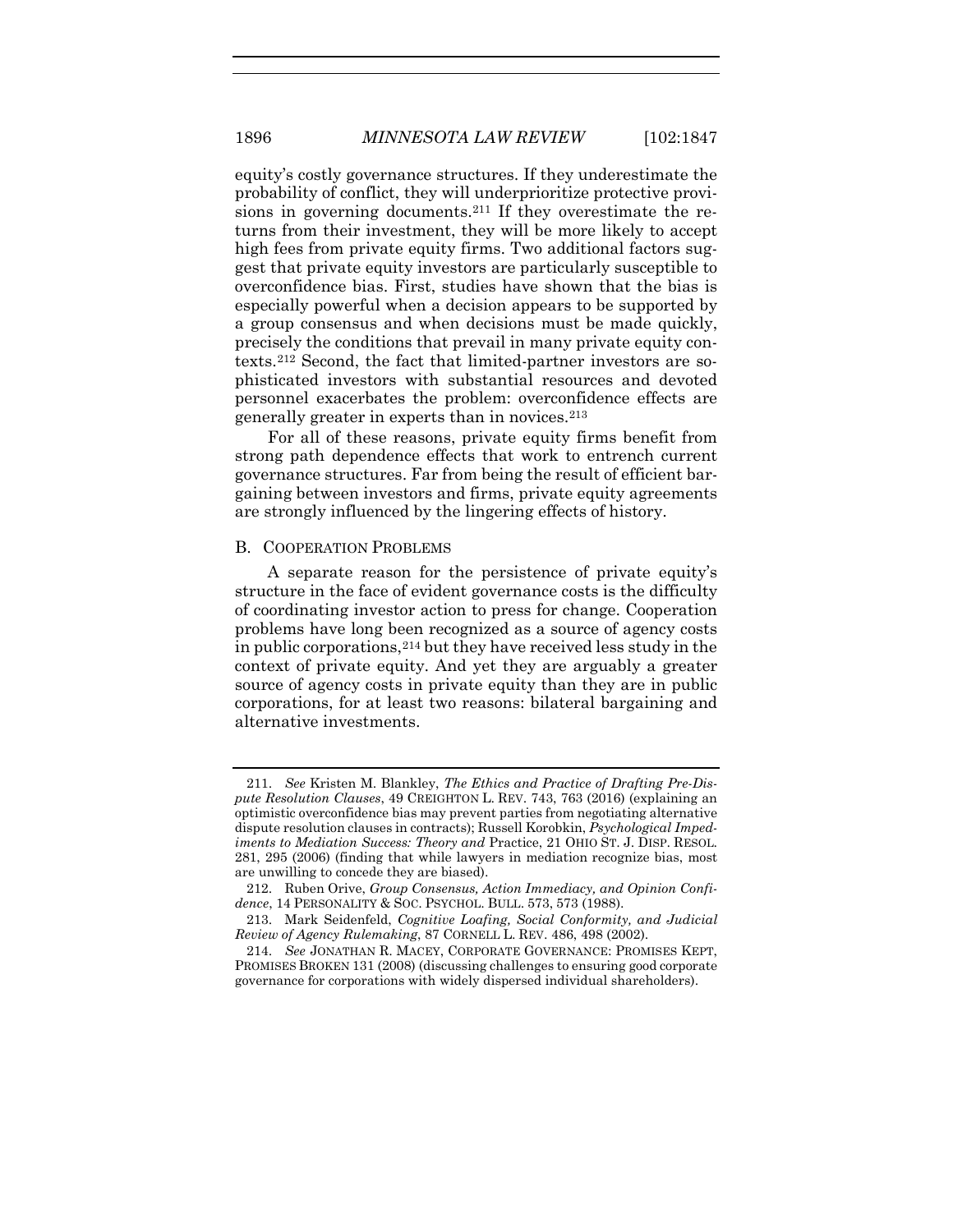Let us assume that investors in private equity firms would prefer to have lower fees, greater governance rights, and easier exit mechanisms. These changes to the private equity structure might cut into private equity firms' profits, but if investors collectively demanded them, then private equity firms would be forced to concede. Why, then, would investors not cooperate to demand these changes?

The first reason is that large investors now increasingly have the option to negotiate side agreements that grant them special treatment.<sup>[215](#page-51-0)</sup> If an investor has the option to achieve its aims through bilateral bargaining, or alternatively through costly multiparty negotiations that can tend toward compromise and lowest-common-denominator positions, it will likely opt for the former absent some compelling external rationale.[216](#page-51-1) Adding to this problem is that investors might well *prefer* to have other investors not share in the greater governance rights that they manage to negotiate: an investor could benefit from the stability provided by having other investors locked in to their investments, let alone the additional fees paid by unpreferred investors. Thus the rise of bilateral bargaining has reduced the incentive for investors to cooperate in demanding changes to suboptimal governance structures.<sup>217</sup>

Another kind of cooperation problem arises from the existence of multiple funds under a single private equity firm's umbrella. Private equity firms today often raise multiple funds, with each fund having its own set of investors and its own set of portfolio companies.[218](#page-51-3) The multiple fund structure provides investors with a high level of customizability, allowing them to invest in only the funds that they believe are the best fit, but it also creates a conflict of interest.[219](#page-51-4) Private equity firms have

<sup>215.</sup> *See* discussion in *supra* Part II.C.

<span id="page-51-1"></span><span id="page-51-0"></span><sup>216.</sup> *See* Robert H. Mnookin, *Strategic Barriers to Dispute Resolution: A Comparison of Bilateral and Multilateral Negotiations*, 8 HARV. NEG. L. REV. 1, 14–18 (2003) (proposing that due to the possibility of parties having a veto power in multiparty negotiations, side deals may be needed to ensure a zone of possible agreement is available).

<span id="page-51-2"></span><sup>217.</sup> *Cf.* Andrew T. Guzman, *Why LDCs Sign Treaties That Hurt Them: Explaining the Popularity of Bilateral Investment Treaties*, 38 VA. J. INT'L L. 639 (1998) (explaining why the proliferation of bilateral investment treaties has reduced cooperation among least developed countries); William Magnuson, *Unilateral Corporate Regulation*, 17 CHI. J. INT'L L. 521 (2017) (analyzing the advantages and disadvantages of multilateral and unilateral action).

<span id="page-51-4"></span><span id="page-51-3"></span><sup>218.</sup> *See* Birdthistle & Henderson, *supra* note [25,](#page-8-3) at 46–47 (describing the potential conflicts that arise when private equity firms oversee multiple funds). 219. *Id.*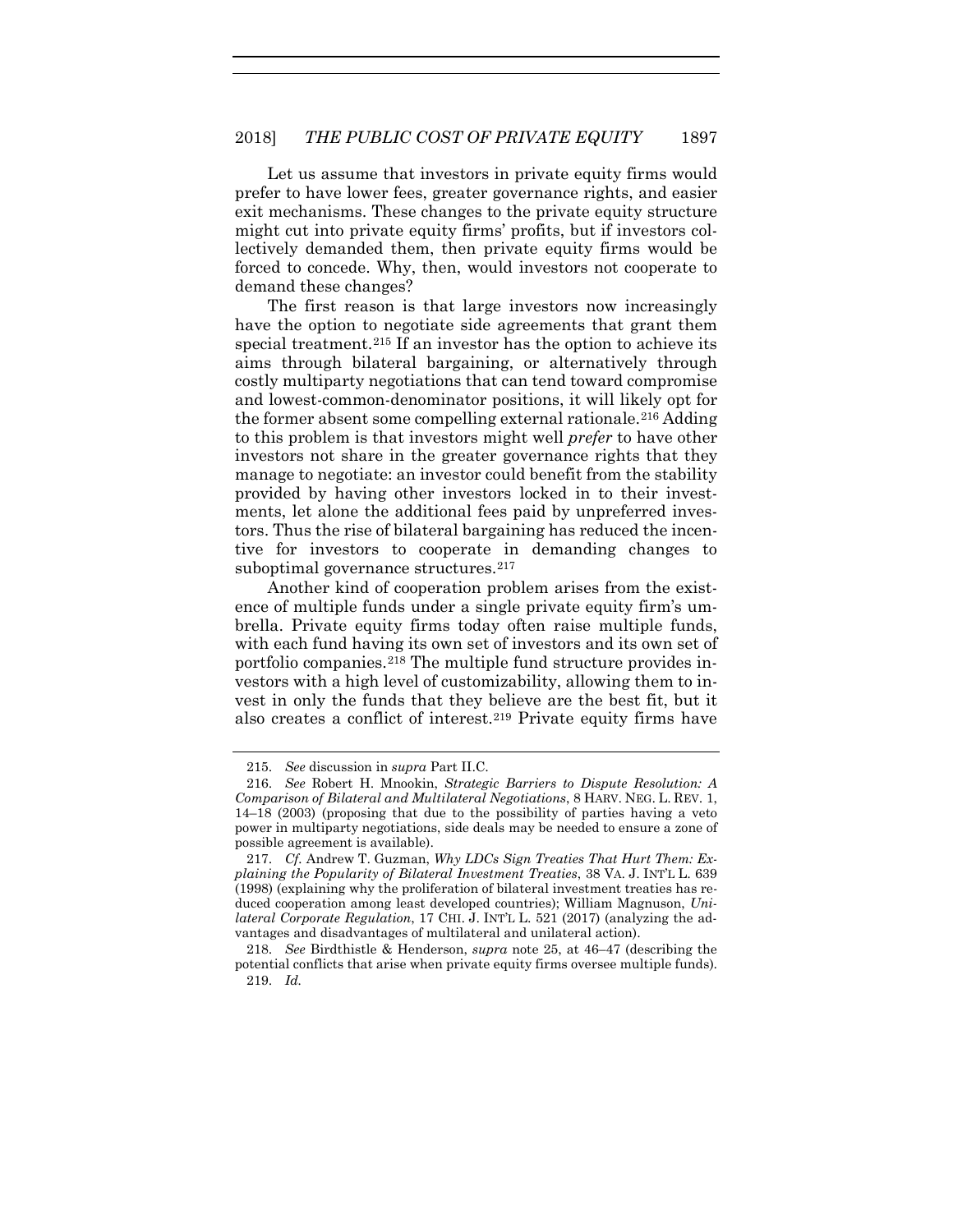limited institutional capacities for identifying, monitoring, and managing the investments that make up their funds. If a private equity firm has two funds, one with general partner (GP)- friendly terms and one with GP-unfriendly terms,<sup>[220](#page-52-0)</sup> the private equity firm will have strong incentives to devote more time and energy to the fund that has GP-friendly terms, all else equal. After all, if one fund grants the private equity firm a right to twenty-five percent of the profits from investments, while the other fund grants the firm only fifteen percent, the private equity firm would rationally direct more promising portfolio companies into the GP-friendly fund and devote more resources to enhancing its profits.[221](#page-52-1) Limited-partner investors, recognizing this dynamic, have little incentive to push for more investorfriendly terms in their own fund unless they can be ensured that the investors in other funds also have similar terms.

Both of these problems (bilateral bargaining and multiple funds) create situations that closely resemble the classic prisoner's dilemma.[222](#page-52-2) Jointly, the parties would be better off if they could cooperate, but separately, each party has an incentive to defect and reap the rewards.<sup>[223](#page-52-3)</sup> In the real world, many prisoner's dilemma–type situations are resolved because interactions are repeated, outcomes are observed, and cheating can be

<span id="page-52-0"></span><sup>220.</sup> A GP-friendly term is a term that favors the interests of the GP over those of the limited partners. A GP-unfriendly term is a term that favors the interests of the limited partners over those of the general partner. Higher management fees, for example, would be GP-friendly, while lower ones would be GPunfriendly.

<span id="page-52-1"></span><sup>221.</sup> This dynamic is more than just theoretical. Studies have shown that the inclusion of GP-friendly terms in private equity governance documents affect fund performance and behavior, including the efforts that private equity firms expend on their investments, the riskiness of investments that funds make, and the timing of exits from those investments. Niklas Hüther, Is the Whole Greater Than the Sum of Its Parts? Behavioral Effects of Management Compensation (Sept. 18, 2014) (unpublished manuscript), http://www

<sup>.</sup>fmaconferences.org/Nashville/Papers/sum\_of\_parts\_nh.pdf; Niklas Hüther et al., Paying for Performance in Private Equity: Evidence from Management Contracts 18–20 (Feb. 18, 2015) (unpublished manuscript), http://www.rhsmith

<sup>.</sup>umd.edu/files/Documents/Departments/Finance/seminarspring2015/robinson .pdf (finding better investment performance for funds that include GP-friendly deal-by-deal contracts, suggesting this could be due to higher-risk investments throughout the fund's life and due to a reduced incentive for general partners to exit early).

<span id="page-52-3"></span><span id="page-52-2"></span><sup>222.</sup> For a comprehensive description of large prisoner 's dilemma situations, see ELINOR OSTROM, GOVERNING THE COMMONS: THE EVOLUTION OF INSTITU-TIONS FOR COLLECTIVE ACTION 3–5 (1990).

<sup>223.</sup> *Id.*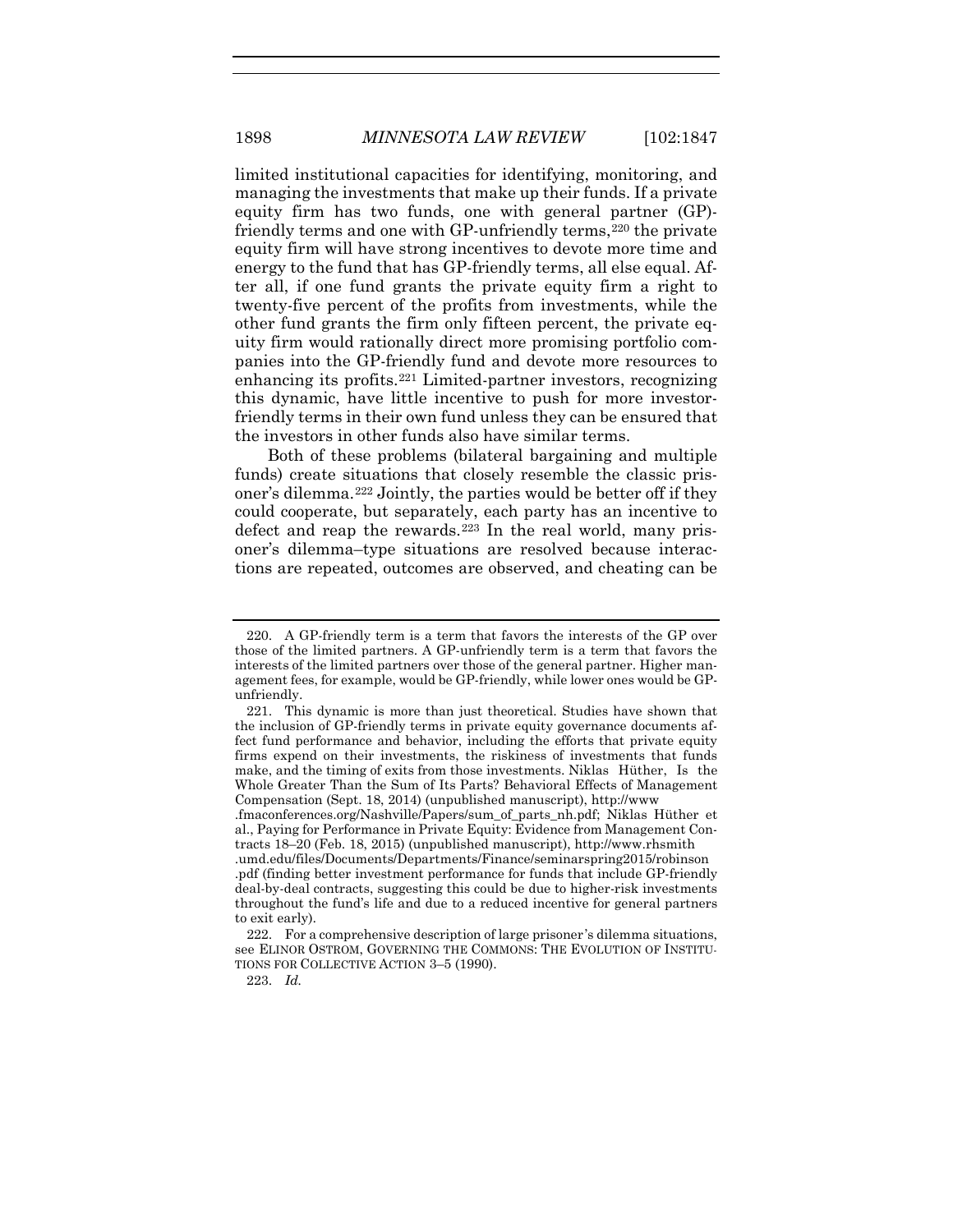punished.[224](#page-53-0) But with private equity, all of these conditions are dubious. Interactions are much less frequent (once an investor has committed to a fund, its capital is tied up for the duration of the fund, which is often ten to twelve years).[225](#page-53-1) Outcomes are harder to observe: private equity firms often do not disclose the terms of side deals they reach with individual investors, or the structure of other funds.[226](#page-53-2) And finally, even the identity of other investors is often confidential.[227](#page-53-3) So, even if an investor determines that other investors have cheated and negotiated better terms on their own, it is unclear how punishment could be meted out. All of these difficulties highlight the magnitude of the cooperation problems that investors face in their investment decisions.

#### C. REPUTATION

As the previous Sections have demonstrated, private equity firms have interests that do not fully align with those of their investors, and the investors have little ability to monitor and control the actions of the firms in order to deter misbehavior. This creates strong agency costs and may incentivize excessive risk-taking and rent-extraction by private equity firms to the detriment of investors. Despite the governance costs created by current private equity models, there are strong currents pushing against reform. Both path-dependence effects and cooperation problems contribute to entrenching current governance structures in place. Which brings us to one final constraint on private equity behavior: reputation.[228](#page-53-4)

<span id="page-53-0"></span><sup>224.</sup> For a formal description of the conditions necessary for cooperation to evolve, see DOUGLAS G. BAIRD ET AL., GAME THEORY AND THE LAW 164–72 (1994); JAMES D. MORROW, GAME THEORY FOR POLITICAL SCIENTISTS 260–79 (1994).

<span id="page-53-1"></span><sup>225.</sup> Chris William Sanchirico, *The Tax Advantage to Paying Private Equity Fund Managers with Profit Shares: What Is It? Why Is It Bad?*, 75 U. CHI. L. REV. 1071, 1086 n.31 (2008).

<span id="page-53-2"></span><sup>226.</sup> For a discussion of the lengths to which private equity firms go to maintain the confidentiality of their agreements, see Gretchen Morgenson, *Behind Private Equity's Curtain*, N.Y. TIMES (Oct. 18, 2014), https://www.nytimes.com/ 2014/10/19/business/retirement/behind-private-equitys-curtain.html.

<sup>227.</sup> CUMMING & JOHAN, *supra* not[e 115,](#page-29-0) at 63.

<span id="page-53-4"></span><span id="page-53-3"></span><sup>228.</sup> For a discussion of the importance of reputation to private equity firms and the ways that private equity firms use their reputations in the debt markets, see de Fontenay, *supra* not[e 41,](#page-11-4) at 134–39.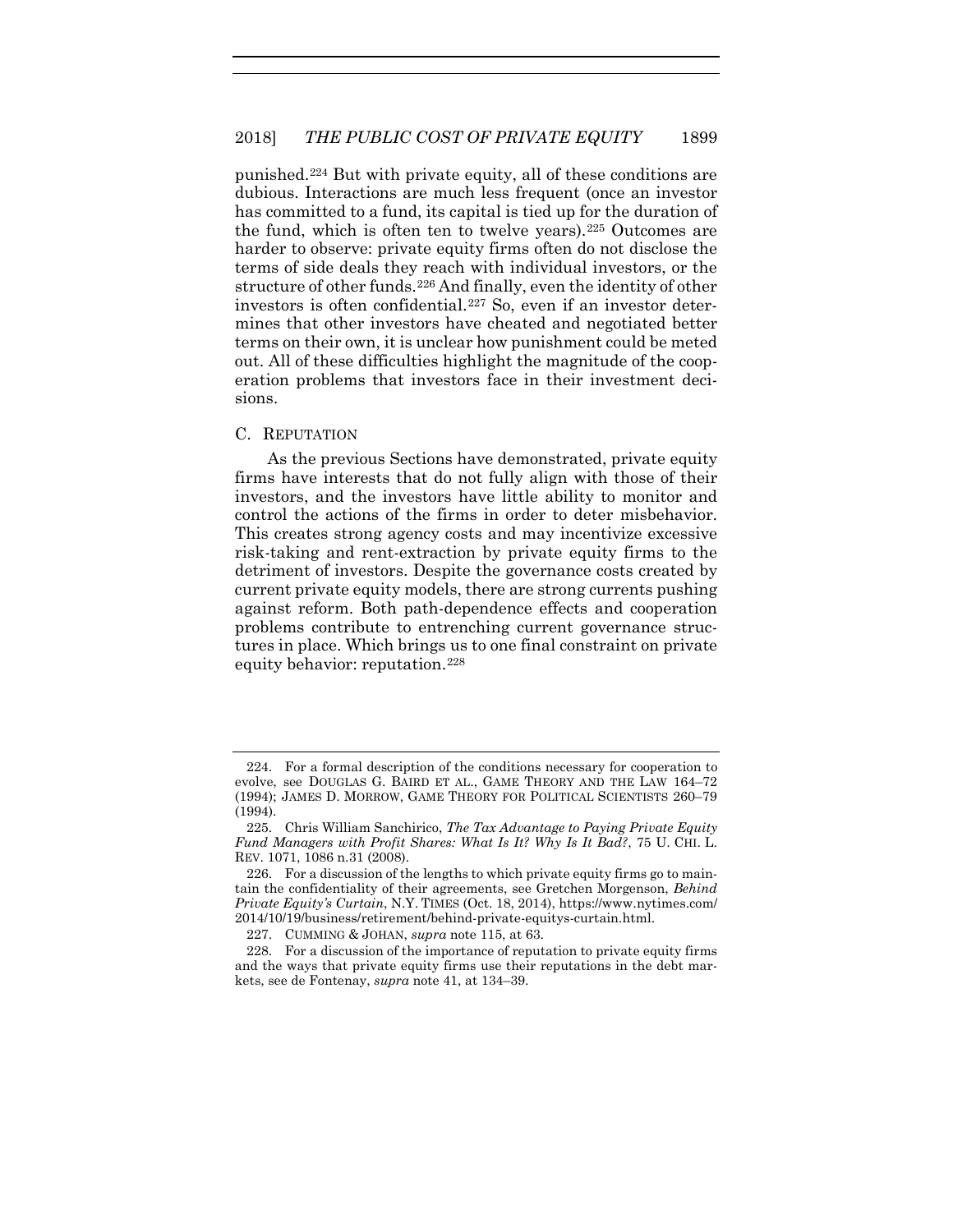<span id="page-54-8"></span>It is often said that reputation serves as a powerful con-straint on private equity firm behavior.<sup>[229](#page-54-0)</sup> Firms raise new funds regularly, and if they earn a reputation for mistreating their investors, they will find it difficult to find new investors willing to commit their capital to them.[230](#page-54-1) Thus private equity firms should value their reputations highly and seek to avoid actions that would damage those reputations. So, even if investors commit their capital to private equity firms carte blanche, the argument goes, they can take comfort in the fact that firms have nonlegal incentives to maximize investor value even in the absence of explicit contractual constraints.[231](#page-54-2)

But there are reasons to doubt that reputation is as effective a mechanism in private equity as many make it out it to be.[232](#page-54-3) First, reputation can only constrain a party's behavior if the party believes that others will receive information about the party's past behavior and base their decision making on that past behavior.[233](#page-54-4) In other words, reputation is only as good as the information that underlies it.

As amply discussed in previous sections, the private equity industry is built around tightly controlled flows of information.[234](#page-54-5) Private equity firms rarely make information about their investments and governance structures available to the public.[235](#page-54-6) They also tightly control the flow of information to their own investors.[236](#page-54-7) In this atmosphere of extreme confidentiality, it is unsurprising that a number of studies have found

<span id="page-54-0"></span><sup>229.</sup> *See* Matthew D. Cain et al., *Broken Promises: The Role of Reputation in Private Equity Contracting and Strategic Default*, 40 J. CORP. L. 565, 565 (2015) (finding that "private equity firms and targets rely on reputation to fill intentional contractual gaps").

<sup>230.</sup> *Id.* at 575–76.

<span id="page-54-2"></span><span id="page-54-1"></span><sup>231.</sup> *See id.* (explaining reputation and the potential for repeat transactions are front-end incentives while penalties for failure to perform and higher buyout pricing are back-end consequences of misbehavior).

<span id="page-54-3"></span><sup>232.</sup> *See, e.g.*, James C. Spindler, *How Private Is Private Equity, and at What Cost?*, 76 U. CHI. L. REV. 311, 332–33 (2009) (arguing that "[t]here is a tendency, however, to overstate the salutary effect of reputation" in private equity).

<span id="page-54-5"></span><span id="page-54-4"></span><sup>233.</sup> *See, e.g.*, Rachel Brewster, *Unpacking the State's Reputation*, 50 HARV. INT'L L.J. 231, 244–49 (2009); Reinhard Selten, *The Chain Store Paradox*, 9 THEORY & DECISION 127, 139 (1978); Jean Tirole, *A Theory of Collective Reputations (with Applications to the Persistence of Corruption and to Firm Quality)*, 63 REV. ECON. STUD. 1, 18 (1996).

<sup>234.</sup> *See* discussion in *supra* Part II.B.3.

<span id="page-54-6"></span><sup>235.</sup> *Id.*

<span id="page-54-7"></span><sup>236.</sup> *Id.*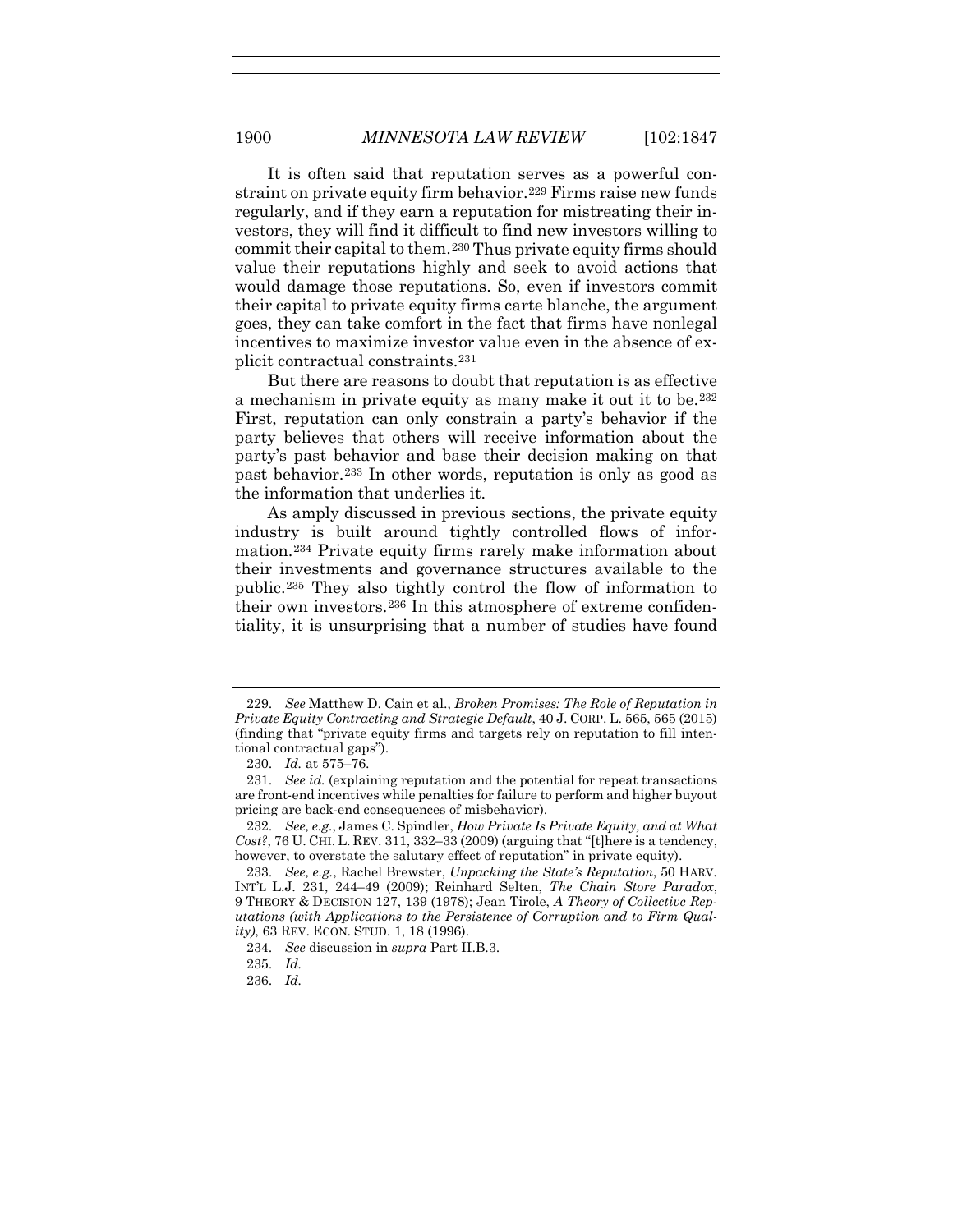that private equity firm disclosures systematically tend to overstate fund performance.[237](#page-55-0) This noise surrounding information about past performance renders it difficult for current investors, let alone *potential* investors, to identify and accurately assess information about private equity firm behavior. Of course, in egregious cases of misbehavior by private equity firms, such as outright fraud or theft, the information may well come out,[238](#page-55-1) but in other cases of less severity (for example, less than diligent monitoring or marginally higher than expected fees), past misbehavior may be overwhelmed by other, optimistic information disclosed by the fund.

Second, reputation is not a monolithic trait. Private equity firms do not have purely good or purely bad reputations. They have reputations for possessing certain traits and taking certain actions. Some have reputations for industrial expertise: Silver Lake, for example, is known for its deep expertise in the technology sector,[239](#page-55-2) while EnCap Investments is known for its oil and gas investments.[240](#page-55-3) Private equity firms also have different reputations with different audiences. For example, private equity firms care deeply about their reputation with banks, as their acquisition model is premised on the ability to receive loans at low interest rates.[241](#page-55-4) Thus they have an interest in not defaulting on their debts, as doing so will make it more difficult to access the debt markets in their next funding round. They also care about their reputation with target companies, as they regularly buy companies and participate in auctions for companies.[242](#page-55-5) Thus they have an interest in not backing out of acquisition agreements with target companies, as doing so will make them less

<span id="page-55-2"></span>239. *See* Amy Or, *Neuberger Berman's Dyal Capital Takes Minority Stake in Silver Lake*, WALL ST. J. (July 13, 2016), http://www.wsj.com/articles/neuberger -bermans-dyal-capital-takes-minority-stake-in-silver-lake-1468366758.

<span id="page-55-3"></span>240. *See* Sabrina Willmer, *EnCap Investments Said To Seek \$5 Billion for Energy Fund*, BLOOMBERG NEWS (Oct. 22, 2014), https://www.bloomberg.com/ news/articles/2014-10-22/encap-investments-said-to-seek-5-billion-for-energy -fund.

<span id="page-55-5"></span><span id="page-55-4"></span>242. For a discussion of the role of reputation in constraining private equity behavior vis-à-vis target companies, see Cain et al., *supra* not[e 229,](#page-54-8) at 578–79.

<span id="page-55-0"></span><sup>237.</sup> *See, e.g.*, Douglas Cumming et al., *International Private Equity Valuation and Disclosure*, 29 NW. J. INT'L L. & BUS. 617, 641 (2009); Douglas Cumming & Uwe Walz, *Private Equity Returns and Disclosure Around the World*, 41 J. INT'L BUS. STUD. 727, 751 (2010).

<span id="page-55-1"></span><sup>238.</sup> For example, in the SEC's investigation of Apollo Global's fee practices, it came to light that one of Apollo's executives was twice caught "improperly charging personal items and services" to Apollo's investors. *See* Protess, *supra* not[e 153.](#page-37-5) 

<sup>241.</sup> *See* de Fontenay, *supra* note [41,](#page-11-4) at 134–39.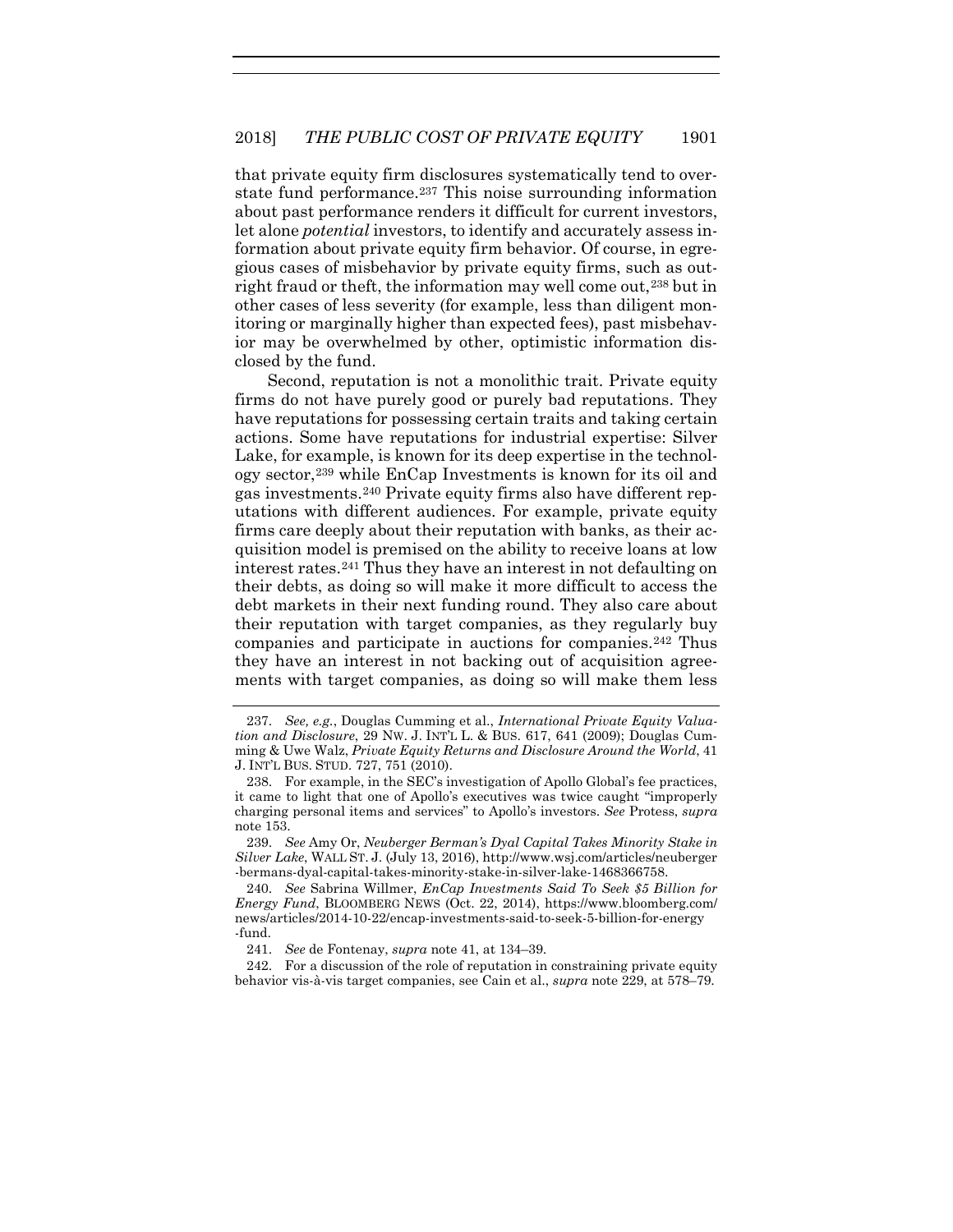credible partners for potential targets.

Given the multiplicity of reputations that private equity firms maintain, it is unclear whether, in any given case, private equity firms will place greater value on their reputation vis-àvis investors than their reputation vis-à-vis creditors, targets, or along any of the many other dimensions of reputation. It is not difficult to imagine that these reputations may sometimes conflict. For example, it may at times make sense for portfolio companies to default on their loans, but private equity firms, cherishing their reputations with banks, may refuse to do so if they fear that it will make future capital raises more difficult. Or, it may make sense for a fund to back out of a merger agreement with a target if the market has shifted and the deal no longer looks like a profitable one, but a private equity firm may refuse to terminate the agreement if doing so will make it more difficult for its other funds to close their deals. The point here is not that a private equity firm's reputation with investors is unimportant, but rather that it is one set of a larger set of reputations that private equity firms seek to maintain, and that in many cases, it may well be overlooked in favor of maximizing these other reputations. Thus blanket assertions that investors can rest assured that, whatever their contractual protections, reputation will ensure that private equity firms seek to maximize investor wealth, are overstated.[243](#page-56-0)

One final reason why reputation may be ineffective in constraining private equity firm behavior is that individual decision-makers within firms often have interests that diverge from those of the firm itself. It is well known that reputational constraints on misbehavior often break down in endgame scenarios: that is, if an individual knows that he will never need to interact with a counterparty again, he is more likely to cheat and pocket one-time gains at the expense of the counterparty.[244](#page-56-1) After all, reputation is only valuable to the extent it can be used in the future. This incentive is amplified when gains from misbehavior are large and the costs are uncertain or not fully internalized.[245](#page-56-2)

<span id="page-56-0"></span><sup>243.</sup> *See id.* at 593–94 (finding beyond certain boundaries, reputation is not a sufficient enforcement mechanism).

<span id="page-56-1"></span><sup>244.</sup> Robyn M. Dawes & Richard H. Thaler, *Anomalies: Cooperation*, 2 J. ECON. PERSP. 187, 191 (1988); *see* David Sally, *Conversation and Cooperation in Social Dilemmas: A Meta-Analysis of Experiments from 1958 to 1992*, 7 RA-TIONALITY & SOC'Y 58, 65 (1995) (noting "defection is certain on the last trial" in a finitely repeated prisoner 's dilemma).

<span id="page-56-2"></span><sup>245.</sup> *See* Scott E. Masten & Jens Prüfer, *On the Evolution of Collective Enforcement Institutions: Communities and Courts*, 43 J. LEGAL STUD. 359, 389–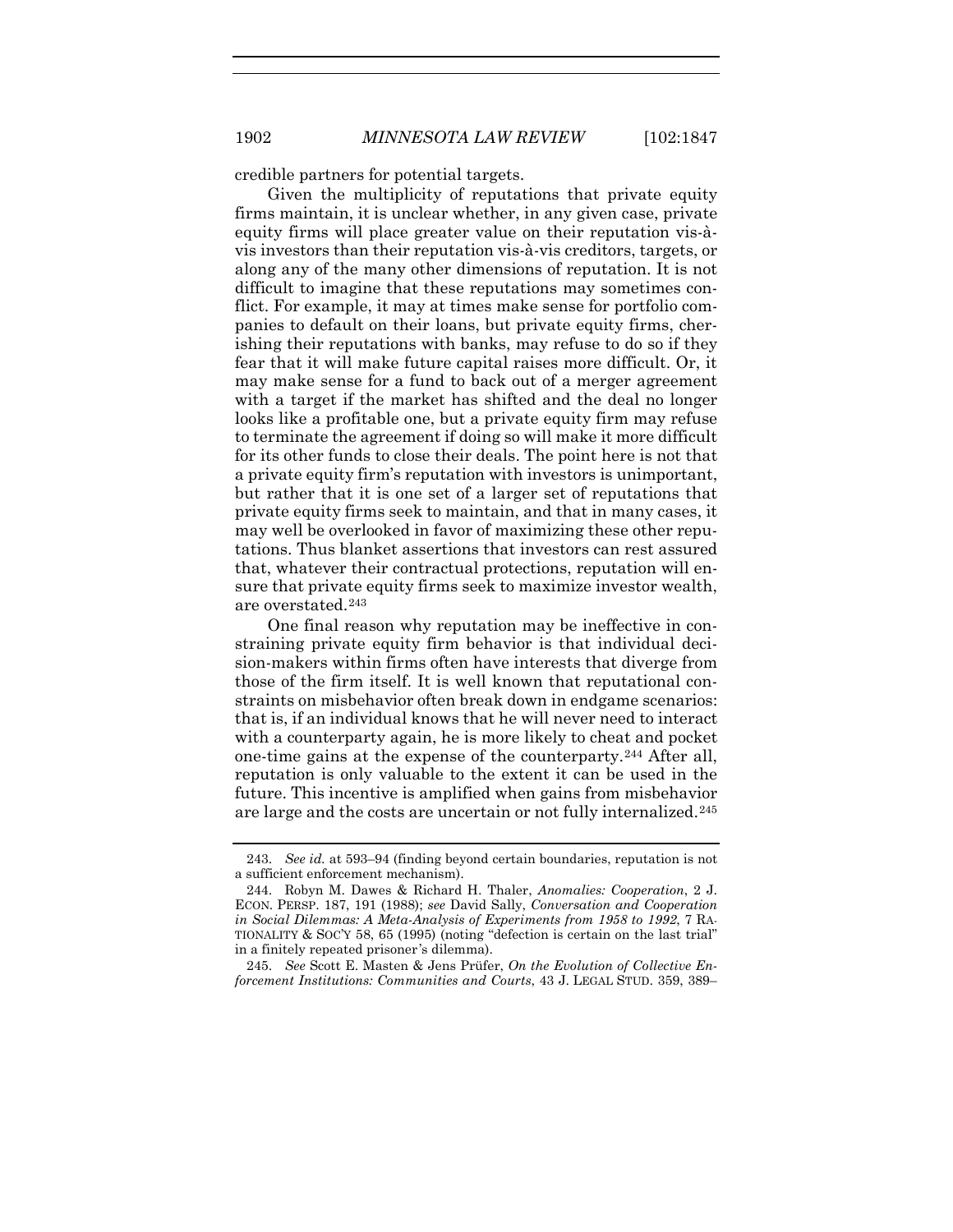In the context of private equity, while private equity firms themselves may have indefinite time horizons, the individual managers do not. Managers retire, they change jobs, and they have other interests. For all these reasons, the reputational incentives of individual managers are not fully aligned with those of the firm where they work. Given the stratospheric levels of compen-sation prevalent in today's private equity industry,<sup>[246](#page-57-0)</sup> these incentives can sharply skew the interests of individual managers to the detriment of investors. Even if the manager misbehaves in a way that damages the firm's reputation, the manager himself, who has limited time horizons, will not fully internalize the cost of this harm. The rewards to individuals from excessive risktaking are so high, and the costs are so uncertain, that managers may well adopt strategies that do not align with the interests of their investors.

\* \* \* \* \*

This Part has argued that private equity's governance costs, far from being the result of efficient bargaining between sophisticated parties, are instead the result of market failures at the heart of the industry. Private equity structures exhibit strong path dependence, resisting reform even in the face of dramatic changes in the market. They also create collective-action problems for investors, who face steep obstacles to cooperating in efforts to pressure private equity firms to change their ways. Finally, reputation is not an effective bulwark against opportunistic behavior by private equity firms, given the variegated content of that reputation and the differing reputational incentives of particular individuals that make up the firm. The next Part will take up a final question: what steps can be taken to improve private equity's governance structure?

#### IV. POSSIBLE SOLUTIONS

The governance structure of private equity creates a number of pernicious misalignments between the interests of private equity firms and their investors. These misalignments include compensation that incentivizes excessive risk-taking, governing documents that strongly constrain the rights of investors, and

<span id="page-57-0"></span><sup>91 (2014) (</sup>predicting a shift from informal community enforcement to formal court enforcement "as the value of trade between distant or dissimilar transactors increases").

<sup>246.</sup> *See, e.g.*, Alden, *supra* note [4.](#page-2-3)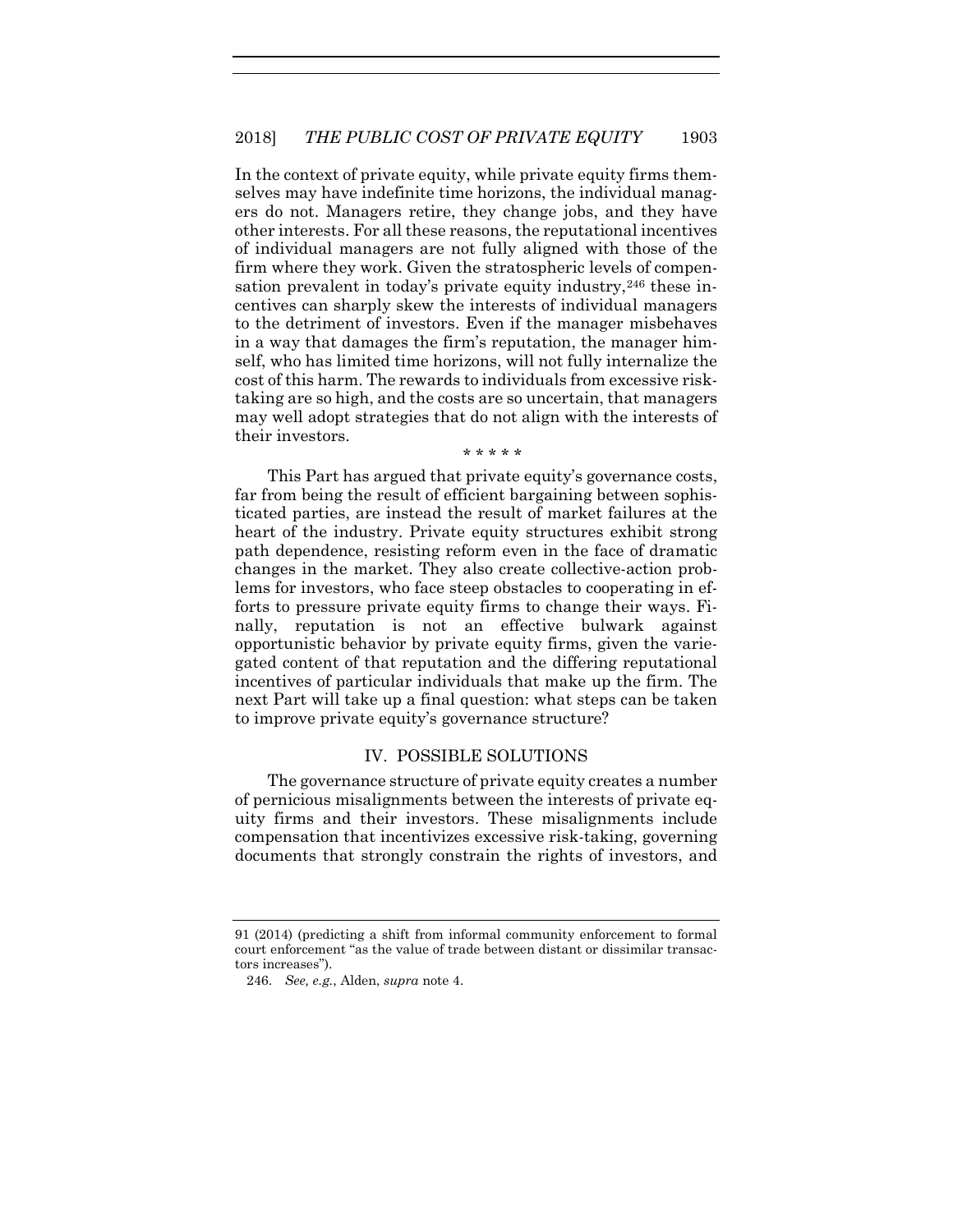opportunities for disparate treatment between favored and disfavored partners.[247](#page-58-0) While the contract terms of privately negotiated agreements might not typically be a matter of public importance, we have a strong reason to care about the plight of private equity investors, namely, that the majority of private equity investors are pension funds, endowments, and sovereign wealth funds, who handle money for the benefit of the public.<sup>[248](#page-58-1)</sup> Thus private equity's governance costs are in a real way public costs. We should care deeply about resolving them. To that end, this Part sets forth several proposals for improving the corporate governance of private equity and mechanisms for implementing those changes.

#### A. GOVERNANCE CHANGES

Two general governance changes present themselves. The first focuses on the particular governance costs of private equity and attempts to reach better substantive outcomes in these areas. The second focuses on the process and procedure of arriving at negotiated agreements and attempts to fix the breakdowns in process that lead to these suboptimal results. The benefit of the first, substance-based approach is that it directly addresses the fundamental misalignments between management and investor interests. The benefit of the second, process-based approach is that it refrains from imposing external rules of behavior on privately negotiated deals and instead creates environments more conducive to efficient bargaining.[249](#page-58-2)

#### 1. Improving Outcomes

Several substantive reforms could reduce private equity's governance costs. First, private equity structures could be revised to skew private equity firm compensation in favor of pure equity interests in their funds, as opposed to management fees and carried interests. As described above, management fees create an incentive for firms to raise as much capital as possible, regardless of the reasonable possibilities for its investment, and

<sup>247.</sup> *See supra* Part II.

<span id="page-58-1"></span><span id="page-58-0"></span><sup>248.</sup> *See* INSTITUTIONAL LTD. PARTNERS ASS'N, THE POWER OF THE NET-WORK: 2015 ILPA ANNUAL REPORT 15 (documenting consistent membership growth).

<span id="page-58-2"></span><sup>249.</sup> These two approaches bear similarities to the command-and-control versus market-based approaches to regulation. *See* Thomas W. Merrill, *Explaining Market Mechanisms*, 2000 U. ILL. L. REV. 275. However, as will be explained further below, it may be possible to mitigate private equity's governance costs through changes implemented *outside* of traditional legislative action.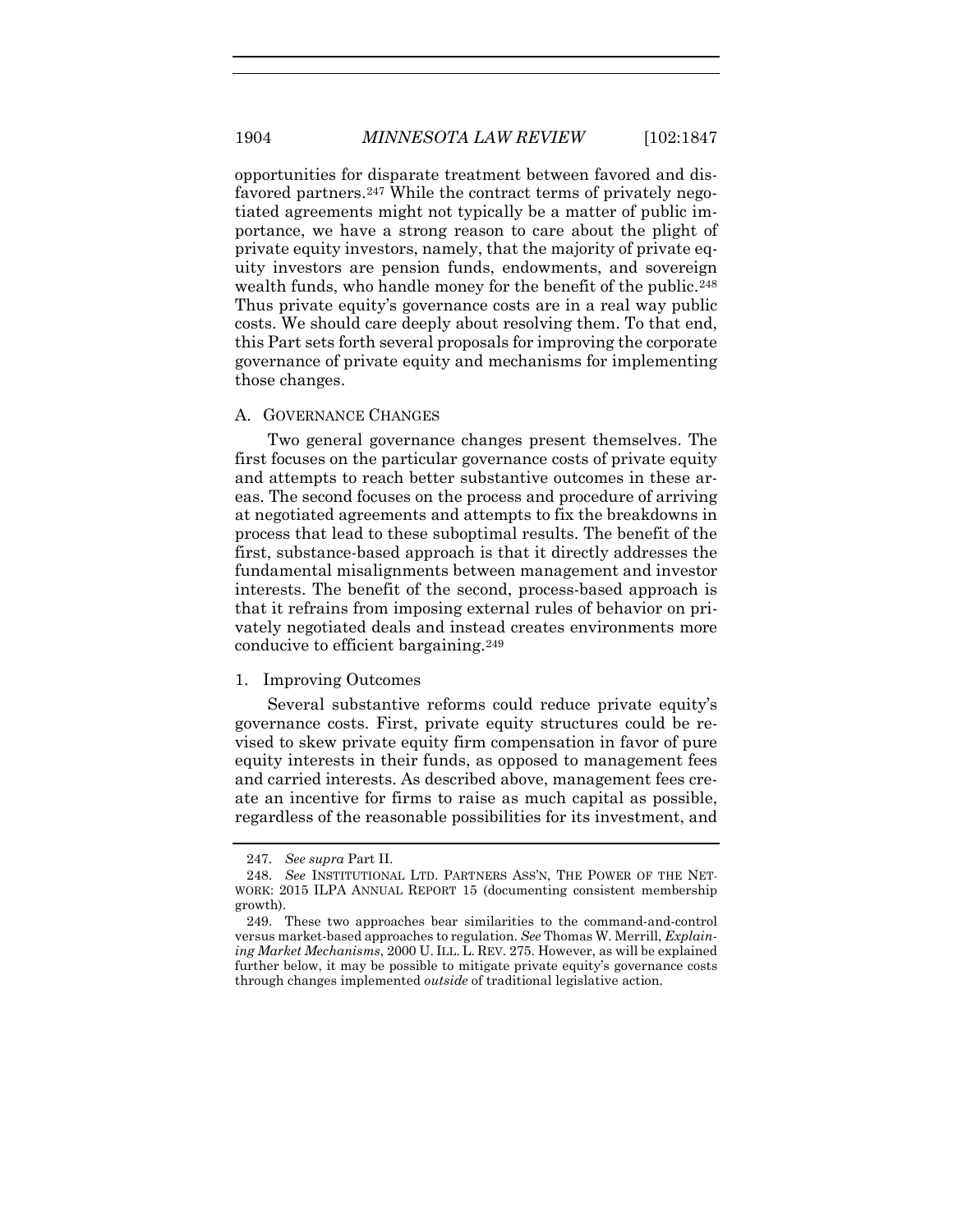then, at the end of the investment period, to ensure that as much of that capital is actually used to acquire companies, regardless of the reasonable possibilities of profits on the acquisitions.[250](#page-59-0) Carried interests also create strong incentives for private equity firms to take excessive risk, as private equity firms capture much of the upside from profitable undertakings, while bearing none of the downside in the case of loss.[251](#page-59-1) Pure equity interests—that is, a percentage ownership of the partnership interests in the private equity fund—more closely align the interests of private equity firms with the interests of their investors, as they require private equity firms to share in the upside *and* downside of their investments[.252](#page-59-2)

Second, private equity structures could be reformed to grant limited-partner investors greater governance rights, including voting, transfer, and information rights. Investors would not necessarily need broad governance rights in all of these areas in order to ensure that they are protected from misbehavior or shirking by private equity firms. Instead, greater governance rights in one area might obviate the need for greater governance rights in another. For example, voice (voting rights) could serve as an effective substitute for exit (transfer rights),[253](#page-59-3) and thus if investors have a liquid market in which to dispose of their interest in private equity funds, they might not need strong rights to vote on fundamental business matters, and vice-versa.[254](#page-59-4)

Third, private equity structures could be changed to require private equity firms to grant equal treatment to all investors. This requirement, while certainly far from the norm, is not as foreign a concept as it might appear at first blush. Private equity firms already grant many favored investors so-called most-favored-nation provisions in their side letters, thereby ensuring that these investors can benefit from any privileges or rights that the firms grant other investors.[255](#page-59-5) Extending most-favorednation status to all investors would resolve many of the problems associated with preferential treatment and would allow less sophisticated investors to benefit from the expertise of more sophisticated ones.

<sup>250.</sup> *See supra* Part II.A.1.

<sup>251.</sup> For further discussion, see *supra* Part II.A.2.

<sup>252.</sup> *See* Bebchuk & Spamann, *supra* note [9,](#page-4-0) at 262–64.

<span id="page-59-3"></span><span id="page-59-2"></span><span id="page-59-1"></span><span id="page-59-0"></span><sup>253.</sup> Anna T. Katselas, *Exit, Voice, and Loyalty in Investment Treaty Arbitration*, 93 NEB. L. REV. 313, 318–19 (2014).

<span id="page-59-5"></span><span id="page-59-4"></span><sup>254.</sup> *See* Coffee, *supra* note [138,](#page-34-4) at 1281–82 (discussing the potential tradeoff between liquidity and control).

<sup>255.</sup> Volet, *supra* not[e 167.](#page-40-6)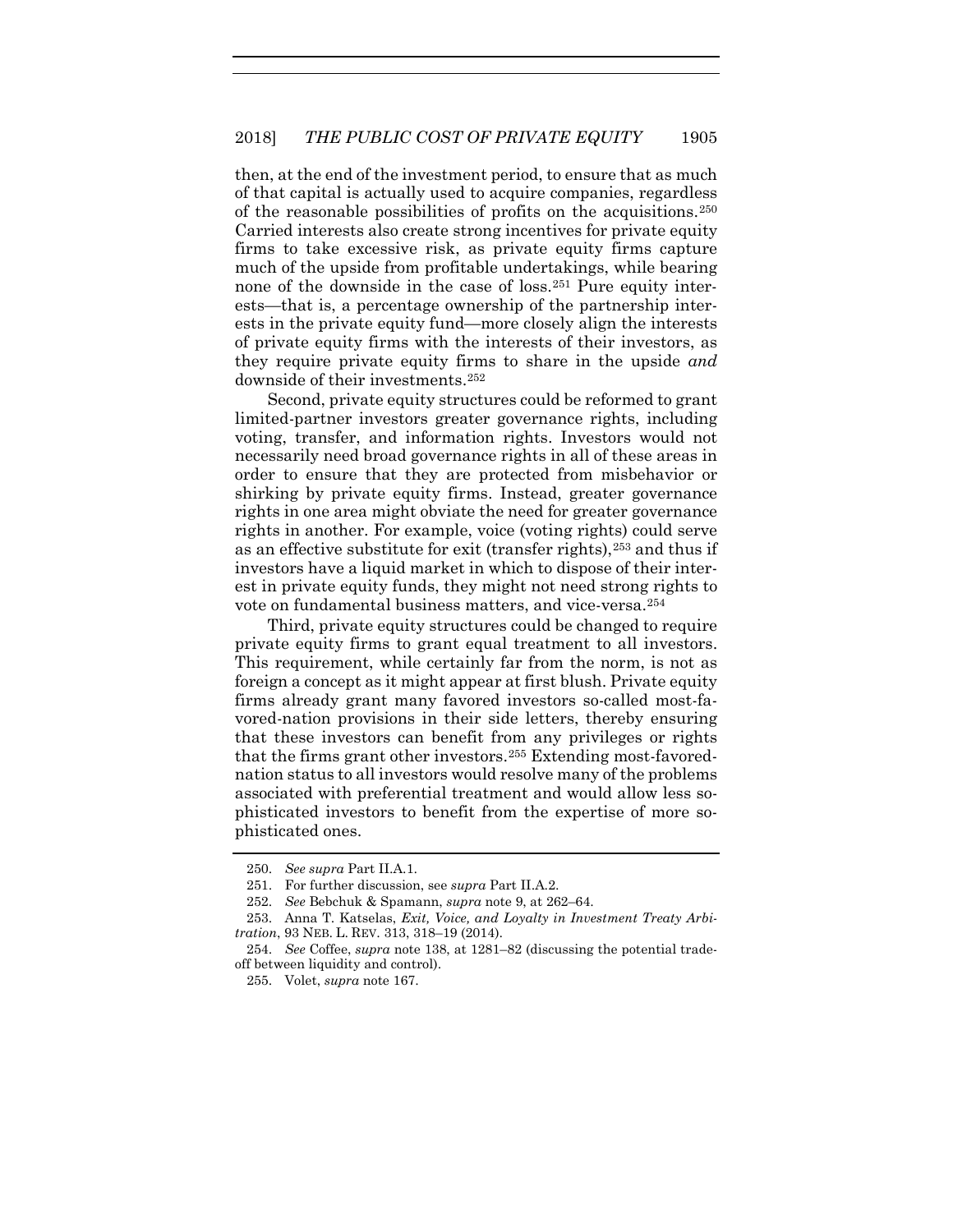A separate approach to mitigating private equity's governance costs would be to improve the information provided to investors. Indeed, it is hard to imagine that enduring change could be achieved in the private equity industry without more and better disclosure to investors. The SEC has repeatedly fined private equity firms (including many of the largest and most prestigious firms) for improperly disclosing fees and expenses to investors.[256](#page-60-0) Basic and accurate information about the compensation of private equity firms and the expenses charged to investors is an essential part of reforming private equity's structure. But it is not enough.

In order for investors to assess the risks of their investment, and to mitigate agency costs, investors must be provided with full information about partnership terms, side arrangements (if any), and fund activities and performance. Such information might require changes to the confidentiality provisions in many limited partnership agreements today.[257](#page-60-1) But without such information, governance rights could be neutered by limited disclosure.[258](#page-60-2) Better information would lead to better monitoring, allowing investors to observe the behavior of private equity firms and identify misconduct.[259](#page-60-3)

Just as importantly, a more accurate and comprehensive disclosure regime would improve the quality of the bargaining process in private equity. By reducing the problems of asymmetric information that bedevil current negotiating frameworks, greater information about fund structures can help ensure that bargaining achieves efficient outcomes. Efficient bargaining is based on the premise that both sides understand the costs and benefits of the terms that they are negotiating over. If one side cannot accurately assess its potential gains and losses, the bargaining process can break down, leading to inefficient, one-sided

<sup>256.</sup> Protess, *supra* note [153.](#page-37-5)

<span id="page-60-1"></span><span id="page-60-0"></span><sup>257.</sup> For an example limited partnership agreement, see CUMMING & JO-HAN, *supra* not[e 115,](#page-29-0) at 63–64.

<span id="page-60-2"></span><sup>258.</sup> *See* Anita Indira Anand, *An Analysis of Enabling vs. Mandatory Corporate Governance: Structures Post-Sarbanes-Oxley*, 31 DEL. J. CORP. L. 229, 249 (2006) ("It is difficult for investors to make informed decisions if there is no disclosure requirement, since firms may choose not to disclose information relating to governance in which investors are interested.").

<span id="page-60-3"></span><sup>259.</sup> *But see* OMRI BEN-SHAHAR & CARL E. SCHNEIDER, MORE THAN YOU WANTED TO KNOW: THE FAILURE OF MANDATED DISCLOSURE (2014) (arguing that mandated disclosure does not lead to better informed decisions by consumers of the information).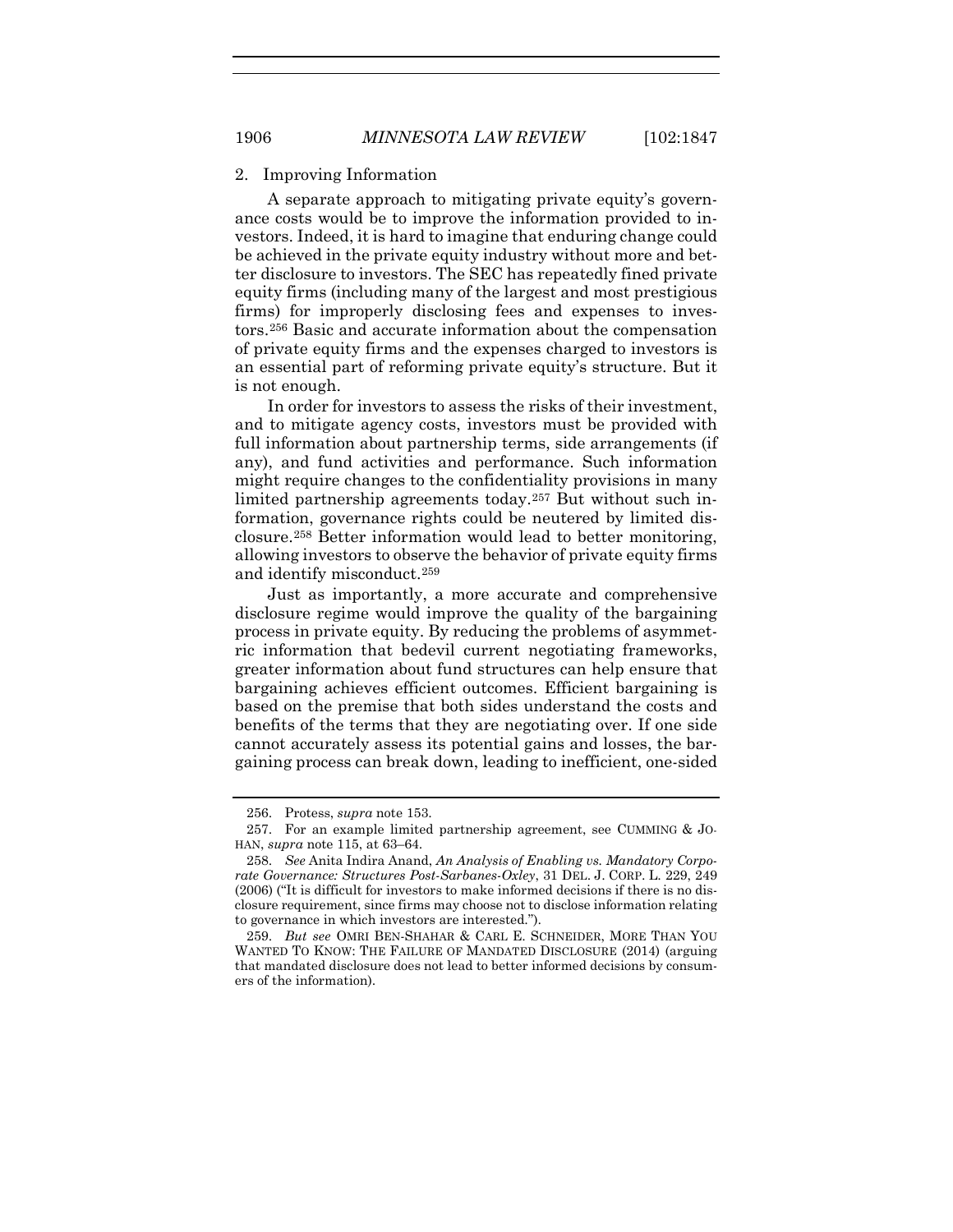agreements.[260](#page-61-0) Full disclosure would require both the terms and conditions of the particular investor's investment, but also any side arrangements or special treatment of other investors, as well as any potential conflicts of interest with other funds. These sorts of disclosures have been widely recommended in the context of investment banks and should be extended to private equity as well[.261](#page-61-1)

#### B. MECHANISMS FOR CHANGE

These proposed governance changes could greatly improve the alignment of interests between private equity firms and their investors and thereby reduce private equity's governance costs. But given that private equity's governance structure has been stubbornly resistant to change, the question arises what mechanisms can be used to promote change in the industry. Three answers present themselves.

The first is regulation. When markets are not functioning properly, governments often step in to correct market failures and create incentives for socially optimal behavior.[262](#page-61-2) This was the impetus behind Dodd-Frank, the sweeping reform of Wall Street that followed the 2008 financial crisis.[263](#page-61-3) A Dodd-Frank for Private Equity would institute more comprehensive regulation of the financial incentives and disclosure requirements of private equity firms, and likewise include investor protection reforms intended to ensure that limited partner investors are not saddled with oppressive restrictions. But just as Dodd-Frank was criticized for imposing excessive compliance costs on banks, regulatory reform of the private equity industry risks weighing down an industry that is heavily dependent on streamlining and efficiency.[264](#page-61-4) The difficulty is finding a form of regulation that

<span id="page-61-0"></span><sup>260.</sup> *See* Joseph L. Lemon, Jr., *Don't Let Me Down (Round): Avoiding Illusory Terms in Venture Capital Financing in the Post-Internet Bubble Era*, 39 TEX. J. BUS. L. 1, 22 (2003) (exploring information asymmetries between venture capitalists and entrepreneurs).

<span id="page-61-1"></span><sup>261.</sup> *See* Andrew F. Tuch, *Banker Loyalty in Mergers and Acquisitions*, 94 TEX. L. REV. 1079, 1154 (2016).

<span id="page-61-2"></span><sup>262.</sup> For a discussion of regulatory approaches to resolving market and behavioral failures, see generally Ryan Bubb & Richard H. Pildes, *How Behavioral Economics Trims Its Sails and Why*, 127 HARV. L. REV. 1593 (2014).

<span id="page-61-3"></span><sup>263.</sup> *See, e.g.*, Michael T. Cappucci, *Prudential Regulation and the Knowledge Problem*, 9 VA. L. & BUS. REV. 1, 2–5 (2014).

<span id="page-61-4"></span><sup>264.</sup> *See* Jeb Hensarling, *After Five Years, Dodd-Frank Is a Failure*, WALL ST. J. (July 19, 2015), https://www.wsj.com/articles/after-five-years-dodd-frank -is-a-failure-1437342607.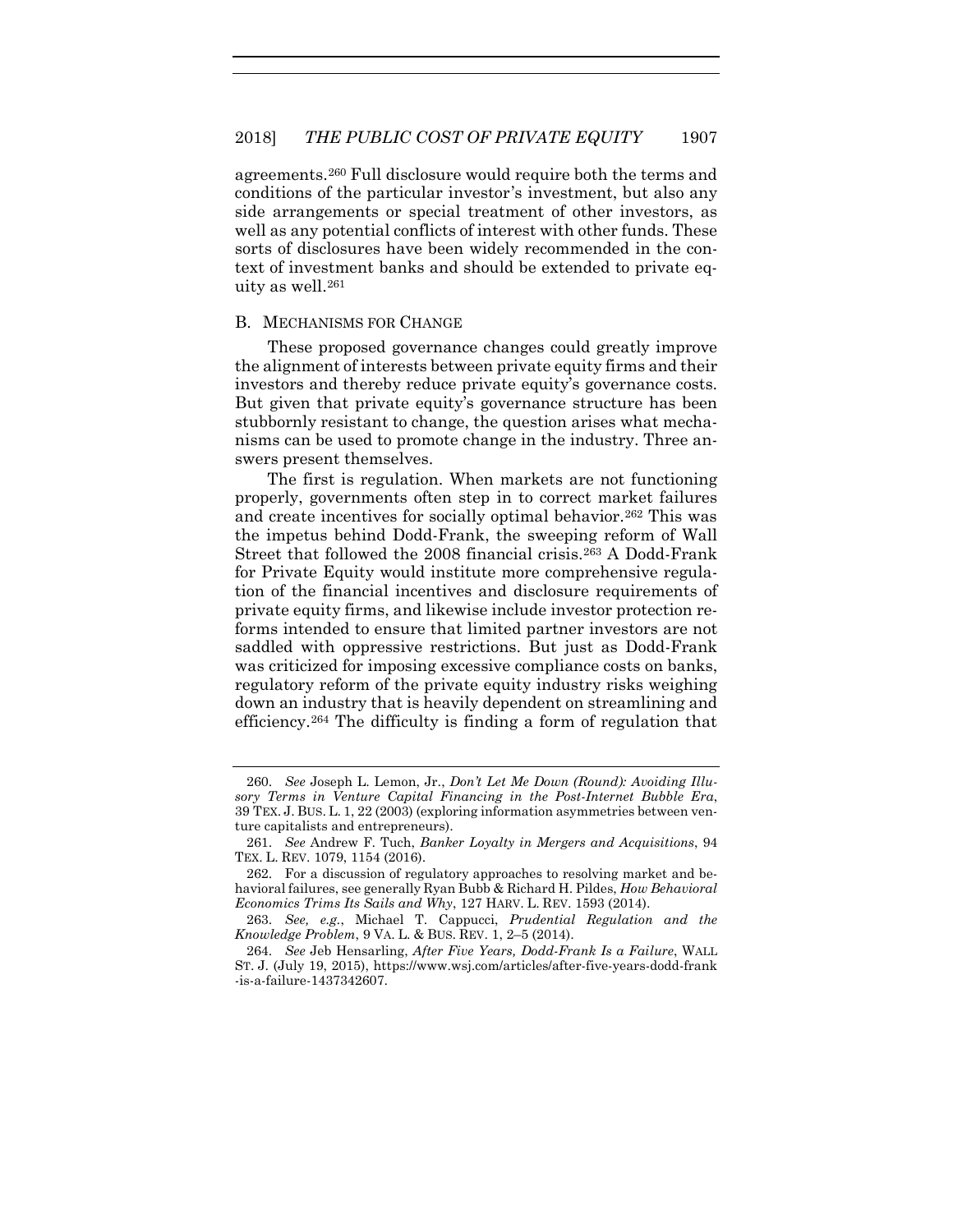reduces private equity's governance costs without burdening firms with costly and unnecessary red tape.

Which leads to the second mechanism for inducing change: namely, greater investor cooperation. In order to overcome the path dependence and anchoring effects that have hardwired current governance structures in place, large limited-partner investors could come together to coordinate investment policies, by, for example, promulgating model private equity governance terms or template limited partnership agreements. While not having the force of law, these best practices would, at a minimum, provide strong *social* reasons for changing current structures. They would show that other investors believed these approaches to be optimal[,265](#page-62-0) and they would provide reassurance that any provisions included in the model terms had received close attention and scrutiny by top practitioners in the field.[266](#page-62-1) If a few large investors, such as CalPERS<sup>[267](#page-62-2)</sup> and Teachers Re-tirement System of Texas, <sup>[268](#page-62-3)</sup> adopted these forms as their standard documents, they could provide smaller investors with muchneeded leverage in the negotiation process. Just as importantly, these private-sector efforts could serve as an alternative to and a guidepost for public sector regulation.

A third and final mechanism for instigating change is information intermediaries[.269](#page-62-4) Private equity firms have interests

<span id="page-62-0"></span><sup>265.</sup> A number of studies have indicated that information about peer preferences (or social proof) can have strong behavioral effects more broadly. *See* SOL-OMON E. ASCH, SOCIAL PSYCHOLOGY 451–59 (1952); David Hirshleifer, *The Blind Leading the Blind: Social Influence, Fads, and Informational Cascades*, *in* THE NEW ECONOMICS OF HUMAN BEHAVIOR 188, 189 (Mariano Tommasi & Kathryn Ierulli eds., 1995); TIMUR KURAN, PRIVATE TRUTHS, PUBLIC LIES: THE SOCIAL CONSEQUENCES OF PREFERENCE FALSIFICATION 78 (1995); P. Wesley Schultz et al., *The Constructive, Destructive, and Reconstructive Power of Social Norms*, 18 PSYCHOL. SCI. 429, 429 (2007); Andrew K. Woods, *A Behavioral Approach to Human Rights*, 51 HARV. INT'L L.J. 51, 59 (2010).

<span id="page-62-1"></span><sup>266.</sup> *See* Kahan & Klausner, *supra* not[e 13,](#page-5-4) at 350 (discussing reasons why standard contract terms are used).

<span id="page-62-2"></span><sup>267.</sup> *See Organization*, CALPERS, https://www.calpers.ca.gov/page/about/ organization (last updated June 29, 2015), (claiming to be the nation's largest

public pension fund). 268. *See About TRS*, TEACHER RET. SYS. OF TEX., https://www.trs.texas.gov/

<span id="page-62-3"></span>Pages/about\_trs.aspx (last visited Apr. 14, 2018) (claiming to be the largest public retirement system in Texas).

<span id="page-62-4"></span><sup>269.</sup> Information intermediaries are third parties that verify information provided by the parties to a transaction. They are often viewed as an engine for increased market efficiency by reducing the cost of gathering and analyzing complex information. Ronald J. Gilson & Reinier H. Kraakman, *The Mechanisms of Market Efficiency*, 70 VA. L. REV. 549, 618–21 (1984); Ronald J. Mann,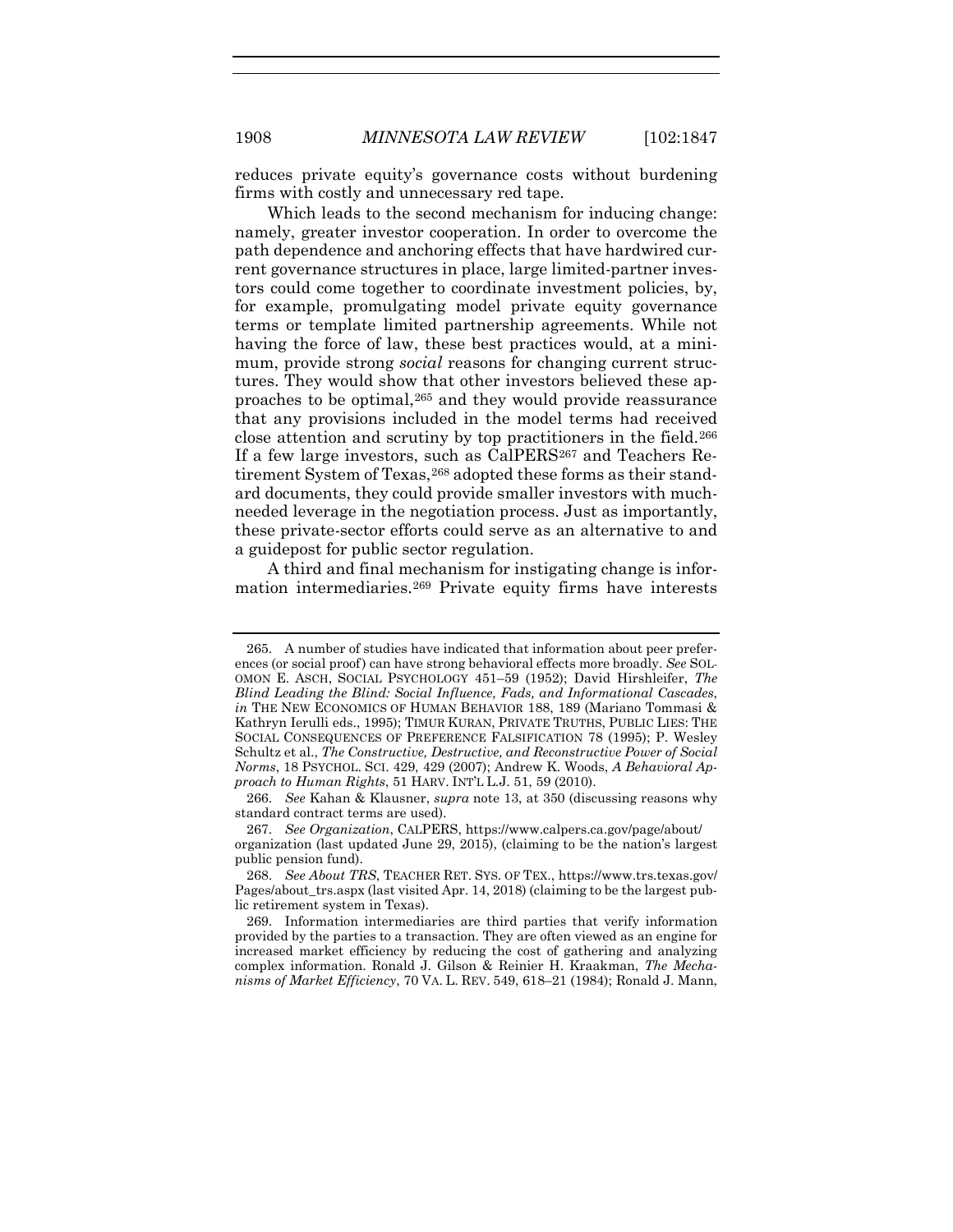that do not always align with those of their investors, and the reputational constraints on their misconduct are not as robust as one might hope. But there are ways to make reputation play a stronger role in improving private equity's governance without relying solely on the reputation of the private equity firm itself. Independent information intermediaries, such as ratings agencies or third-party consultants and advisors, could step in to help align the interests of private equity firms and investors by staking their own reputations on successful outcomes.[270](#page-63-0) They could examine firm management, fund structures, and compensation incentives to provide an independent analysis of the quality of fund investments to potential limited partners.[271](#page-63-1) The success of these information intermediaries would depend directly on their reputation for accurately assessing fund structures, and thus their reputation would not be fragmented and conflicted in the ways that private equity firm reputation is. Just as proxy advisors today have significant influence on the investment decisions of institutional investors, and thus place strong pressure on companies to adopt more investor-friendly governance practices,  $272$ information intermediaries in the private equity sphere could serve as a strong force for improved governance structures.

These three mechanisms for reform—regulation, investor cooperation, and information intermediation—could serve to

*Verification Institutions in Financing Transactions*, 87 GEO. L.J. 2225, 2269–71 (1999).

<span id="page-63-0"></span><sup>270.</sup> *See* Onnig H. Dombalagian, *Regulating Informational Intermediation*, 1 AM. U. BUS. L. REV. 58, 58–59 (2011) (listing various types of informational intermediaries).

<span id="page-63-1"></span><sup>271.</sup> One might ask why limited-partner investors are not sufficiently sophisticated to perform this analysis themselves. While one might hope that large institutional investors would have the capacity to assess the costs and benefits of their investments, in practice they often rely on the advice of specialists in making their investment decisions, in effect outsourcing many investment decisions to outside experts. *See Legislative Proposals To Enhance Capital Formation, Transparency, and Regulatory Accountability: Hearing Before the Subcomm. on Capital Mkts. & Gov't Sponsored Enters. of the H. Comm. on Fin. Servs.*, 114th Cong. 2 (2016) (statement of the Society of Corporate Secretaries & Governance Professionals and the National Investor Relations Institute), https://www.niri.org/NIRI/media/NIRI/Advocacy/Society-NIRI-Statement-to -HFSC-Subcommittee-Proxy-Advisory-Firm-Reform-Act-FINAL-VERSION-5 -25-2016.pdf (concluding that "[p]roxy advisory firms exert undue influence in the proxy voting process, as they generate voting recommendations for their clients, and, in fact, make voting decisions for some of their clients").

<span id="page-63-2"></span><sup>272.</sup> *See* Paul Rose, *The Corporate Governance Industry*, 32 J. CORP. L. 887, 906 (2007) (explaining types of pressure the corporate governance industry may put on companies).